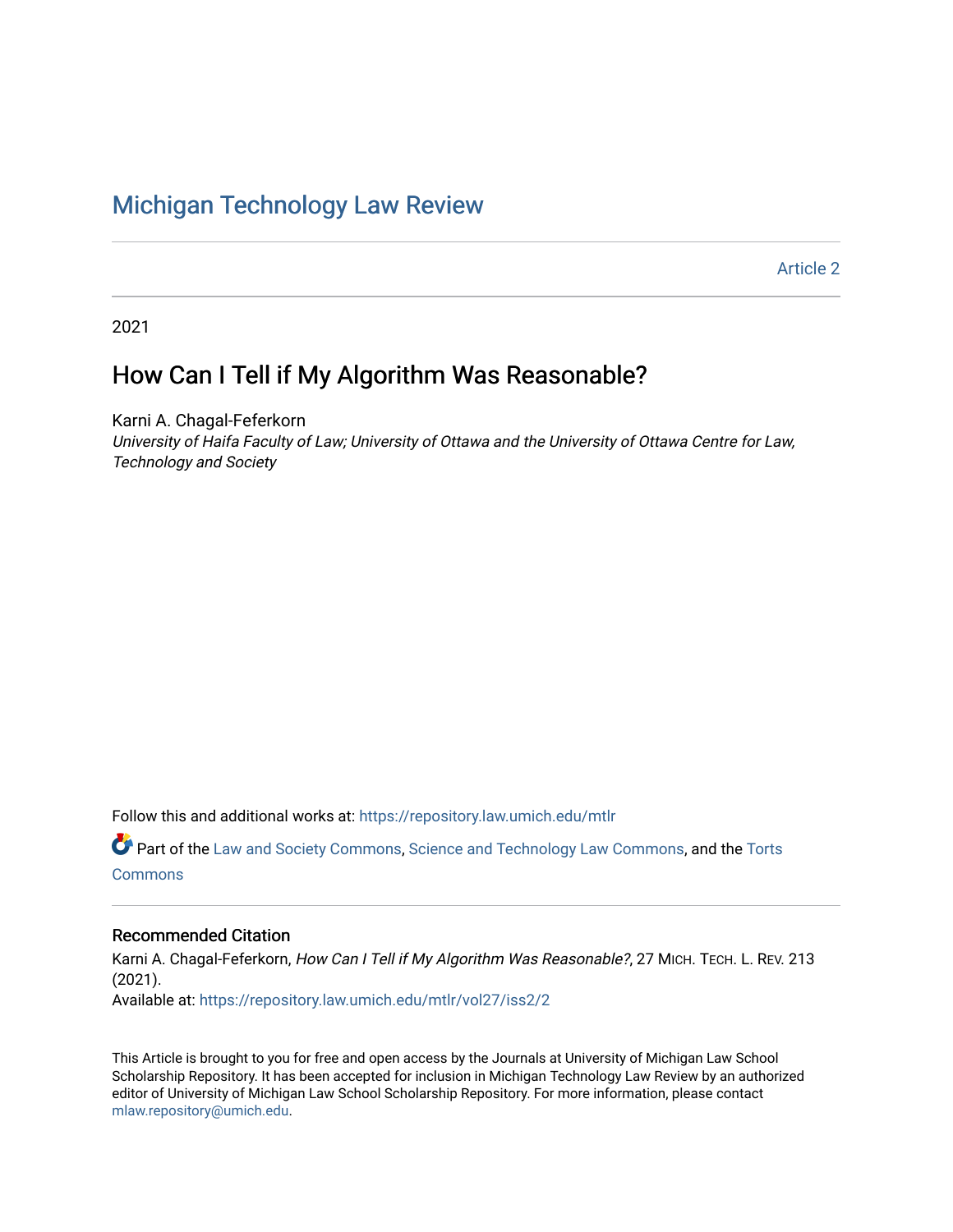# **HOW CAN I TELL IF MY ALGORITHM WAS REASONABLE?**

*Karni A. Chagal-Feferkorn\**

#### Abstract

*Self-learning algorithms are gradually dominating more and more aspects of our lives. They do so by performing tasks and reaching decisions that were once reserved exclusively for human beings. And not only that—in certain contexts, their decision-making performance is shown to be superior to that of humans. However, as superior as they may be, self-learning algorithms (also referred to as artificial intelligence (AI) systems, "smart robots," or "autonomous machines") can still cause damage.*

*When determining the liability of a human tortfeasor causing*  damage, the applicable legal framework is generally that of *negligence. To be found negligent, the tortfeasor must have acted in a manner not compliant with the standard of "the reasonable person." Given the growing similarity of self-learning algorithms to humans in the nature of decisions they make and the type of damages they may cause (for example, a human driver and a driverless vehicle causing similar car accidents), several scholars have proposed the development of a "reasonable algorithm" standard, to be applied to self-learning systems.*

*To date, however, academia has not attempted to address the practical question of how such a standard might be applied to* 

<sup>\*</sup> Fellow, Haifa Center for Law & Technology, University of Haifa Faculty of Law; Scotiabank Postdoctoral Fellow at the AI + Society Initiative, University of Ottawa and the University of Ottawa Centre for Law, Technology and Society. I dedicate this paper to my mentor and role-model Niva Elkin-Koren for her ongoing support, which made this research possible. I would also like to thank Ido Feferkorn for his significant contribution to my research, and Florian Martin-Bariteau, Teresa Scassa and Michael Geist for their guidance and support. I also thank Yonatan Arbel, Woodrow Barfield, Michal Gal, Shlomi Hod, Dalit Ken-Dror, Bret Liney, Maayan Perel, Tito Rendas, Henrique Sousa Antunes, Jerrold Soh, Daniel Sokol, Steven van Uytsel, Erin Wall, the editors of the *Michigan Technology Law Review*, and the participants of the "Multidisciplinary Perspectives on Algorithms" conference at Kyushu University, "The Law of Artificial Intelligence" conference at Católica University, Lisbon, and the "Harmful Online Activity and Private Law" conference at Haifa University for their helpful comments. Any mistakes or omissions in this paper are the author's. This research was supported by the Center for Cyber Law & Policy (CCLP), established by the University of Haifa in collaboration with the Israeli National Cyber Bureau and by the Scotiabank Fund for AI and Society.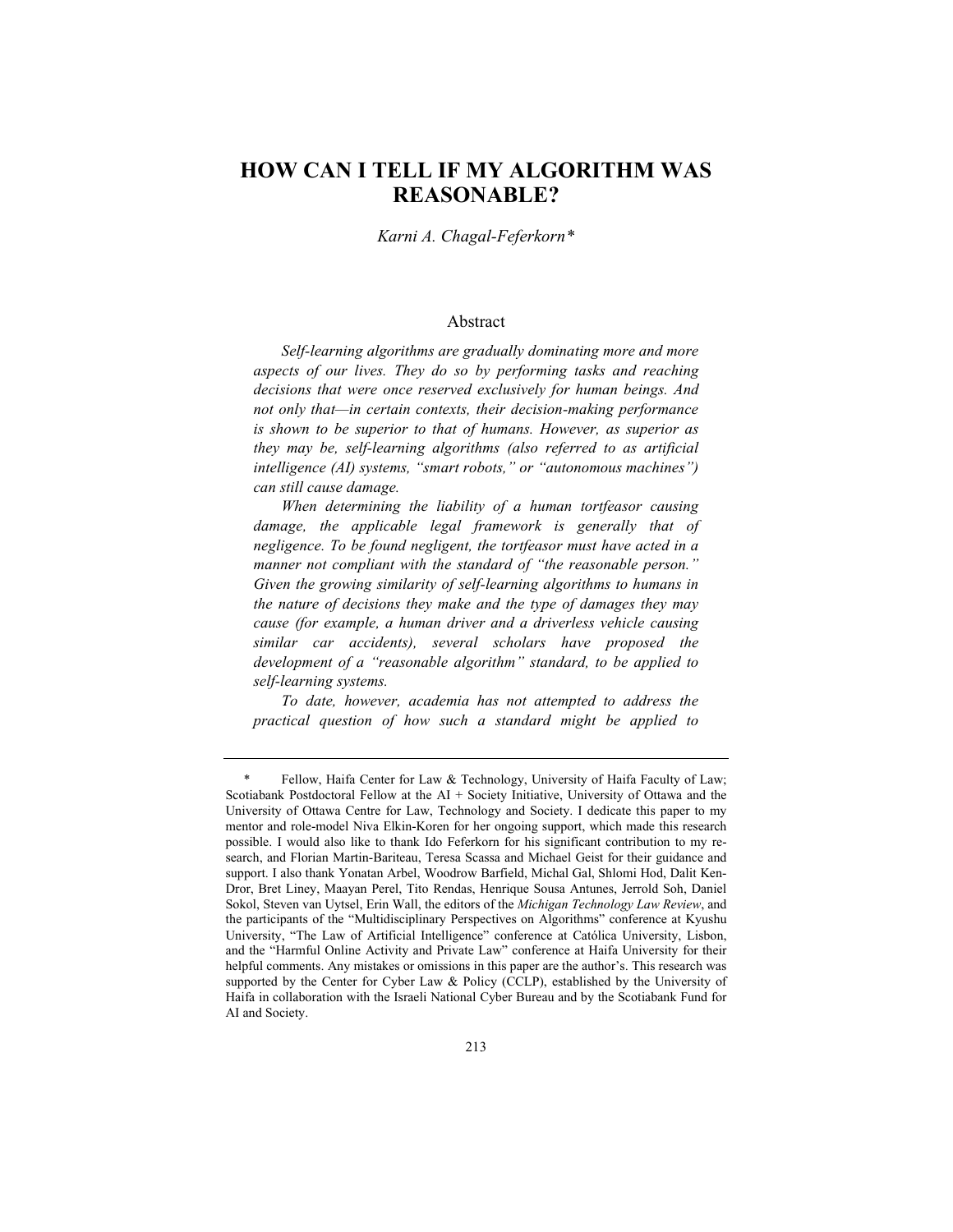*algorithms, and what the content of analysis ought to be in order to achieve the goals behind tort law of promoting safety and victims' compensation on the one hand, and achieving the right balance between these goals and encouraging the development of beneficial technologies on the other.*

*This Article analyzes the "reasonableness" standard used in tort law in the context of the unique qualities, weaknesses, and strengths that algorithms possess comparatively to human actors and also examines whether the reasonableness standard is at all compatible with self-learning algorithms. Concluding that it generally is, the Article's main contribution is its proposal of a concrete "reasonable algorithm" standard that could be practically applied by decisionmakers. This standard accounts for the differences between human and algorithmic decision-making. The "reasonable algorithm" standard also allows the application of the reasonableness standard to algorithms in a manner that promotes the aims of tort law while avoiding a dampening effect on the development and usage of new, beneficial technologies.*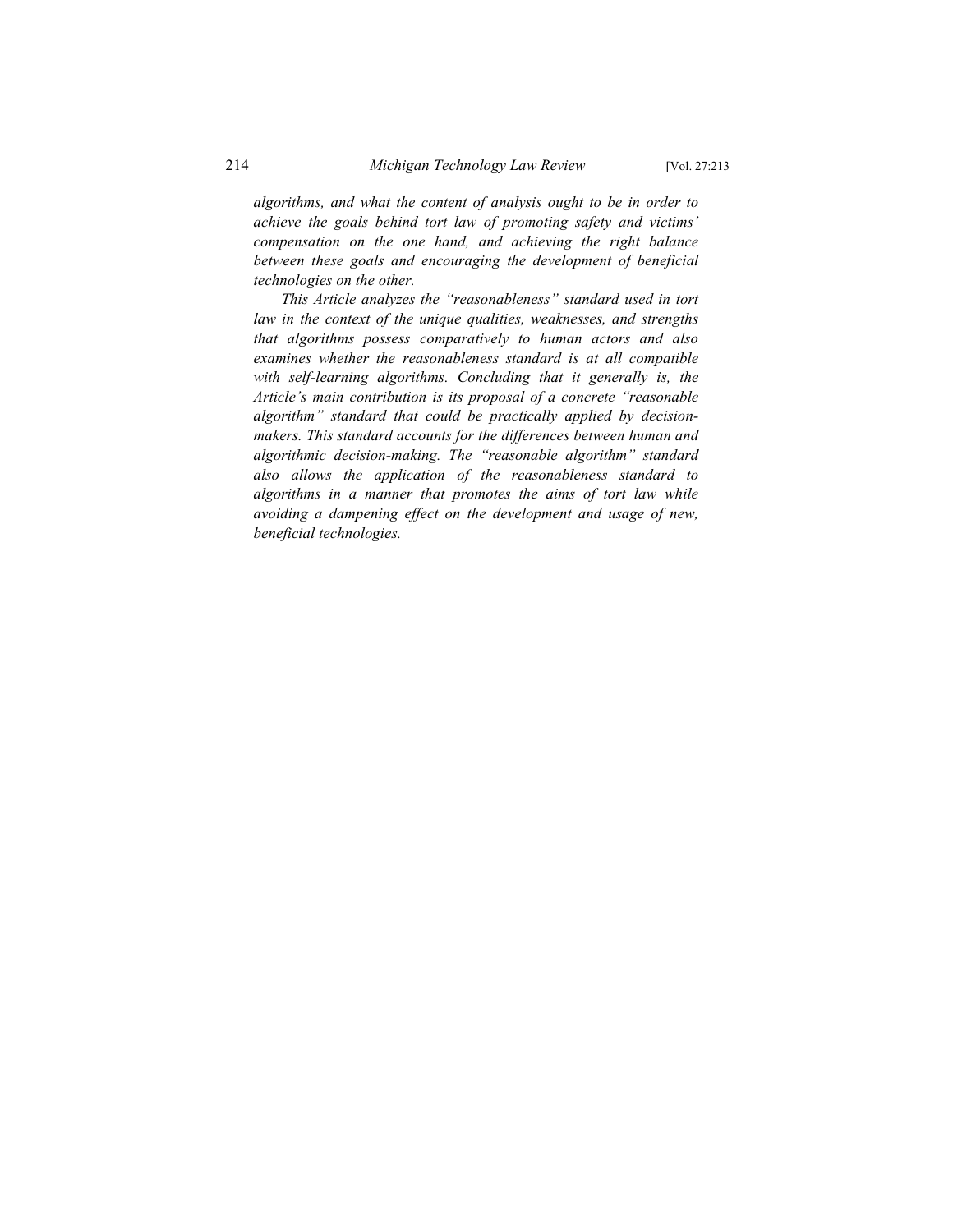#### Table of Contents

| Rationales, History, and Manner of Assessment  222<br>A.             |  |
|----------------------------------------------------------------------|--|
| The Application of the Reasonableness Assessment<br>B.               |  |
|                                                                      |  |
| Allowance for Flexibility in Promoting Desired Goals  227<br>$i$ .   |  |
| ii.<br>Adaptable to the Dynamic Nature of Wrongdoers 228             |  |
| iii. Understanding the Exact Reason for Reaching the                 |  |
|                                                                      |  |
| Part II: Thinking Algorithms and their Decision-Making               |  |
|                                                                      |  |
|                                                                      |  |
| B.                                                                   |  |
| Strengths and Weaknesses of Algorithms Versus Humans<br>C.           |  |
|                                                                      |  |
|                                                                      |  |
|                                                                      |  |
|                                                                      |  |
|                                                                      |  |
| Part III: Is The Reasonableness Analysis Compatible with Algorithmic |  |
| Tortfeasors?<br>. 248                                                |  |
| A. Can the Algorithm Itself Be "Reasonable," and What                |  |
|                                                                      |  |
|                                                                      |  |
| Yes! Reasonableness is a Flexible Standard for a<br>Ť.               |  |
|                                                                      |  |
| But Flexibility is Also the Greatest Challenge 252<br>ii.            |  |
| Part IV: Proposed Model for Assessing Algorithmic Reasonableness 256 |  |
|                                                                      |  |
|                                                                      |  |

# Introduction

The clock has struck midnight, and the tired physician on call at the hospital sees a patient suffering from meningitis. Having asked the patient whether she has any allergies and receiving a negative answer, the physician immediately administers penicillin-based antibiotics. Unfortunately, scribbled in the long medical record the patient brought with her was a note that she was indeed allergic to penicillin. If the patient then suffers significant physical damage as a result of the decision to administer penicillin-based antibiotics, is the physician legally liable for the resulting damage?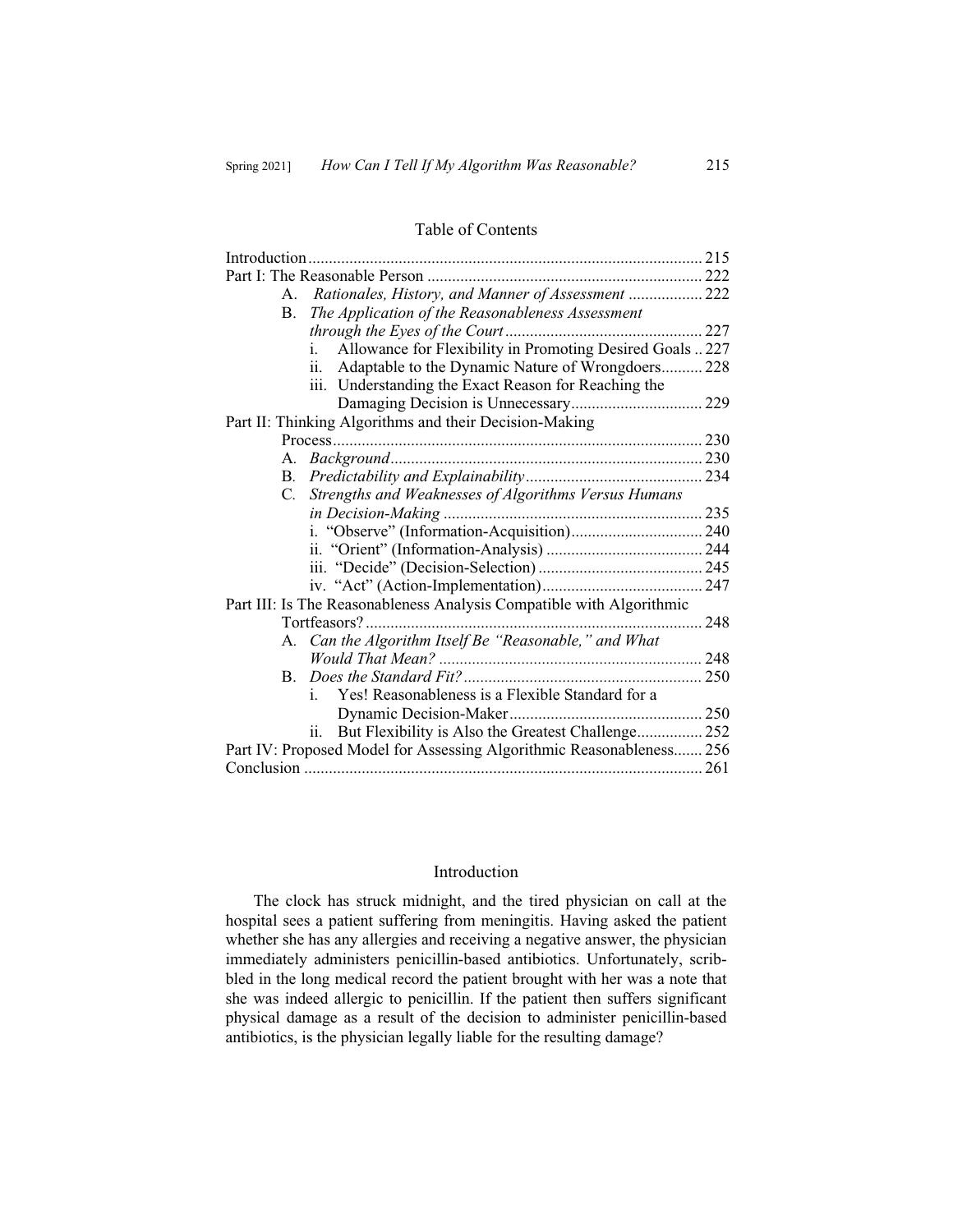Damages caused by human tortfeasors are judged under the wellestablished framework of negligence. Under the negligence analysis, a wrongdoer is liable for damages if all four elements of establishing negligence exist.<sup>1</sup> One of these elements is the "breach of a duty of care," which is determined by scrutinizing whether a "reasonable person" would have made comparable decisions under similar circumstances. In cases dealing with professional negligence, such as medical malpractice, "reasonableness" is evaluated in comparison to the decisions expected from a reasonable professional in the same field, rather than from an ordinary person.<sup>2</sup>

The reasonableness analysis is advantageous in part because it allows courts to promote desired goals and social behaviors in a flexible manner.<sup>3</sup> In general, the two main aims of tort law are to compensate victims for harm suffered and to encourage potential wrongdoers to minimize risks.<sup>4</sup> At the same time, these rationales must be balanced with considerations of efficiency and the potential chilling effect a tort framework may have on the development and usage of socially-desirable practices or technologies.<sup>5</sup> In our meningitis example, modern tort analysis considers the desire to encourage physicians to be more careful in their work and granting the patient compensation for the injury she suffered, both of which favor holding the physician liable for administrating antibiotics without thoroughly reviewing the patient's medical record. But tort analysis would also be reluctant to cause inefficiency in the healthcare system by requiring physicians to read

<sup>1.</sup> These consist of a duty of care by the wrongdoer to the injured; a breach of that duty; damage sustained by the injured; and a causal link between the breach of the duty and the damage suffered. *See* RESTATEMENT (SECOND) OF TORTS § 281 (AM. L. INST. 1965); W. PAGE KEETON ET AL., PROSSER AND KEETON ON THE LAW OF TORTS 164–65 (5th ed. 1984).

<sup>2.</sup> For example, in the hypothetical presented above, the physician's decision to prescribe penicillin-based antibiotics despite the patient's allergy records would be evaluated in comparison to the decisions expected of reasonable physicians in her same field. *See* RESTATEMENT (SECOND) OF TORTS § 299A (AM. L. INST. 1965) ("Unless he represents that he has greater or less skill or knowledge, one who undertakes to render services in the practice of a profession or trade is required to exercise the skill and knowledge normally possessed by members of that profession or trade in good standing in similar communities."); Michael A. Froomkin et al., *When AIs Outperform Doctors: Confronting the Challenges of a Tort-Induced Over-Reliance on Machine Learning*, 61 ARIZ. L. REV. 33, 54–58 (2019).

<sup>3.</sup> *See infra* Section I.B.ii for further discussion.<br>4. *See infra* notes 29–34 and accompanying text. See infra notes 29–34 and accompanying text.

<sup>5.</sup> *See* Alberto Galasso & Hong Luo, *Tort Reform and Innovation*, 60 J.L. & ECON. 385, 386 (2017); Jennifer L. Phillips, *Information Liability: The Possible Chilling Effect of Tort Claims Against Producers of Geographic Information Systems Data*, 26 FLA. ST. U. L. REV. 743 (1999) (considering chilling effects on producers of GIS data); David A. Anderson, *First Amendment Limitations on Tort Law*, 69 BROOK. L. REV. 755 (2004) (describing general hesitation to enforce tort law where such enforcement would chill free speech); Laurel Witt, *Preventing the Rogue Bot Journalist: Protection from Non-Human Defamation*, 15 COLO. TECH. L.J. 517, 532 (2017) ("Congress intended Section 230 [of the Communications Decency Act] to prevent a chilling effect for platforms that could otherwise be liable for third-party information.").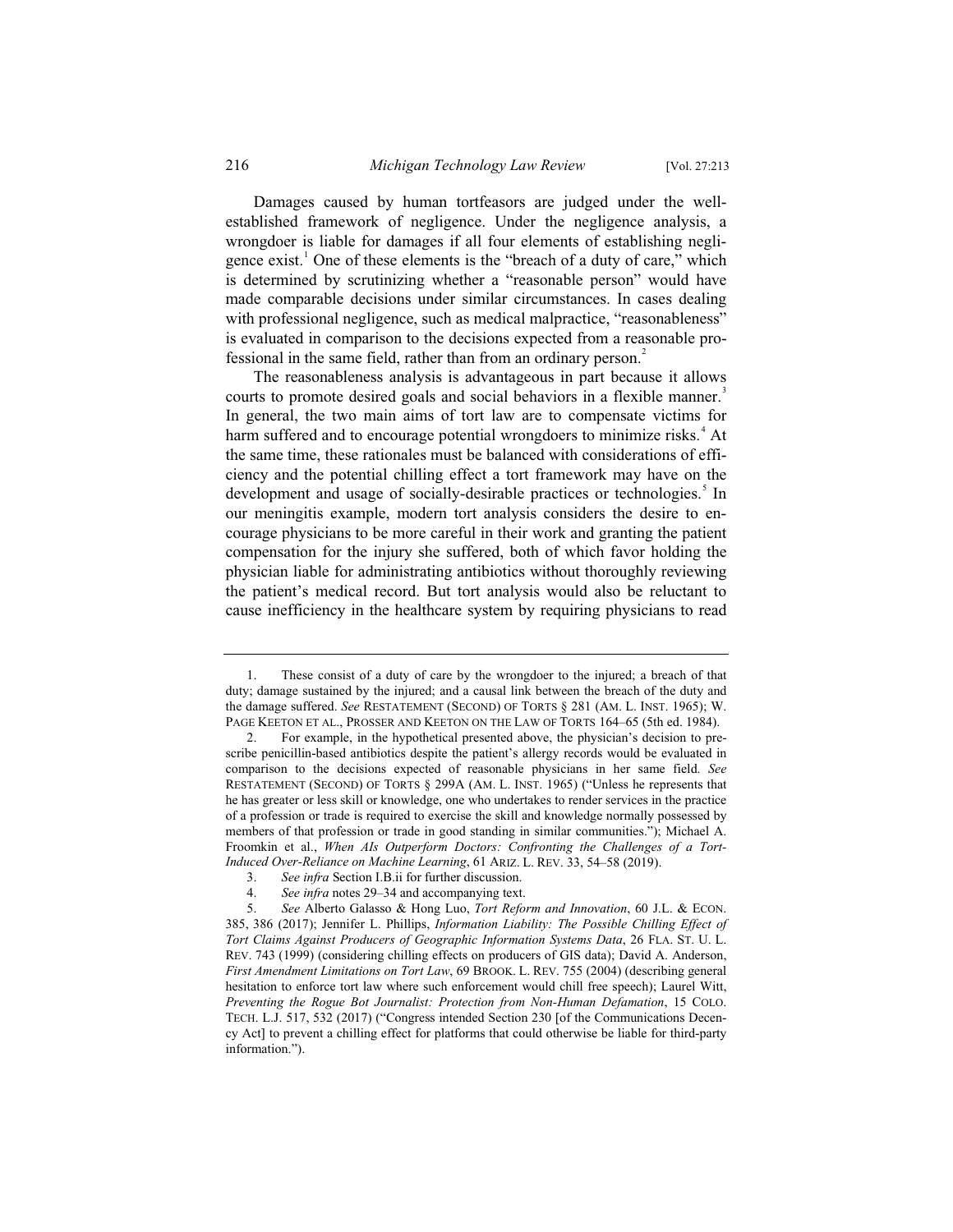every detail of lengthy medical records, and it would additionally be concerned with creating an undesirable discouraging effect on the physician profession due to fear of legal exposure. The reasonableness analysis allows courts to strike tailor-made balances between these considerations, based on the current circumstances and objectives they wish to promote.<sup>7</sup>

The potential benefits and dangers of some newly emerging technologies warrant a very careful balance between the aforementioned considerations.<sup>8</sup> One particularly important question for torts is whether the reasonableness analysis ought to apply when the tortfeasor is not a person, but rather a "self-learning," "autonomous," or "artificially intelligent" system. This Article will refer to such systems as "thinking algorithms" because their algorithms model various stages of human thinking and do so independently of a human. $10$ 

<sup>6.</sup> Jeffrey O'Connell & Andrew S. Boutros, *Treating Medical Malpractice Claims Under a Variant of the Business Judgment Rule*, 77 NOTRE DAME L. REV. 373, 396–97 (2002) ("It is often asserted that fear of liability has also caused many physicians . . . to leave high-risk geographic areas, to abandon their particular area of medical practice in exchange for less litigious fields of medicine, or to even retire early. Moreover, fear of liability may also have an impact on the rate of students willing to matriculate in medical schools.").

<sup>7.</sup> If our meningitis example were to occur during a crisis in the healthcare system, for example, courts may determine that it was reasonable of the physician not to look at the patient's medical record. They could also fine-tune said conclusion based on relevant parameters such as the number of other patients who were awaiting treatment, on the urgency of the patient's medical condition, or on the length of the medical record that was ignored. If, on the other hand, physicians' attention was not a scarce resource, then the court would likely set higher standards of reasonableness, favoring risk-avoidance and compensating the victim considerations over ones of efficiency and avoiding a chilling effect (thus, potentially, holding that physicians must always read the entire medical record regardless of the circumstances, or setting more strict standards of when it is reasonable not to do so in the case of overcrowded healthcare systems).

<sup>8.</sup> *See generally* T. W. Small et al., *Designing an Accessible, Technology-Driven Justice System: An Exercise in Testing the Access to Justice Technology Bill of Rights*, 79 WASH. L. REV. 223, 250 (2004) (theorizing that designing a new system of laws would include attempts to optimize benefits and minimize risks of technology); Steven D. Seybold, *Somebody's Watching Me: Civilian Oversight of Data-Collection Technologies*, 93 TEX. L. REV. 1029, 1059 (2015) (discussing the importance of maintaining a proper balance as technology "continue[s] to evolve and present new dangers to the rights of citizens"); Shlomit Yanisky-Ravid & Sean K. Hallisey, *"Equality and Privacy by Design": A New Model of Artificial Intelligence Data Transparency via Auditing, Certification, and Safe Harbor Regimes*, 46 FORDHAM URB. L.J. 428, 474–75 (2019) (discussing the need for "balanc[ing] the need for AI innovation against the dangers of discrimination").

<sup>9.</sup> The "buzzwords" used to describe the type of systems we view as "smart" have various definitions and may have different embodiments. This paper is generally indifferent to the existence (or lack thereof) of any physical embodiment of the "smart" system. See, in that context, Professor Jack Balkin's suggestion that both algorithms and robots are similar members of the "Algorithmic Society" and might be treated alike. Jack M. Balkin, *2016 Sidley Austin Distinguished Lecture on Big Data Law and Policy: The Three Laws of Robotics in the Age of Big Data*, 78 OHIO ST. L.J. 1217, 1226 (2017).

<sup>10.</sup> For a discussion of the difference between algorithmic and human decision-making, see *infra* Part II.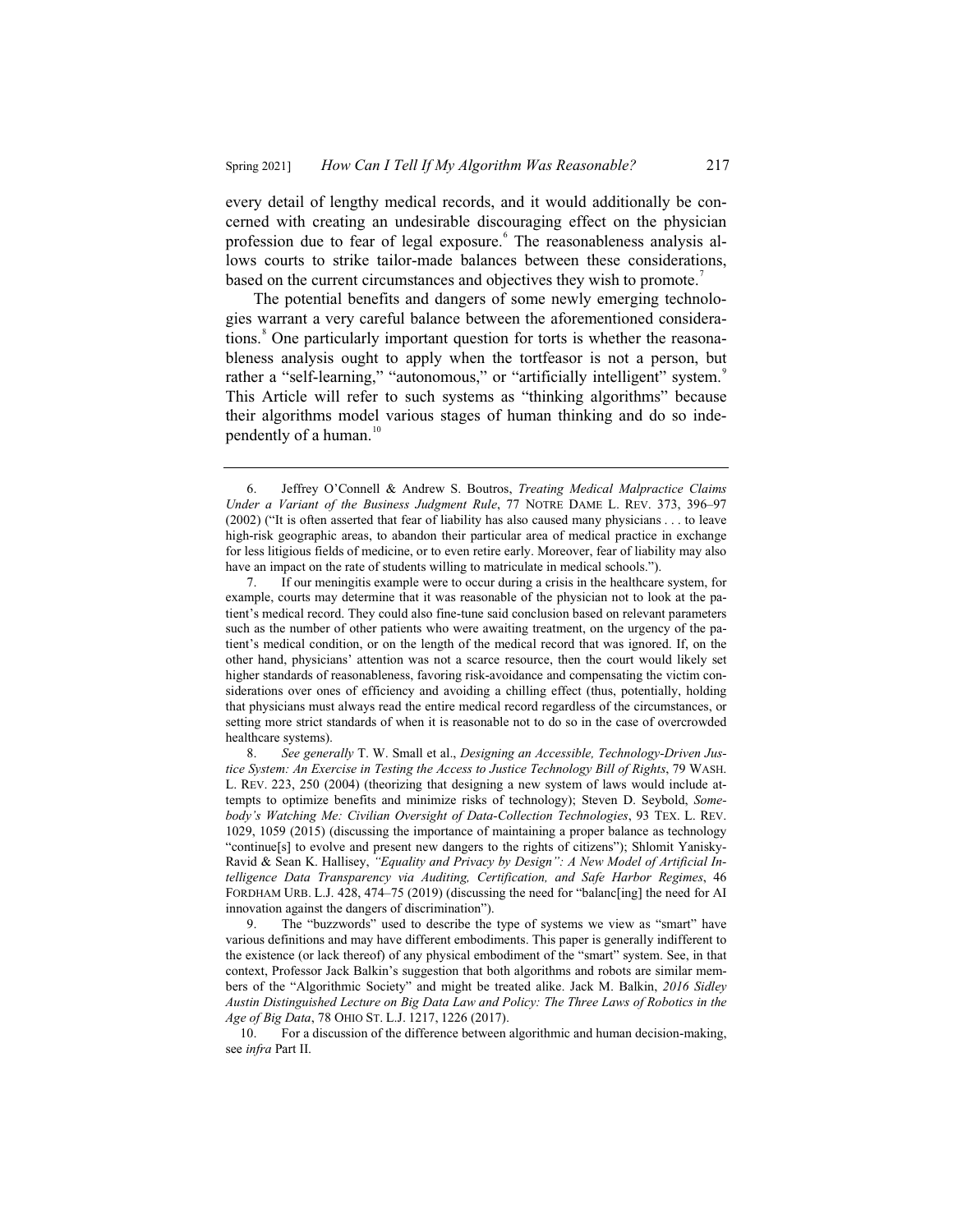Technology is ever advancing, and thinking algorithms' self-learning abilities allow them to reach conclusions based on databases of previous cases.<sup>11</sup> This in turn enables humans to entrust machines to make complex decisions that until recently required human discretion, and even to replace professional human judgment in matters of expertise where there is no clear right or wrong answer. In the field of medicine, physicians increasingly rely on algorithms to diagnose medical conditions and select optimal treatments.<sup>12</sup> In the field of law, virtual attorneys are utilized by law firms to conduct legal research,<sup>13</sup> algorithmic online dispute resolution mechanisms solve disputes online, $14$  and bail algorithms determine whether defendants awaiting trial may post bail to be released.<sup>15</sup> In everyday life, human drivers in various countries now share the road with autonomous vehicles, $16$  while algorithms are used interchangeably with human professionals to provide tax advice, serve as company directors, and even offer religious services.<sup>17</sup>

Assume then that our physician prescribing penicillin is no longer a flesh-and-blood practitioner but is instead a sophisticated medical thinking

14. Michael Legg, *The Future of Dispute Resolution: Online ADR and Online Courts*, 27 AUSTRALASIAN DISP. RESOL. J. 227 (2016).

<sup>11.</sup> For further discussion on how "self-learning" works, see *infra* Part II.

<sup>12</sup>*. See, e.g.,* Vinod Khosla, *Technology Will Replace 80% of What Doctors Do*, FORTUNE (Dec. 4, 2012, 2:26 PM), http://fortune.com/2012/12/04/technology-will-replace-80-of-what-doctors-do; Alina Shrourou, *Deep Learning in Healthcare: A Move Towards Algorithmic Doctors*, NEWS MED. (Mar. 15, 2017), https://www.news-medical.net/news /20170315/Deep-learning-in-healthcare-a-move-towards-algorithmic-doctors.aspx.

<sup>13.</sup> *See, e.g.*, John Mannes, *ROSS Intelligence Lands \$8.7M Series A to Speed up Legal Research with AI*, TECHCRUNCH (Oct. 11, 2017, 2:34 PM), https://techcrunch.com/2017/10 /11/ross-intelligence-lands-8-7m-series-a-to-speed-up-legal-research-with-ai; Anthony Sills, *ROSS and Watson Tackle the Law*, IBM: WATSON BLOG (Jan. 14, 2016), https://www.ibm.com/blogs/watson/2016/01/ross-and-watson-tackle-the-law.

<sup>15.</sup> A.J. Wang, Procedural Justice and Risk-Assessment Algorithms 1 (June 21, 2018) (unpublished manuscript) (https://ssrn.com/abstract=3170136); *cf.* Tom Simonite, *How to Upgrade Judges with Machine Learning,* MIT TECH. REV. (Mar. 6, 2017), https://www.technologyreview.com/s/603763/how-to-upgrade-judges-with-machine-learning (discussing how algorithms may assist judges to predict which defendants will fail to show to  $\frac{\text{court}}{16}$ .

For the current state of autonomous vehicle development and deployment, see, e.g., Sean Bollman, *Autonomous Vehicles: A Future Fast Approaching with No One Behind the Wheel*, 20 PITT. J. TECH. L. & POL'Y 1, 1–4 (2020); Laura J. Grabouski, *On the Road: Driverless Cars Are Disrupting Norms and Legal Standards*, 82 TEX. BAR J. 232 (2019); Adam Kaslikowsi, *Everything You Need to Know About Autonomous Vehicles*, DIGIT. TRENDS (June 30, 2019), https://www.digitaltrends.com/cars/the-current-state-of-autonomous-vehicles.

<sup>17.</sup> Richard Susskind & Daniel Susskind, *Technology Will Replace Many Doctors, Lawyers, and Other Professionals*, HARV. BUS. REV. (Oct. 11, 2016), https://hbr.org/2016/10 /robots-will-replace-doctors-lawyers-and-other-professionals; Sasha A.Q. Scott, *Algorithmic Absolution: The Case of Catholic Confessional Apps*, 11 ONLINE - HEIDELBERG J. RELIGIONS ON INTERNET 254 (2016). For a forecast on the percentage of actions currently performed by human professionals that could be replaced by automation, see *Automation Potential and Wages for US Jobs*, MCKINSEY GLOB. INST. (Oct. 1, 2018), https://public.tableau.com/profile /mckinsey.analytics#!/vizhome/AutomationandUSjobs/Technicalpotentialforautomation.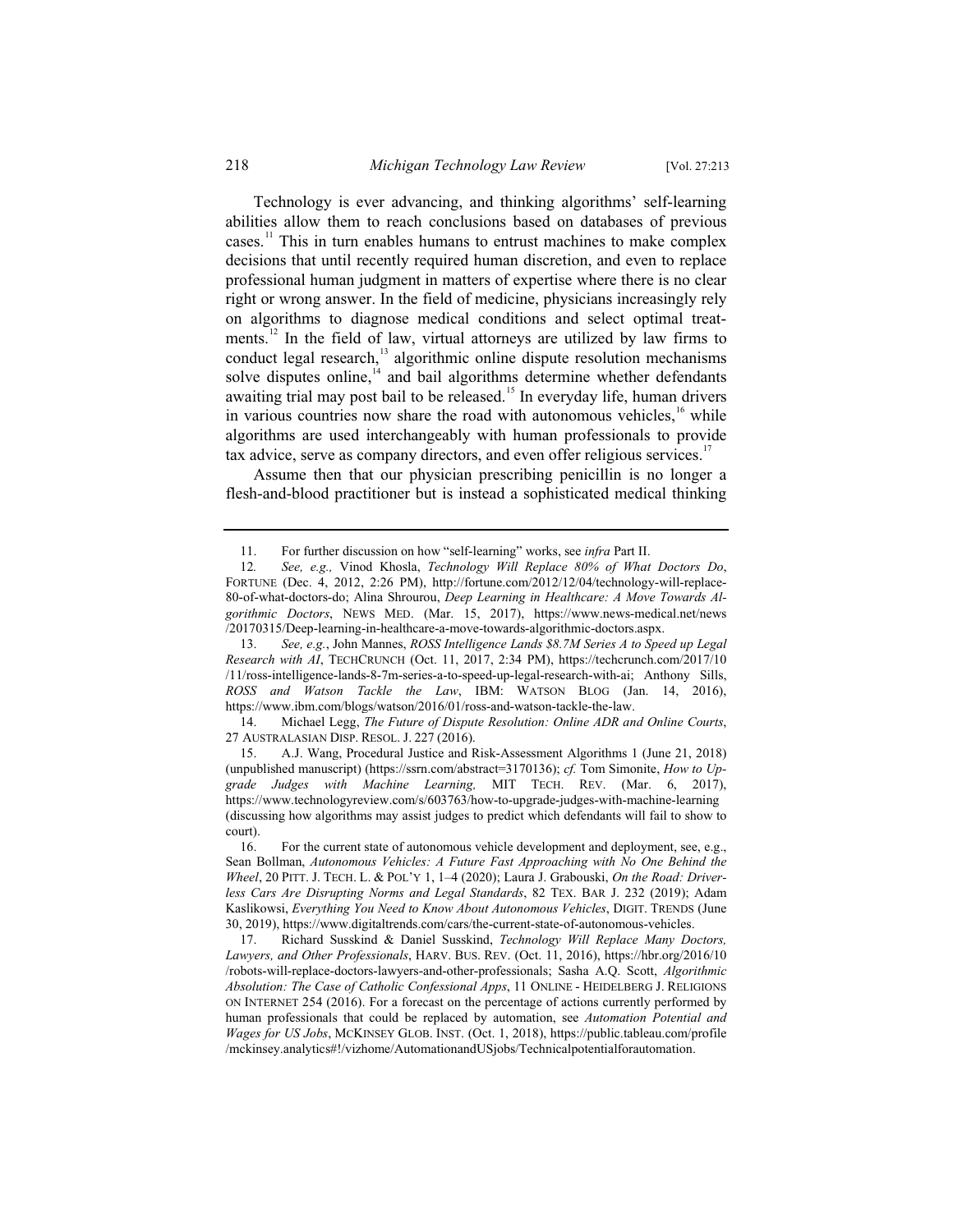algorithm. Should the reasonableness analysis be applied to the medical thinking algorithm, just as it would be in the case of a human doctor? Although case law has left the question largely unaddressed,<sup>18</sup> academia has to some extent discussed the general concept of applying a reasonableness standard to algorithms and robots. Setting the obvious concern of who would pay for any damages caused by algorithms aside, $19$  academics have pointed to several advantages of subjecting algorithms to the reasonableness analysis. Law and health professor Ryan Abbott, for example, has argued that holding computerized tortfeasors to a negligence standard would accelerate the adoption of safer technology and thus result in fewer accidents.<sup>20</sup> I have previously argued that applying a reasonableness standard to algorithms would result in more equality among victims by minimizing anomalies that would otherwise occur under a scheme where human and algorithmic tortfeasors who caused identical harm were subject to completely different tort frameworks.<sup>21</sup>

Additionally, the growing improvement of algorithmic performance visà-vis humans could lead to a reality in which the general standard of care sufficient to avoid liability would no longer be that expected of a person. Rather, an elevated level of care—one that represents the generally higher level of care that algorithms can provide—might become the prevailing

<sup>18.</sup> A very similar question might have been addressed in the case of *Nilsson v. General Motors LLC*, where a motorcyclist hit by an autonomous vehicle alleged that the vehicle itself drove in a negligent manner. The case, brought before the U.S. District Court for the Northern District of California, was settled before trial, leaving the question of algorithmic negligence, and thus of algorithmic reasonableness, undiscussed. Complaint for Damages, Nilsson v. General Motors LLC, No. 4:18-cv-00471-KAW (N.D. Cal. Jan. 22, 2018).

<sup>19.</sup> Rather, applying a reasonableness analysis would be a way of determining liability, which would then be undertaken by a legal or natural person, similar to how employees' reasonableness is evaluated in tort cases where employers are sued, even though it is the employer who would pay damages if the worker was negligent. For further discussion, see *infra* Part III.

<sup>20.</sup> Ryan Abbott, *The Reasonable Computer: Disrupting the Paradigm of Tort Liability*, 86 GEO. WASH. L. REV. 1, 22 (2018).

<sup>21.</sup> Karni Chagal-Feferkorn, *The Reasonable Algorithm*, 1 U. ILL. J.L. TECH. & POL'Y 111, 116–17 (2018).

The concept of algorithmic reasonableness was also discussed by David Vladeck who referred to an elevated standard of care to be required of autonomous vehicles, by Jeffrey Gurney who suggested imputing a "reasonableness" standard to driverless vehicles, and by Justice Curtis E.A. Karnow who referred to the "reasonableness" of the actions of a robot as a means of dealing with the fact that its actions are unexpected and not fully pre-programmed by its manufacturers. David C. Vladeck, *Machines Without Principals: Liability Rules and Artificial Intelligence*, 89 WASH. L. REV. 117, (2014); Jeffrey K. Gurney, *Imputing Driverhood: Applying a Reasonable Driver Standard to Accidents Caused by Autonomous Vehicles*, *in* ROBOT ETHICS 2.0: FROM AUTONOMOUS CARS TO ARTIFICIAL INTELLIGENCE 51 (Patrick Lin et al. eds., 2017); Curtis E.A. Karnow, *The Application of Traditional Tort Theory to Embodied Machine Intelligence*, *in* ROBOT LAW 51 (Ryan Calo et al. ed., 2016); Curtis E.A. Karnow, *The Opinion of Machines*, 19 COLUM. SCI.&TECH. L. REV. 137 (2017); *see also* Stephanie Pywell, *The Reasonable Robot*, 7700 NEW L.J. 19 (2016).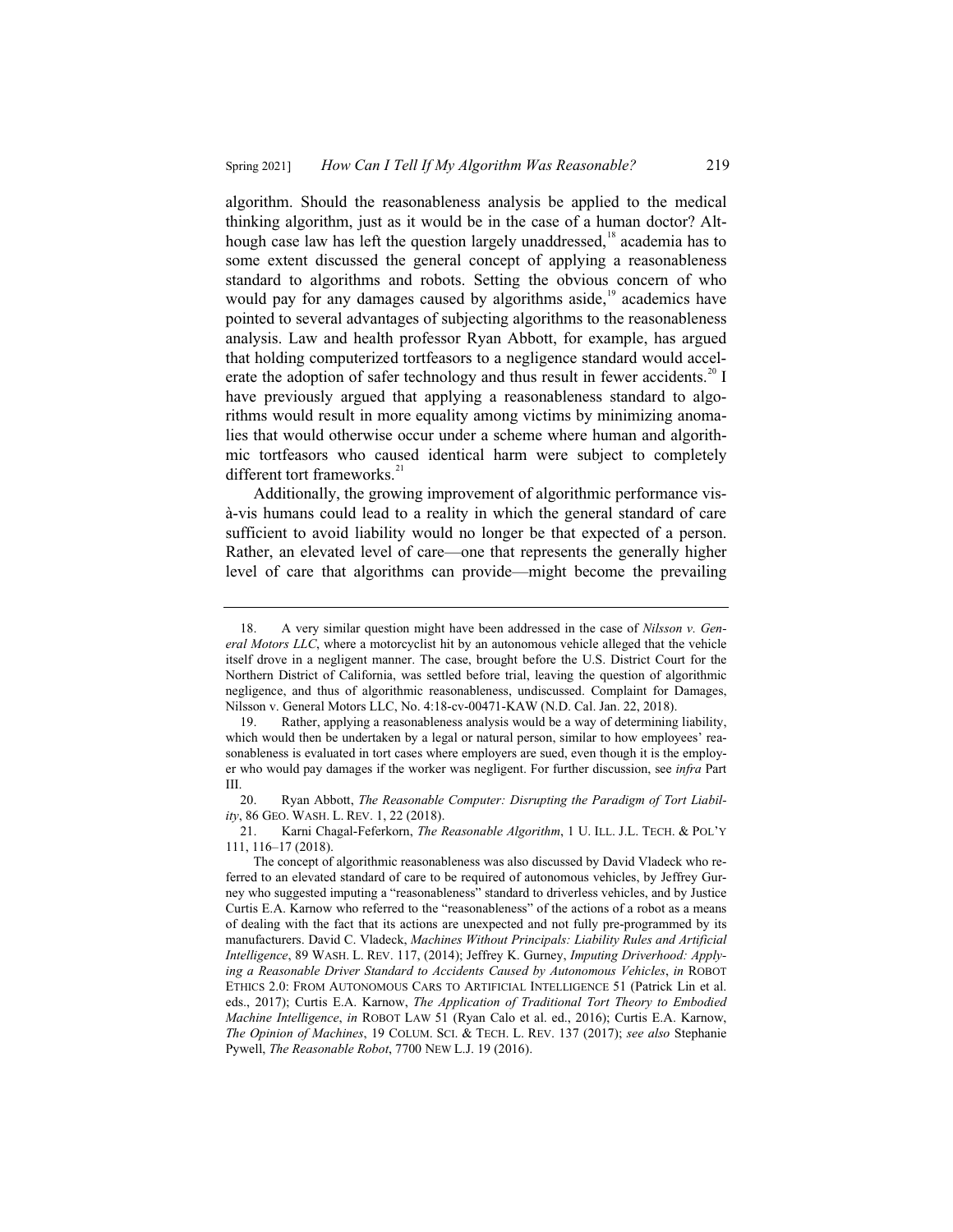standard for both humans and algorithms. $^{22}$  Under such a scenario, determining whether an algorithmic standard of care has been met, such a standard must first be developed.

In that context and given the Sisyphean quest for the appropriate legal framework to be applied to damages caused by thinking algorithms, $^{23}$  a reasonableness analysis is clearly an option worth considering. However, two crucial questions have not yet been addressed: whether the reasonableness standard is compatible with the unique traits of thinking algorithms, and, if yes, what would analysis of algorithmic reasonableness look like? Other than a general, perhaps somewhat intuitive, notion that the standard of care expected from a thinking algorithm would be elevated compared to that required of a person, $24$  existing literature has not yet delved into the practical question of *how* to assess whether an algorithm acted reasonably or not. As one scholar notes, "[w]e have a generally workable view of what it means for a person to act negligently or otherwise act in a legally culpable manner,

<sup>22.</sup> Froomkin et al., *supra* note 2, at 50, 60–61 ("once ML diagnostics are statistically superior to humans, it will only be a short while before legal systems, including in the United States, treat machine diagnosis as the 'standard of care.' . . . Thus, a physician, hospital, or insurer relying on an ML diagnosis will, at least initially, be held to no higher standard than that of the ordinary physician. Once ML itself becomes the standard of care, ML will raise the bar."); *see also* Abbott, *supra* note 20; Gurney, *supra* note 21 ("[G]iven that autonomous vehicles do not suffer from human frailties, and given that these vehicles will supposedly have the ability to detect objects better than humans, one would expect that (eventually) autonomous vehicles will be held to a higher standard than human drivers.")

<sup>23. &</sup>quot;Precisely how revolutionary robot-driven accidents will be for our legal system is less clear . . . although opinions vary, a tentative consensus has emerged on at least one front. For most, conventional tort liability theories are essentially nonstarters." Bryan Casey, *Robot Ipsa Loquitur*, 108 GEO. L.J. 225, 230 (2019); *see also* Marta Infantino & Weiwei Wang, *Algorithmic Torts: A Prospective Comparative Overview*, 28 TRANSNAT'L L. & CONTEMP. PROBS. 309, 313–14 (2019) (stating that "[o]ne does not need a crystal ball to predict that, as algorithm-related activities multiply around us, so will accidents . . . [that] will cause people to suffer some kind of loss," and noting that tort law must develop to determine remedies to such loss); Andrew Tutt, *An FDA for Algorithms*, 69 ADMIN. L. REV. 83 (2017) ("The rise of increasingly complex algorithms calls for critical thought about how best to prevent, deter, and compensate for the harms that they cause."); Alexander B. Lemann, *Autonomous Vehicles, Technological Progress, and the Scope Problem in Products Liability*, 12 J. TORT L. 157 (2019) ("How the legal system should attribute responsibility for the (hopefully few) crashes autonomous vehicles cause is an open and hotly debated question.").

<sup>24.</sup> *See* Vladeck, *supra* note 21, at 131 (The court in *Arnold v. Reuther* ruled that a driver was not liable for hitting a pedestrian because he was only human and not a robot: "A human being, no matter how efficient, is not a mechanical robot and does not possess the ability of a radar machine to discover danger before it becomes manifest. Some allowances, however slight, must be made for human frailties and for reaction, and if any allowance whatever is made for the fact that a human being must require a fraction of a second for reaction and cannot respond with the mechanical speed and accuracy such as is found in modern mechanical devices, it must be realized that there was nothing that Reuther, a human being, could have done to have avoided the unfortunate result . . . .").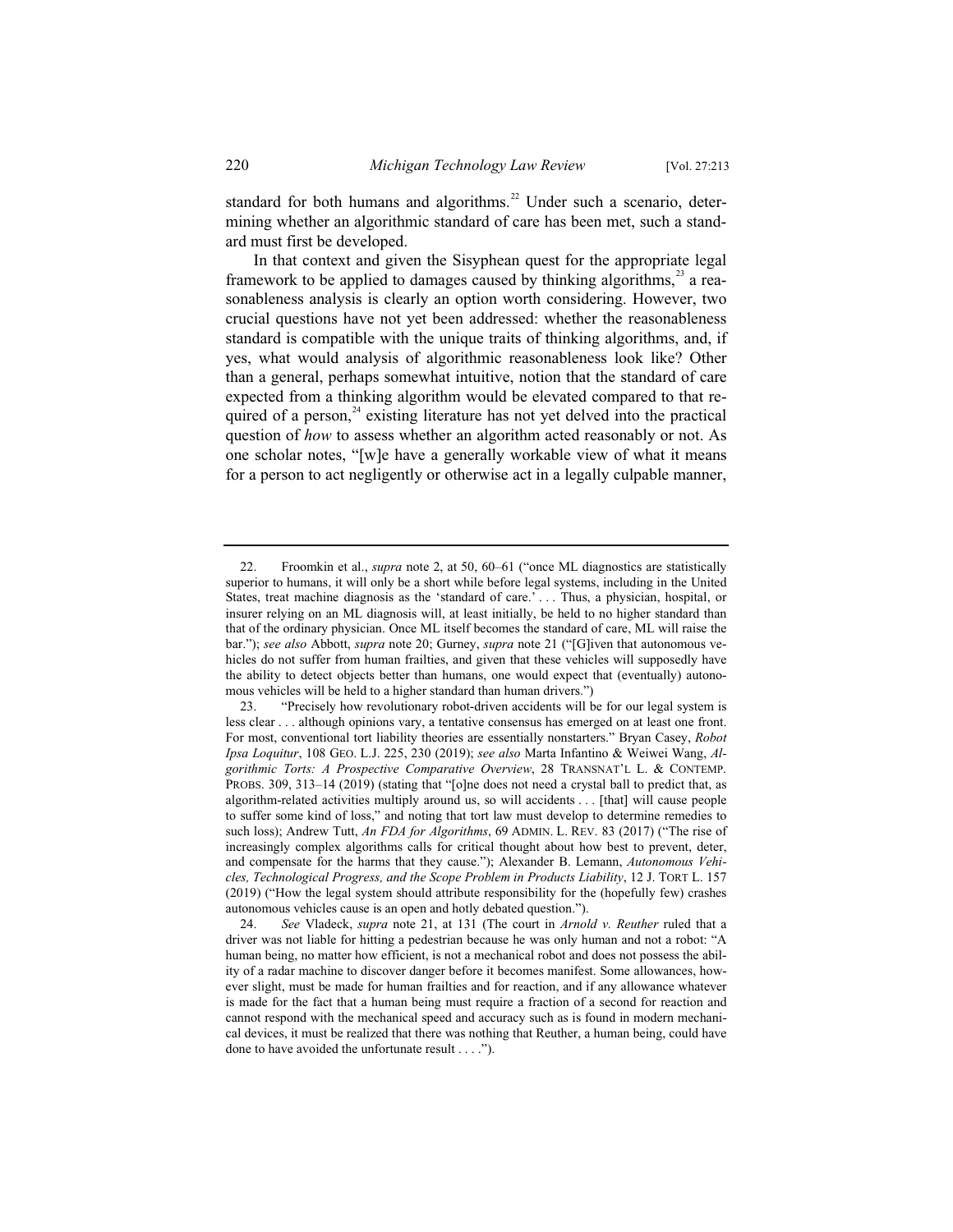but we have no similarly well-defined conception of what it means for an algorithm to do so."<sup>25</sup>

What *specific criteria* ought to shape the "reasonable algorithm" analysis? The factors we use must allow the assessment itself to be practical while simultaneously both fulfilling tort law's goals of promoting safety and compensating the injured party and balancing the need to avoid a chilling effect on the development and usage of innovative technologies. Developing a reasonableness standard suited to thinking algorithms is therefore no easy task.

From a practical perspective, reasonableness is a reference point, measured against other alternative courses of action or decisions that could have been reached. When we assess the reasonableness of humans, we look to how similar persons or professionals might have behaved in similar situations, and this assessment is often aided by expert testimony.<sup>26</sup> In the case of thinking algorithms, however, there is no cohort of equivalent systems with which to compare. Experts cannot necessarily opine on what a different algorithm might have done because there is often no sufficient volume of other examples to point to. And we cannot solve this practical challenge by assessing the reasonableness of algorithms based on how *humans* would have acted, as doing so would preserve a static standard and would ignore the tremendous scope of technology to continuously improve and achieve better and safer results than those of humans.

Alternatively, we may presume prima facie that algorithms are absolutely superior to their human counterparts and set the bar at some elevated point beyond that of human reasonableness.<sup>27</sup> However, doing so would still be using human competence as a baseline, resulting in demanding *too little* of the algorithms whose capabilities in certain fields might be beyond human abilities or comprehension. At the same time, such a solution might also pose the threat of demanding *too much* of the algorithm, as it assumes their general superiority over humans, ignoring the fact that, even when algorithms deliver better results than humans on average, their decision-

<sup>25.</sup> Tutt, *supra* note 23, at 105; *see also* Andrew D. Selbst, *Negligence and AI's Human Users*, 100 B.U. L. Rev. 1315, 1318 (2020) ("With most new technologies, we gain familiarity over time, eventually creating a sense of what constitutes reasonable care or a collective intuition on which negligence law can rely as it adapts. AI poses challenges for negligence law that may delay the common law's ability to adapt or even prevent adaptation outright.").

<sup>26.</sup> Alan D. Miller & Ronen Perry, *The Reasonable Person*, 87 N.Y.U. L. REV. 323, 370 (2012). Said approach for assessing reasonableness is the *positive* one. For a discussion differentiating between the positive and normative approaches for determining reasonableness, see *infra* notes 35–46 and accompanying text.

<sup>27.</sup> For instance, by granting a safe harbour to systems whose general performance is better than that of humans. *See* Mark M. Lemley & Bryan Casey, *Remedies for Robots*, 86 U. CHI. L. REV. 1311, 1384 (2019). For further discussion of said proposal, see *infra* notes 161– 62 and accompanying text.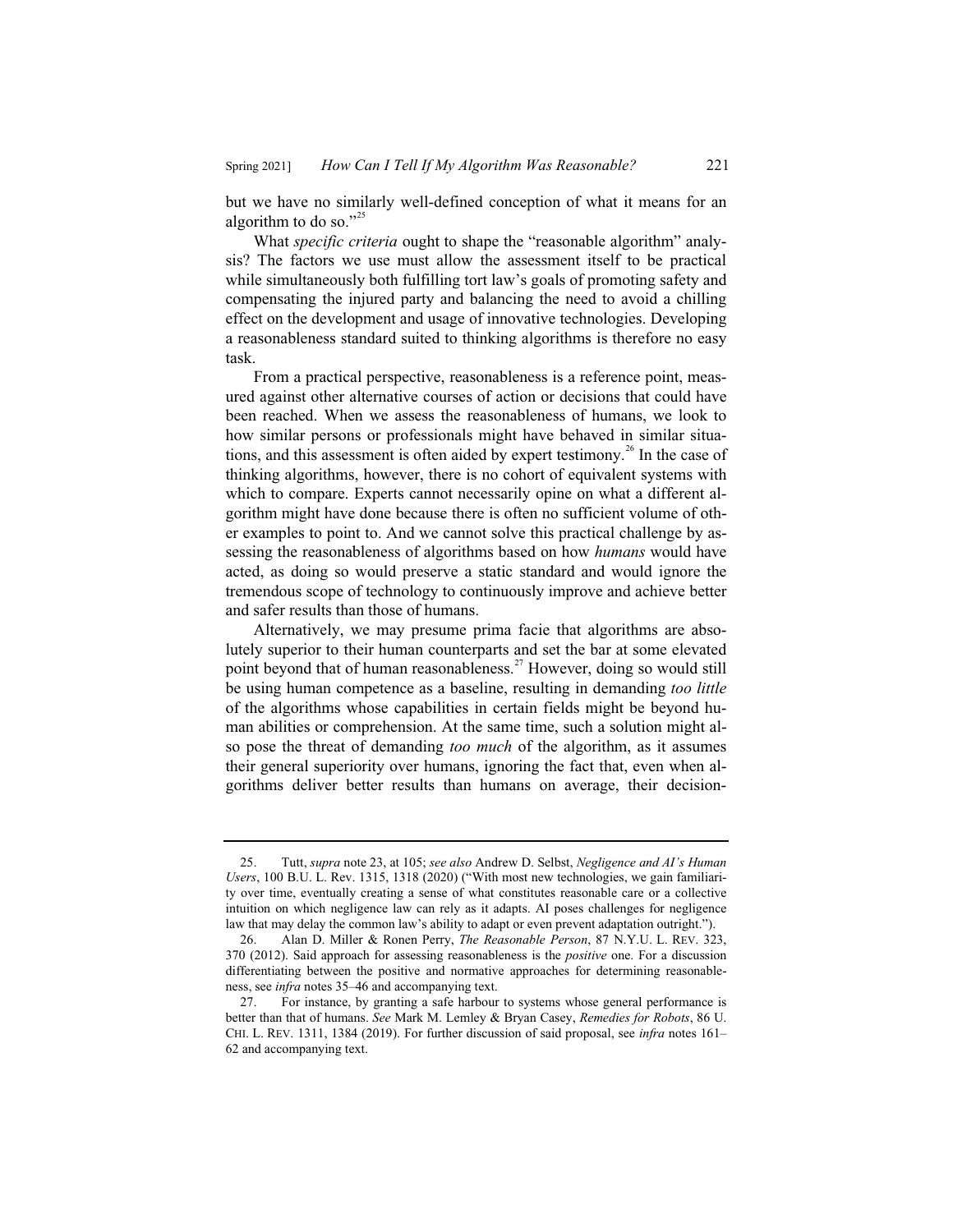making process is still characterized by certain weaknesses compared to that of a person. $^{28}$ 

This Article analyzes aspects in which the reasonableness assessment is compatible with the unique qualities of thinking algorithms and examines which of their traits require creative adjustments of the analysis. The Article's main contribution lies in proposing a concrete "reasonable algorithm" standard that could be practically applied by decision-makers. This is done in a manner that accounts for the differences between humans and algorithms, and applies the reasonableness standard to algorithms in a way that promotes safety and victims' compensation while avoiding a dampening effect on the development and usage of new, beneficial technologies.

Part I reviews the concept of "the reasonable person" to provide contextual background to my proposed model of determining algorithmic reasonableness, while Part II focuses on thinking algorithms and analyzes how their decision-making process is different (for better or worse) from that of humans. Part III discusses the concept of applying a reasonableness standard to thinking algorithms, including its advantages and challenges, and Part IV proposes a concrete model for analyzing an algorithm's reasonableness in a manner that overcomes the challenges previously discussed.

#### Part I: The Reasonable Person

#### A. *Rationales, History, and Manner of Assessment*

Imposing legal liability on the wrongdoer for damages she caused advances two core goals. First, payment of damages by the wrongdoer assures that the injured party is compensated so that the wrong is theoretically "corrected," and principles of justice and fairness are met. $^{29}$  Second, imposing liability also serves as a deterrent—it encourages behavior modifications to increase overall safety. Potential tortfeasors faced with the risk of being found liable for damages will, the tort framework assumes, be incentivized to take measures to minimize the risk of causing damage.<sup>30</sup> Torts that do not require the demonstration of fault on the part of the tortfeasor might be considered superior in meeting these aims, such as product liability torts that impose liability only upon the existence of a defect, regardless of any wrongdoing by the manufacturer.<sup>31</sup>

<sup>28.</sup> See *infra* Part II.

<sup>29.</sup> *See generally* ERNEST WEINRIB, THE IDEA OF PRIVATE LAW (1995).

<sup>30.</sup> *See, e.g.*, John C.P. Goldberg, *Twentieth-Century Tort Theory*, 91 GEO. L.J. 513 (2003).

<sup>31.</sup> Such is the case of defects found in the manufacturing of a product, which expose (under the laws of most states) the manufactures and sellers to strict liability, which does not require proof of any negligence. *See* RESTATEMENT (THIRD) OF TORTS: PRODUCTS LIABILITY § 2(a) (AM. L. INST. 1998) ("A product . . . contains a manufacturing defect when the product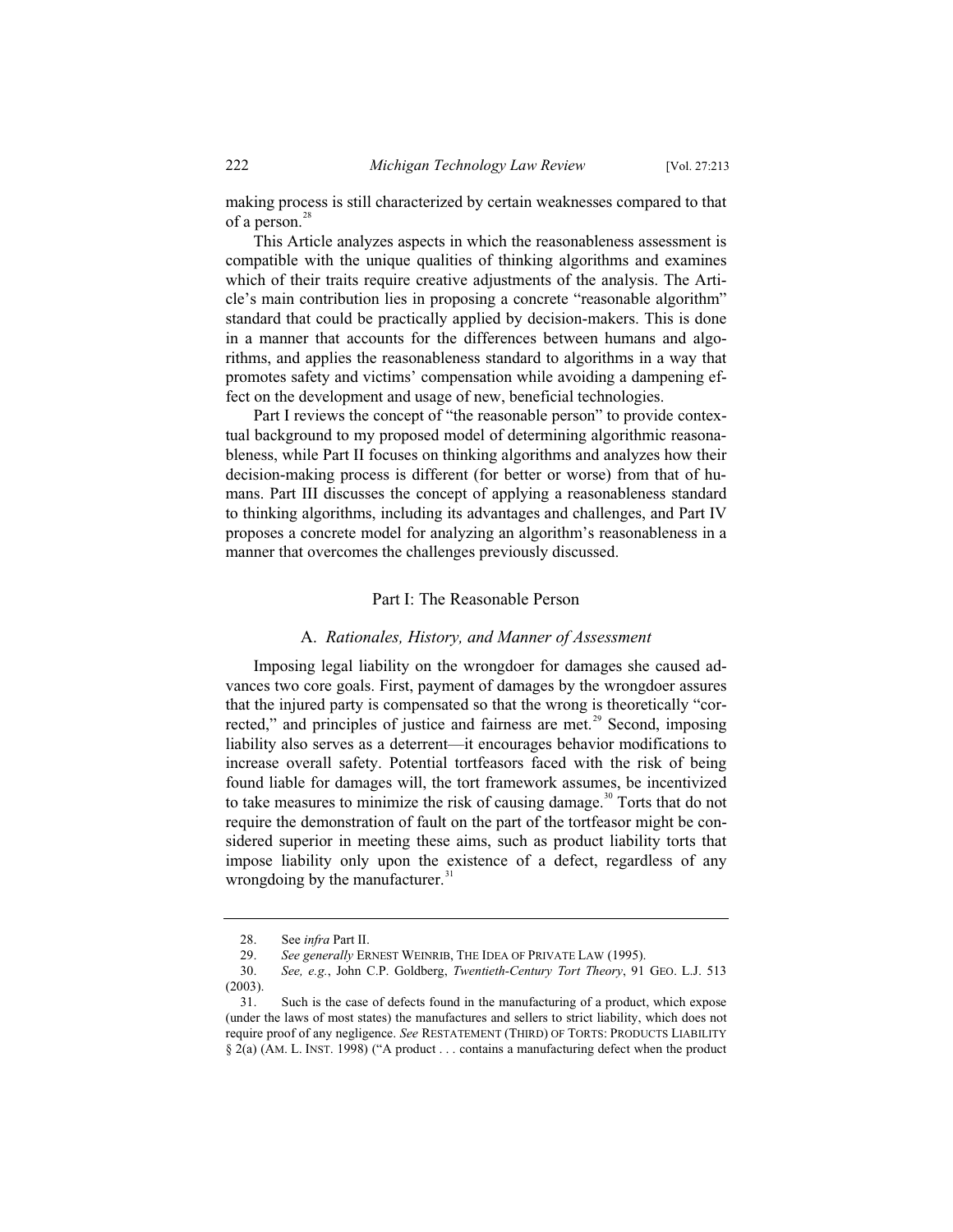Under the negligence theory, however, the fulfillment of tort law's goals is more limited, as liability depends on the "unreasonableness" of the tortfeasor. To establish negligence, the following four elements must be proven: a duty of care exists; there has been a breach of that duty, either by an overt act or omission; the non-breaching party has suffered damage; and there is a causal link between the breach of the duty and the damage suffered. $32$ 

The reasonableness analysis comes into play when evaluating the breach element. A person breaches her duty of care if she does not adhere to the standard of reasonable care when carrying out actions that might foreseeably harm others.<sup>33</sup> "Reasonableness," therefore, limits the cases in which the injured party is entitled to compensation, and also limits the extent to which potential wrongdoers must take measures to protect against damage. This standard can prevent over-deterrence, and within the context of development and usage of innovative means, utilizing the appropriate reasonableness standard may result in encouraging technological improvements.<sup>34</sup> The precise balance between satisfying the objectives of tort law and avoiding a dampening effect on innovation heavily depends on the term "reasonableness" and how it is interpreted. Who is the "reasonable person" that serves as a reference point against which the behavior of wrongdoers is measured?

Since its origin, "the reasonable person" has been a vague term, open to various interpretations and methods of assessment.<sup>35</sup> Tracing back to the eighteenth century, English criminal liability cases used the standard of a "person of an ordinary capacity" to determine defendants' liability in fraud cases. If a person of ordinary capacity would not have been defrauded under similar circumstances, then the plaintiff was considered a "fool" rather than a victim of a criminal act of fraud.<sup>36</sup> According to scholar William Hawkins, when "common prudence and caution" were sufficient to protect one from being tricked or defrauded, the underlying false pretense would not be crim-

departs from its intended design even though all possible care was exercised in the preparation and marketing of the product"); JOHN C. P. GOLDBERG & BENJAMIN C. ZIPURSKY, THE OXFORD INTRODUCTIONS TO U.S. LAW: TORTS 284–88 (2010).

<sup>32.</sup> *See supra* note 1.

<sup>33.</sup> Benjamin C. Zipursky, *Foreseeability in Breach, Duty, and Proximate Cause*, 55 WAKE FOREST L. REV. 1247, 1249–50 (2009).

<sup>34.</sup> For a discussion on the balance between encouraging technological advancements and assuring their safety, see *infra* notes 58–72 and accompanying text.

<sup>35.</sup> *See infra* notes 36–50 and accompanying text.

<sup>36.</sup> One of the early decisions adopting the "person of ordinary capacity" standard was *R. v. Jones*, where the court refused to convict the defendant who presented himself as a collector of debt owed by plaintiff and disappeared after collecting the money. The court held that "the deceit would be criminal only if it were 'such a Cheat as a Person of an ordinary Capacity can't discover.'" Simon Stern, *R v Jones (1703)*, *in* LANDMARK CASES IN CRIMINAL LAW 59, 60 (Ian Williams et al. eds., 2016)*.*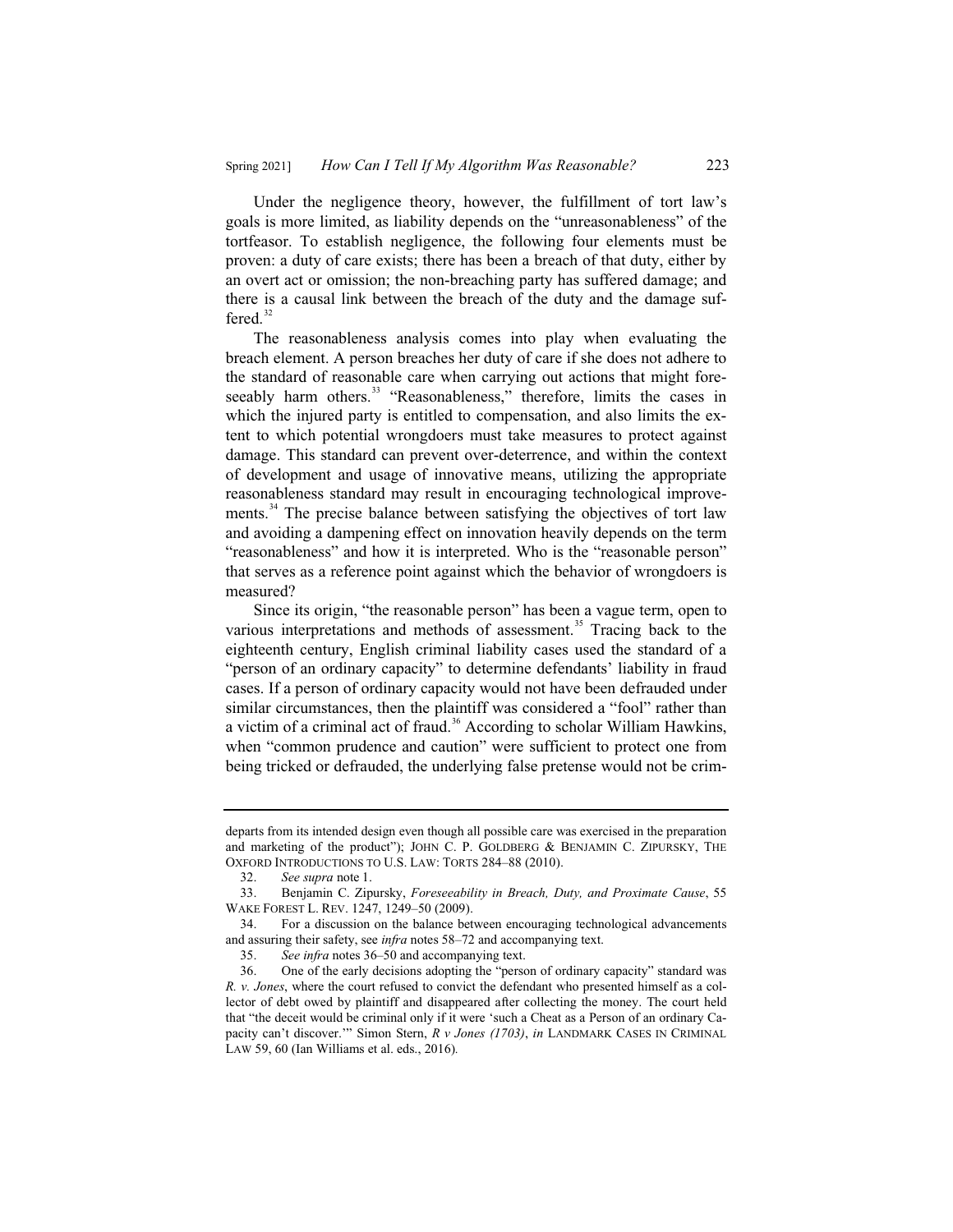inally punishable.<sup>37</sup> The use of "common" and "ordinary" found its way into American jurisprudence as well, where a standard of "ordinary caution" was adopted in criminal and civil cases.<sup>38</sup> Subsequent decisions used the standard of a person of "ordinary fitness" until 1856, when an English court introduced the familiar standard of reasonableness, holding that negligence is an act or omission from which the "prudent and reasonable" man would refrain.<sup>39</sup>

These origins of reasonableness seem to point to a normative approach: one that seeks to shape the behavior of members of society using legal means. In the context of criminal fraud and other historic cases, courts sought to encourage the public to take everyday measures such as using common sense against fraud. Later, this normative approach—which focused on economic efficiency and deterrence—was further developed by Judge Learned Hand and his famous "Hand Formula" for determining whether a breach has occurred. Under the Hand Formula, meeting the standard of care requires the adoption of relevant precautions, so long as the cost of doing so is not higher than the expected value of the gain in safety.<sup>40</sup> Therefore, under a normative economic efficiency analysis, reasonableness is determined based on the relative cost of safety measures and the expected improvement of safety achieved as a result.<sup>41</sup> To return to the example of a physician administrating penicillin without reading the patient's medical record, a court applying the Hand Formula would compare the cost of me-

<sup>37. 1</sup> WILLIAM HAWKINS, A TREATISE OF THE PLEAS OF THE CROWN: OR A SYSTEM OF THE PRINCIPAL MATTERS RELATING TO THAT SUBJECT, DIGESTED UNDER THEIR PROPER HEADS 188 (Eliz. Nutt 1716).

<sup>38.</sup> *People v. Conger*, for example, held that if a person of ordinary caution would not be deceived, then the argued act of deception is not a criminal act. The ruling also clarified that the assessment of ordinary caution may differ from case to case and "may depend on a thousand circumstances to be considered on trial." Stern, *supra* note 36, at 73.

<sup>39.</sup> Blyth v. Co. of Proprietors of the Birmingham Waterworks (1856) 156 Eng. Rep. 1047, 1049.

<sup>40.</sup> United States v. Carroll Towing Co., 159 F.2d 169 (2d Cir. 1947); Stephen G. Gilles, *United States v. Carroll Towing Co.: The Hand Formula's Home Port*, *in* TORTS STORIES 11 (Robert L. Rabin & Stephen D. Sugarman eds., 2003).

<sup>41.</sup> The Hand Formula provides that when the damage expectancy (the probability of an accident or a damaging act multiplied by the gravity of damage) is higher than the cost of the safety measures required to prevent or minimise the damage, then the tortfeasor was not reasonable. *Carroll Towing Co.*, 159 F.2d at 173. Another primary normative consideration discussed in the context of the reasonable person is that of Kantian morals, focusing on the balance between one's freedom to act versus one's freedom not to be constrained by another's (damaging) choice. Under a Kantian perspective of reasonableness, imposing liability on a person only to deter others from similar conduct, for instance from not taking cost-effective precautionary measures, is ethically problematic, as it would be treating a person as a means rather than as an end in itself. Miller & Perry, *supra* note 26, at 328. While it is interesting to discuss this concern in the context of robots and algorithms (presumably, treating them as means would not raise Kantian resistance), in its normative considerations this paper focuses on those concerns associated with deterrence and economic efficiency.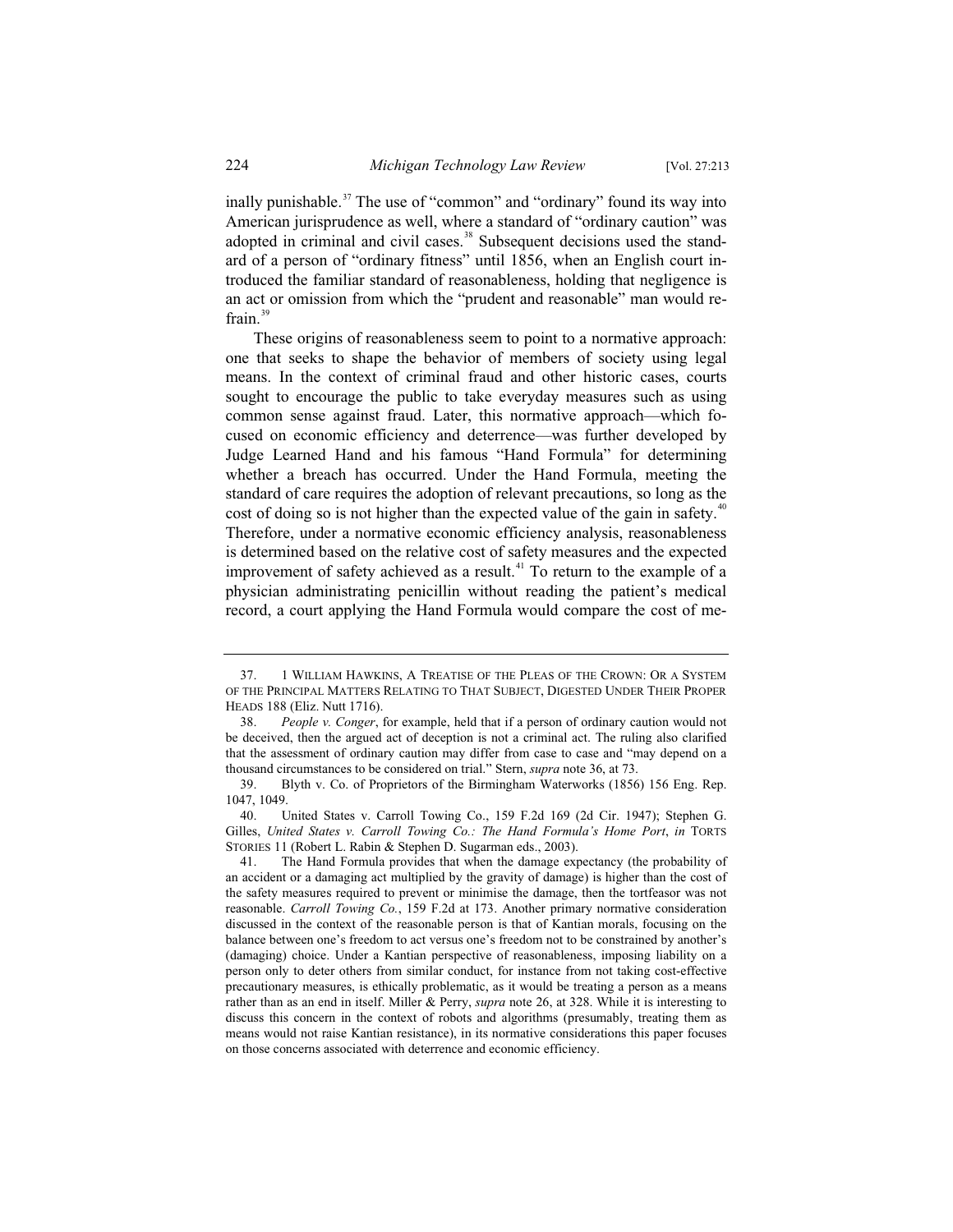ticulously reading the patient's medical record (likely translated into the precious time invested by the physician in said task rather than in examining other patients) with the likelihood of missing an important factor mentioned in the record, multiplied by the resulting damage such a scenario would entail. For instance, if the court quantifies the cost in additional time required by the physician to read the medical record in detail at \$1,000, the likelihood of missing important information at 1%, and the potential resulting damage at \$50,000, then the physician's decision to treat the patient without thoroughly reading her medical record first would be deemed reasonable under the Hand Formula (since \$1,000 is greater than \$500). As further explained later in this Part, courts often factor in additional considerations when quantifying both the cost of precautions and expected damages, which allows for greater flexibility in shaping desired behaviors by potential wrongdoers.

An alternative method for assessing the reasonableness of persons is the positive approach. Unlike the normative approach, which is designed to promote certain interests or values, the positive approach is more qualitative and assesses the behavior of the wrongdoer in comparison to how others, similarly situated, would have acted. In the past, such comparison to what the "reasonable person" would have done relied on a hypothetical "average man," whose attributes were conceived based on statistical empirical observations. Measurable variables including height, weight, and propensity for criminal behavior were taken into account to create a model of the "average man," whose theoretical behavior would constitute the reference point for reasonableness.<sup>42</sup> Pragmatically, positive reasonableness may have been based on a less statistical and more open-ended set of perceptions about the common nature of the public, based on the rationale that "if we know the individuals in society, we know the reasonable person."<sup>43</sup>

In practice, courts use both normative and positive assessments of reasonableness when determining the tort liability of human beings. In medical malpractice cases, for example, courts tend to focus on positive assessments of what other physicians in a given field would have done.<sup>44</sup> However, they are not always satisfied with only evaluating whether the wrongdoer acted as others would have. Courts also have discretion to weigh normative economic-efficiency considerations in negligence cases,<sup>45</sup> and in some instances

<sup>42.</sup> Miller & Perry, *supra* note 26, at 370–71; STEPHEN M. STIGLER, THE HISTORY OF STATISTICS: THE MEASUREMENT OF UNCERTAINTY BEFORE 1900 201 (1986).

<sup>43.</sup> Miller & Perry, *supra* note 26*,* at 377.

<sup>44.</sup> For many years, the prevailing test for physicians' reasonableness has been whether they followed medical custom. Froomkin et al., *supra* note 2, at 51. As discussed below, though, in recent years several states have adopted a different approach.

<sup>45.</sup> RESTATEMENT (THIRD) OF TORTS: LIABILITY FOR PHYSICAL AND EMOTIONAL HARM § 3 (AM. L. INST. 2010) ("A person acts negligently if the person does not exercise reasonable care under all the circumstances. Primary factors to consider in ascertaining whether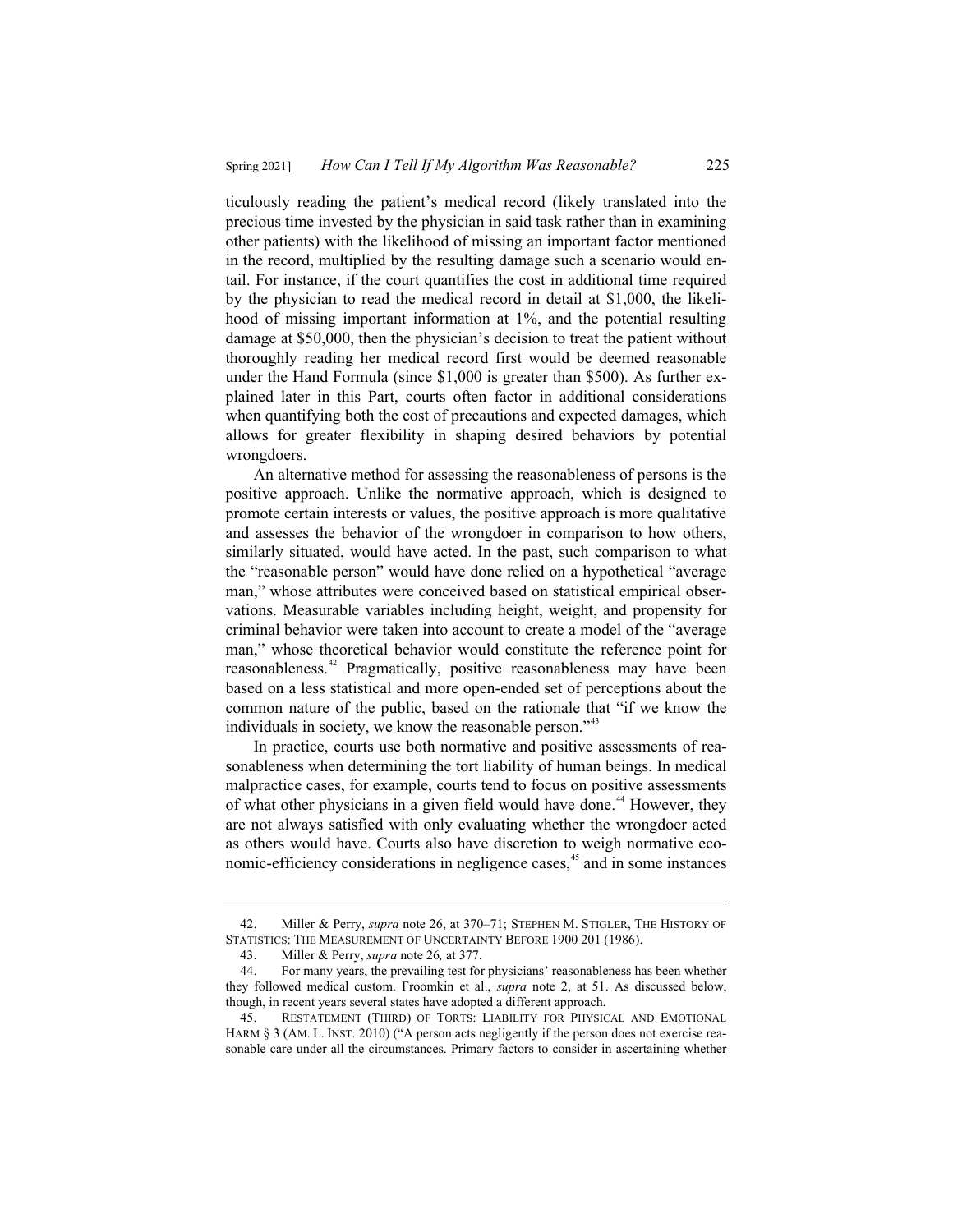have determined acts to be unreasonable even after acknowledging that comparable persons would have taken the same actions.<sup>46</sup>

Another dimension of the reasonableness analysis is that it accounts for subjectivity. The key question here is to what extent should a court take the individual attributes into consideration when determining whether the wrongdoer acted reasonably or not. Allowing a fully subjective standard of reasonableness would be meaningless; holding that a physician was not negligent only because, subjectively, she was tired or confused when making a damaging decision would not leave any room for assessing reasonableness on the basis of the underlying facts and circumstances. On the other hand, a fully objective standard would ignore crucial information in the case, such as physical constraints of the wrongdoer. $47$ 

In practice, reasonableness is assessed primarily objectively, allowing some subjectivity regarding the specific situation and state of knowledge the individual tortfeasor possessed at the time.<sup>48</sup> In some instances, however, the courts do develop individualized groups of wrongdoers whose reasonableness is then compared to the other members of the group, rather than to the general reasonable person. Children, for example, are not held to the reasonableness standards expected of adults but rather to those of other children,<sup>49</sup> and laypersons are not expected to employ the same level of care of professionals.

The assessment of the reasonable person in the tort context is therefore an open-ended exercise that allows courts to weigh a variety of considerations on a case-by-case basis in order to determine whether a wrongdoer's act or omission was reasonable.

the person's conduct lacks reasonable care are the foreseeable likelihood that the person's conduct will result in harm, the foreseeable severity of any harm that may ensue, and the burden of precautions to eliminate or reduce the risk of harm.")

<sup>46.</sup> *See, e.g.*, Helling v. Carey, 519 P.2d 981 (Wash. 1974) (where the court disregarded the standards of the ophthalmology profession which required no glaucoma tests, given its very low cost); *see also* Froomkin et al., *supra* note 2, at 47, 55–58 (describing a trend of abandoning the deference to medical custom in the case of physicians and holding physicians to a "reasonable physician" standard of care similar to the one applied in the case of other wrongdoers, in other words one that weighs normative considerations in addition to whether current medical practices have been followed).

<sup>47.</sup> For a proposal of applying subjective, personalised negligence law, see Omri Ben-Shahar & Ariel Porat, *Personalizing Negligence Law*, 91 N.Y.U. L. REV. 627 (2016). *See also* Victoria Nourse, *After the Reasonable Man: Getting over the Subjectivity Objectivity Question*, 11 NEW CRIM. L. REV. 33, 33–50 (2008).<br>48. Miller & Perry, *supra* note 26, at 37

<sup>48.</sup> Miller & Perry, *supra* note 26, at 378–79.

<sup>49.</sup> *See* DAN B. DOBBS, THE LAW OF TORTS 293 (2001).

<sup>50.</sup> *See* Hous. Auth. of Carrollton v. Ayers, 88 S.E.2d 368, 372 (Ga. 1955) ("The law imposes upon persons performing architectural, engineering, and other professional and skilled services the obligation to exercise a reasonable degree of care, skill, and ability, which generally is taken and considered to be such a degree of care and skill as, under similar conditions and like surrounding circumstances, is ordinarily employed by their respective professions.").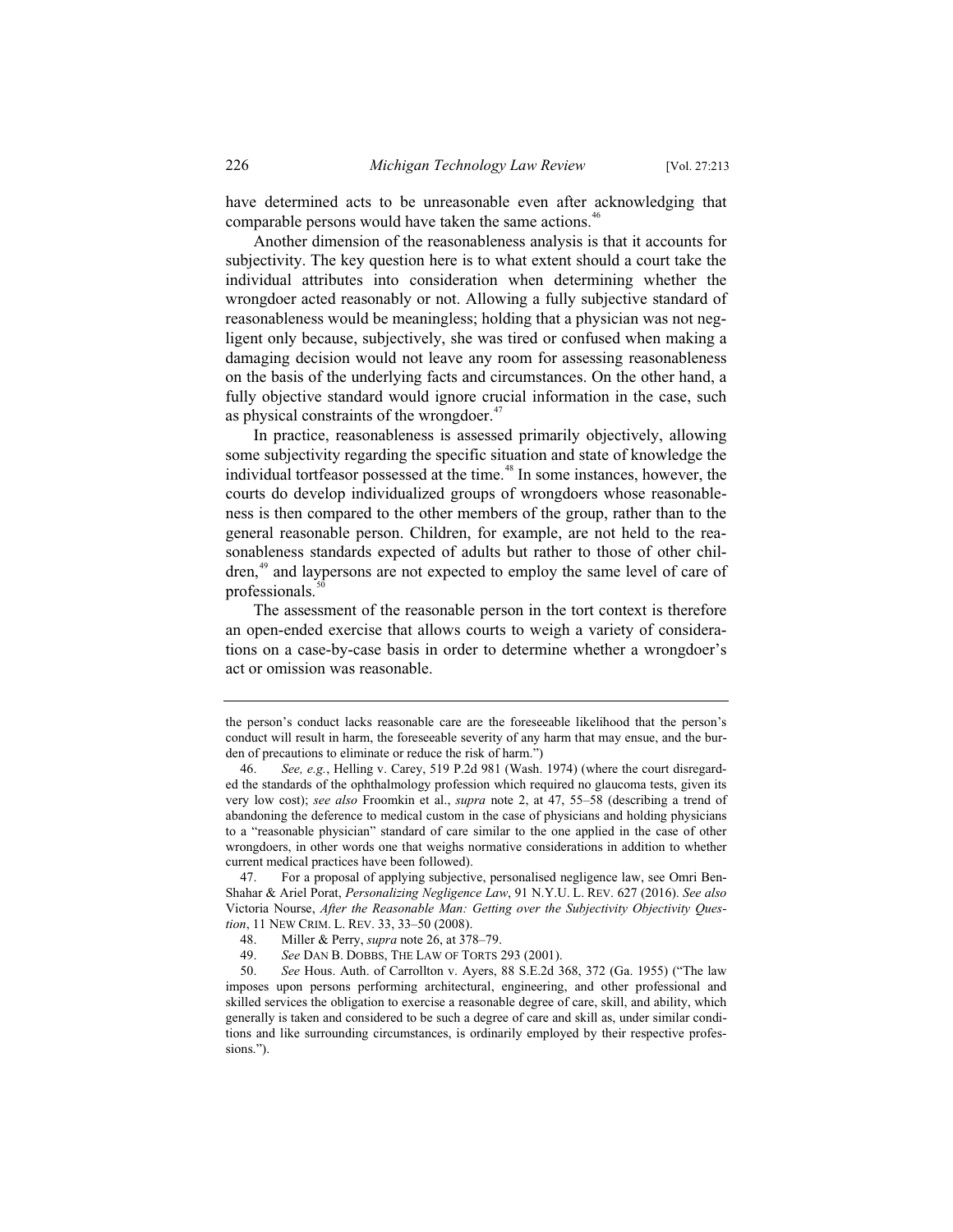#### B. *The Application of the Reasonableness Assessment through the Eyes of the Court*

From a judicial point of view, the use of a reasonableness analysis to determine liability has different advantages and disadvantages compared to other legal methods for deciding tort cases (manifested both in the procedural and material aspects of the judicial process). This Part will briefly review certain aspects of the reasonableness analysis that are most relevant to the subsequent discussion in Part III of how reasonableness is affected when the tortfeasor is algorithmic and their effect on the legal procedure and outcome.

#### i. Allowance for Flexibility in Promoting Desired Goals

Reasonableness is a broad and vague standard rather than a concrete rule.<sup>51</sup> As a result, courts evaluating reasonableness have the flexibility to decide which interests and social goals to promote, even when these goals are sometimes contradictory. In the meningitis hypothetical, a court that is concerned about a shortage of physicians in the healthcare system could decide to emphasize efficiency considerations over safety ones. As a result, that court may determine that a physician's choice to rely on the information collected while taking the patient's history, instead of spending time reviewing the medical record in detail, was reasonable. By contrast, if there were no shortage of doctors in the healthcare system, a court might instead hold the opposite. The reasonableness standard allows for different rulings given different situations and concerns—not making a blanket statement that physicians are either always or never obliged to read medical records. Rather, a court may amplify or downplay certain considerations by shifting the exact balance point where reasonableness is set. For example, it could take into account the length of the medical record or the number of other patients awaiting the physician's attention and tweak the specific parameters it uses to establish reasonable physician behavior. A court may determine that ignoring the medical record is reasonable if the record is more than five pages long, or it may decide this behavior is only permissible if the record is over one hundred pages. It could also rule that ignoring the record is only deemed reasonable if a certain ratio between the length of the document and the number of patients awaiting treatment is exceeded, or impose liability based on the level of medical urgency of the case at hand. Each determination balances both the need to improve patient safety and the need for efficiency, albeit the exact balance of criteria differs in each case.

In the absence of a well-defined classification of which behavior is reasonable and which is not, potential wrongdoers may also constantly fine-

<sup>51.</sup> Miller & Perry, *supra* note 26, at 325 ("The reasonable person is a legal concept that can be imbued with different content.").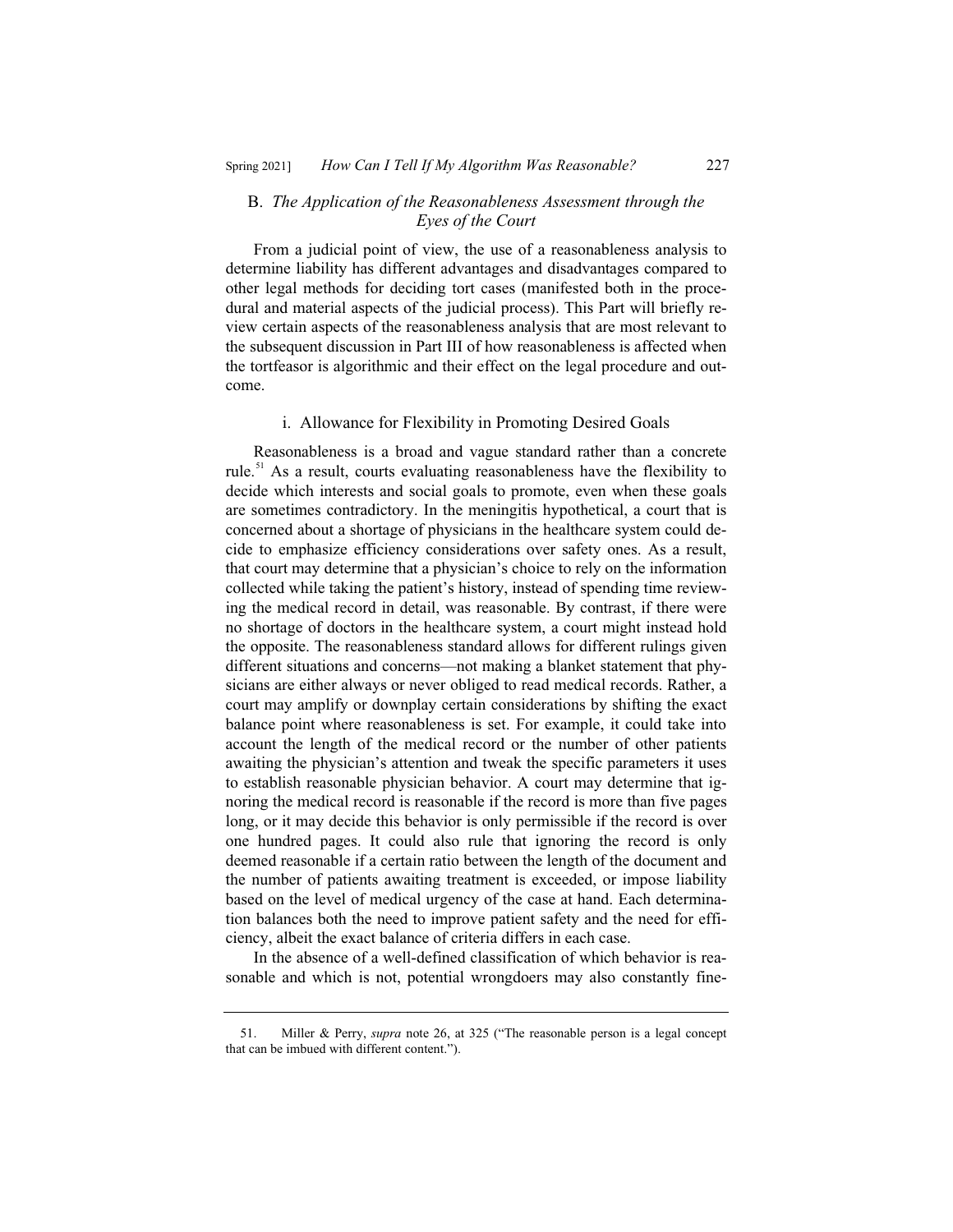tune their behavior and generally act in ways that take into account the various goals that courts are known to promote. Thus, even if operating under circumstances that have not yet been adjudicated, potential wrongdoers can have a general sense of what would likely be deemed reasonable and what would not.

As we shall see in Part III.B discussing the algorithmic context, the flexibility of the reasonableness analysis presents both advantages and challenges. On the positive side, flexibility by the courts to change the relative weights given to competing considerations such as safety promotion and avoiding a chilling effect on technology might be especially important when new, quickly evolving technologies are concerned. On the more problematic side is the fact that, unlike humans, thinking algorithms will likely find it almost impossible to fine-tune their behavior based on the broad and everchanging concept of reasonableness expected of them.<sup>52</sup>

# ii. Adaptable to the Dynamic Nature of Wrongdoers

Both normative and positive approaches to assessing reasonableness may be applied as is, regardless of the type of tortfeasor or the decisionmaking tools at their disposal. A normative analysis of reasonableness is based on damage-prevention utility calculations or on other considerations the court wishes to promote. Any classifications pertaining to the tortfeasor (such as education level, gender, political opinion, artistic taste, or zodiac sign) would generally not affect the normative analysis of reasonableness. Rather, the court would apply a relatively objective standard and would make its reasonableness assessment based on the social goals it wishes to promote. Granted, in some special and well-defined instances, the court *would* take into account the fact that the tortfeasor belongs to a certain group. In the case of children and professionals, for example, the reasonableness assessment is based on what is expected of the reasonableness of peers, rather than the general notion of the reasonable *person*. 53

None of this, however, changes the basic concept of the normative assessment. Whether the court decides to compare the wrongdoer to their own distinct group or to the general reasonable person, the mechanism of balancing between competing social goals (be it economic efficiency considerations or others) could be equally applied regardless of the identity of the tortfeasor. If we take our meningitis example, then the fact that the wrongdoer is a physician, rather than an administrator in charge of reviewing medical records, might affect the normative calculus but not the normative mechanism itself. Presumably, the cost of reading patients' lengthy medical records is higher in the case of the doctor, whose time at the hospital is like-

<sup>52.</sup> *See infra* notes 154–55 and accompanying text.

<sup>53.</sup> *See supra* notes 49–50 and accompanying text.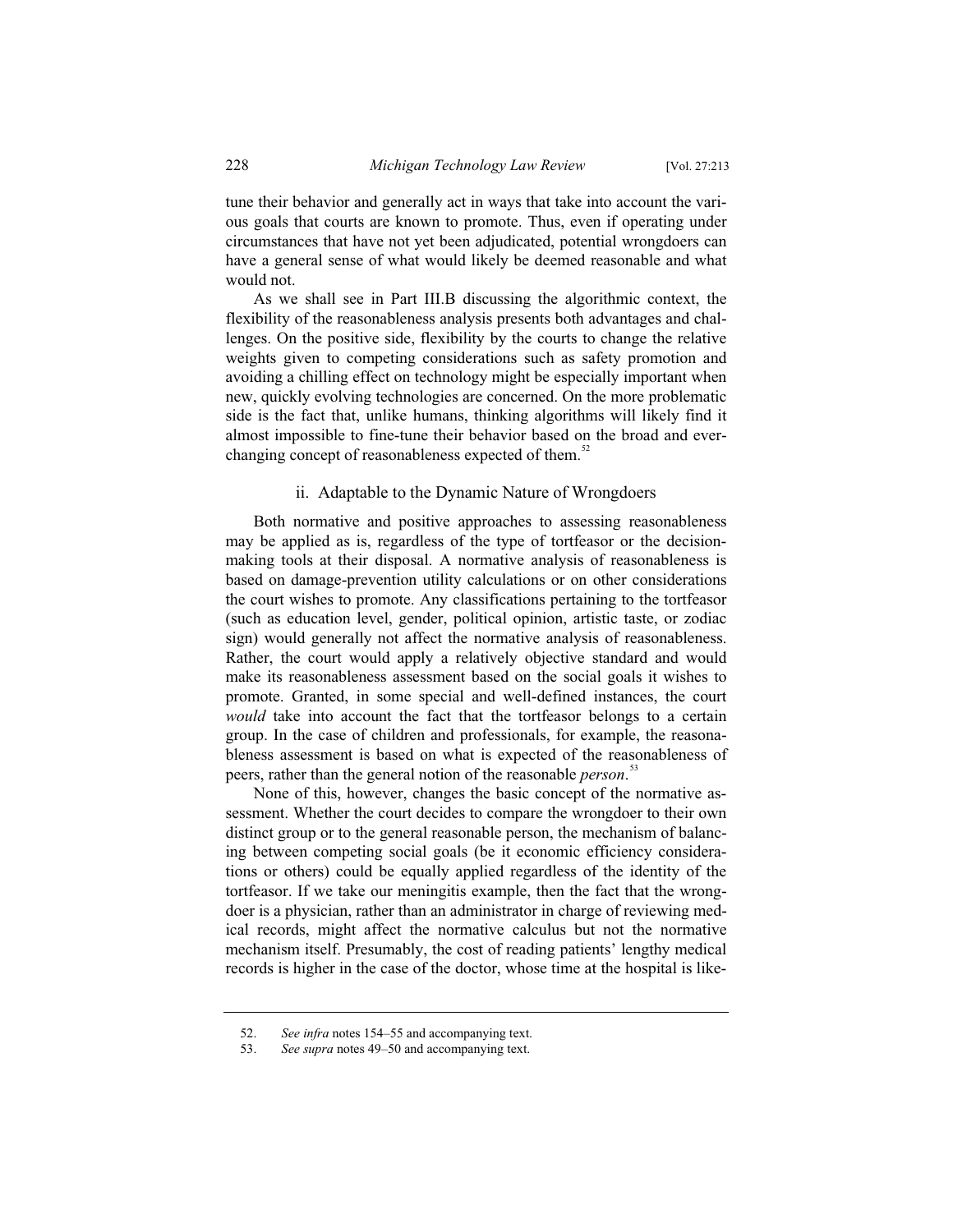ly much more costly than that of non-medical personnel. The differences in wrongdoers may therefore lead to opposite outcomes of reasonableness. If, for example, the damage expectancy of not reading the medical record is calculated at \$200 and the value of time required by an administrative staff member to read the medical file is quantified at \$150, then ignoring the file would be deemed unreasonable of the administrative staff member. If the wrongdoer is a physician whose time reading the file is valued at \$500, on the other hand, the calculation would result in a finding of reasonableness. The outcome of the normative analysis may, of course, be dependent on the type of wrongdoer or the skills and abilities they possess. The essence of the normative analysis—whether conducting a Hand Formula analysis or applying other balances between desired social goals—is indifferent to the identity of players to which the assessment is applied. The same equation would be used both in the case of the physician and in the case of the administrative staff member, but only the numerical values would be changed.

The same is true for a positive analysis of reasonableness. A positive analysis would take into account the exact type of wrongdoer who caused damage. In the field of medicine, where positive analyses are common,  $\delta$ <sup>4</sup> the reasonableness of physicians would be determined based on the standard of care adhered to by other physicians.<sup>55</sup> However, the basis for making the analysis—of using similarly situated wrongdoers as reference points would be indifferent to the nature and type of the wrongdoer. In other words, the specific traits or capabilities of the wrongdoer would be used by the court, but only when deciding who to compare the wrongdoer to.

As will be further discussed in Part III.B, both normative and positive measurements of reasonableness could be easily applied to thinking algorithms, regardless of how different their decision-making is compared to that of humans and their ever-evolving capabilities.

# iii. Understanding the Exact Reason for Reaching the Damaging Decision is Unnecessary

Although having more information on the damaging decision and how it was reached can assist in determining reasonableness, the assessment can be made without a precise understanding of the reasons behind the decision. To take an example of a driver hitting a pedestrian with his car, knowing that the driver swerved in an attempt to avoid hitting a different pedestrian

<sup>54.</sup> Froomkin et al., *supra* note 2, at 51–58.

<sup>55.</sup> *Id.* at 54 ("The standard of care is that established by the 'relevant community', which is now understood to be the national group of practitioners in that specialty."); *see also* Philip G. Peters, *The Quiet Demise of Deference to Custom: Malpractice Law at the Millennium*, 57 WASH.&LEE L. REV. 163, 180 (2000); John W. Ely et al., *Determining the Standard of Care in Medical Malpractice: The Physician's Perspective*, 37 WAKE FOREST L. REV. 861, 862 (2002).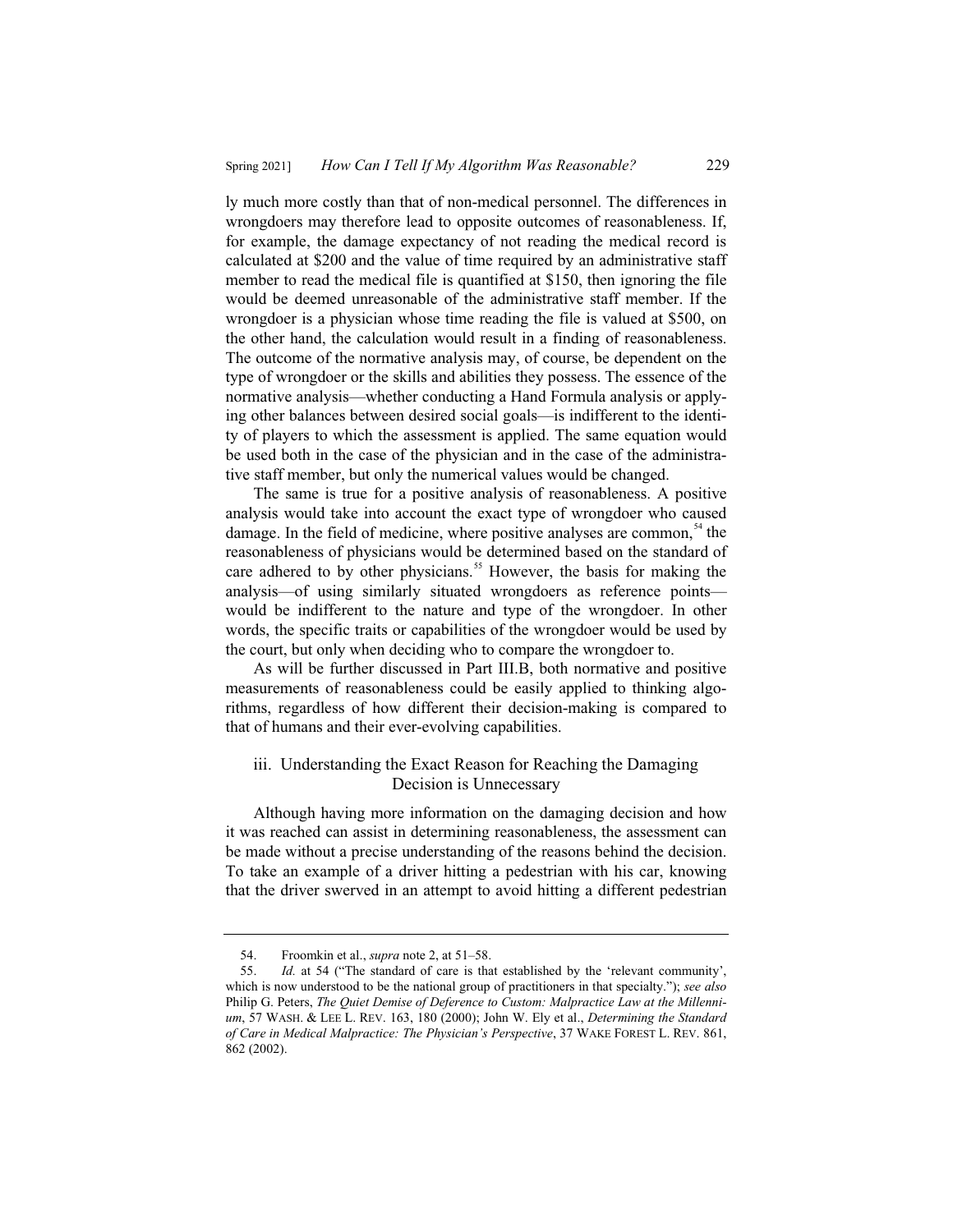would be relevant to the analysis. However, a court could still determine whether the driver's conduct was reasonable even if the driver couldn't provide any information about how or why he hit the pedestrian.<sup>56</sup>

In the medical malpractice context, understanding how or why a physician misdiagnosed a certain medical condition would be relevant in assessing the reasonableness of the misdiagnosis. If the doctor's decision was based on erroneous information given by the patient, this could lead to a finding of reasonableness, so long as it was reasonable of the physician to rely on such information without further investigation. If instead the physician confused one medical condition with another for no apparent reason,<sup>5</sup> the court can still determine whether the physician's action was reasonable. Rather than focusing on the source of the mistake, the court could use a positive analysis to determine whether the physician was in line with protocols and customs, or alternatively it could use a normative economic analysis and assume the values of the parameters. In other words, another dimension that renders the reasonableness analysis adaptive, flexible, and easy to apply is its capacity to be used even in the absence of a profound understanding of why exactly the wrongdoer acted as they did (a trait which characterizes self-learning algorithms).

#### Part II: Thinking Algorithms and their Decision-Making Process

#### A*. Background*

Automated systems have been utilized by humankind for centuries.<sup>58</sup> In addition to assisting humans with physical tasks, machines have long been used to assist or replace humans in processing data. The electronic calculator enables engineers and other professionals to provide faster, more accurate outputs,<sup>59</sup> autopilot controls in airplanes improve flight safety through an automated system capable of processing huge amounts of information in split seconds, $60$  and cruise control and auto-parking devices assist everyday

<sup>56.</sup> Driver v. Brooks, 10 S.E.2d 887, 892 (Va. 1940) (Virginia Supreme Court affirmed jury finding that defendant driver was liable for accident that he did not remember, stating "[l]iability for acts constituting negligence is not removed by a mere statement of the tortfeasor that he does not remember the circumstances.").

<sup>57.</sup> For a discussion of human inherent weaknesses, see *infra* notes 93–99 and accompanying text.

<sup>58.</sup> *See* IBN AL-RAZZAZ AL-JAZARI, THE BOOK OF KNOWLEDGE OF INGENIOUS MECHANICAL DEVICES (Donald R. Hill trans., Pakistan Hijra Council 1989) (1974).

<sup>59.</sup> *See Electronic Calculators—Handheld*, NAT'L MUSEUM AM. HISTORY, http://americanhistory.si.edu/collections/object-groups/handheld-electronic-calculators (last visited Mar. 15, 2021); Nick Valentine, *The History of the Calculator*, CALCULATOR SITE, https://www.thecalculatorsite.com/articles/units/history-of-the-calculator.php (Mar. 11, 2019).

<sup>60.</sup> Kyle Colonna, *Autonomous Cars and Tort Liability*, 4 CASE W. RES. J.L. TECH. & INTERNET 81, 93–97 (2012); M. C. Elish & Tim Hwang, *Praise the Machine! Punish the Hu-*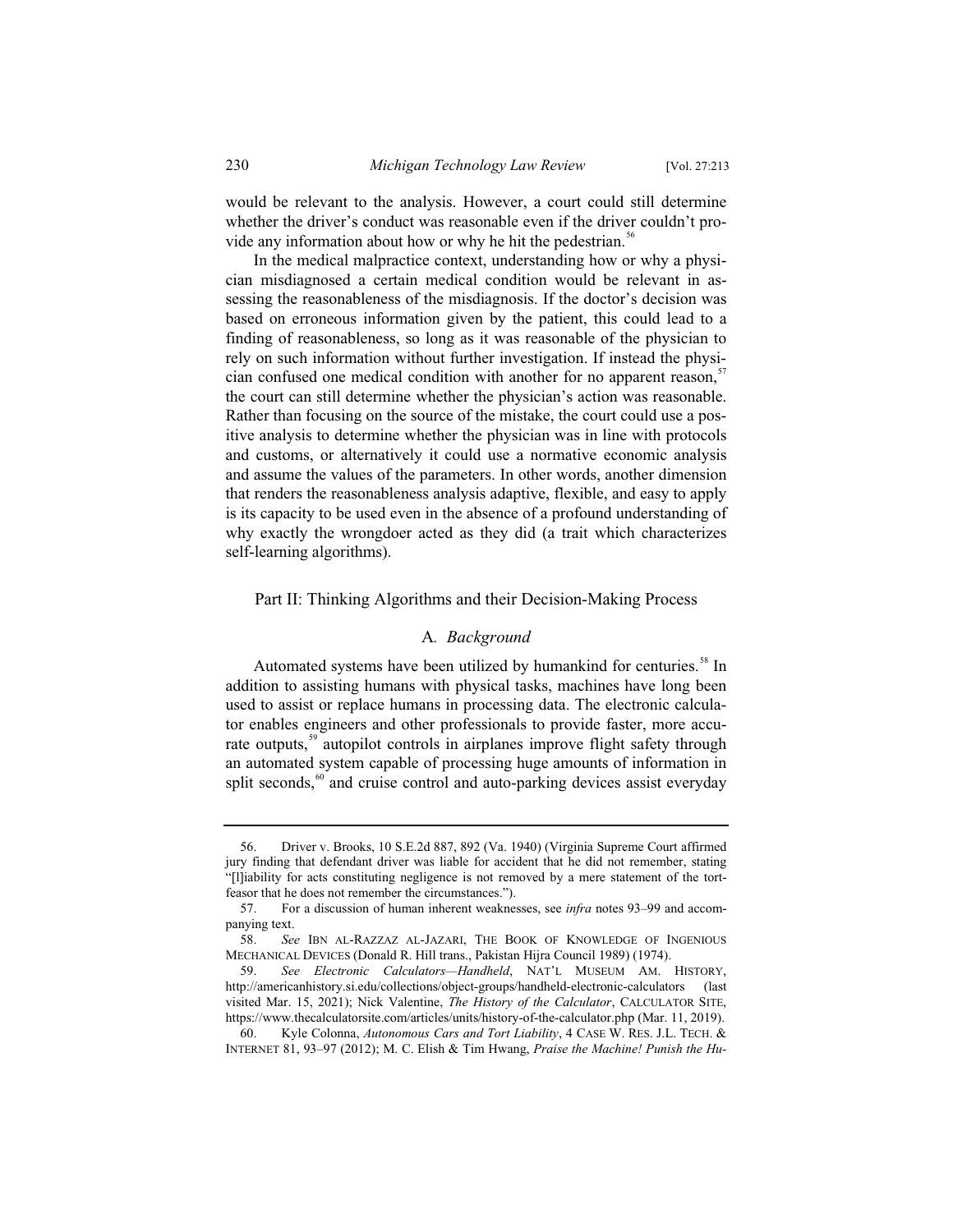drivers.<sup>61</sup> Despite the increasing sophistication of these machines and devices, mankind has only fairly recently begun to develop machine-learning systems. Often referred to as deep learning, artificial intelligence, autonomous systems, or thinking algorithms, $62$  technologies that are based on selflearning abilities are capable of solving tasks which involve more than one domain.<sup>63</sup> Scholars have deemed machine-learning a potential "gamechanger" in both technological and legal spaces.<sup>64</sup>

But this technological advancement does not come without challenges and concerns.<sup>65</sup> Fast-paced thinking algorithms raise general fears of entrusting too much learning power to the hands of machines, to the point

63. In general, artificial intelligence systems are divided into "weak AI," which is capable of focusing on a specific task domain, and "strong AI," which is capable of solving tasks associated with multiple domains. *See, e.g.*, Kathleen Walch, *Rethinking Weak vs. Strong AI*, FORBES (Oct. 4, 2019, 6:30 AM), https://www.forbes.com/sites/cognitiveworld /2019/10/04/rethinking-weak-vs-strong-ai/#7421c6d96da3.

64. Ryan Calo, *Robotics and the Lessons of Cyberlaw*, 103 CALIF. L. REV. 513, 513 (2015) ("Robotics will prove 'exceptional' in the sense of occasioning systematic changes to law, institutions, and the legal academy.").

65. From the legal perspective, certain core principles are put to question when the decision-maker is no longer human but rather an algorithm. Criminal liability, for example, often requires *"intent"* by the offender, an element which naturally is difficult to reconcile with an algorithm. *See, e.g.*, Jeffrey K. Gurney, *Driving into the Unknown: Examining the Crossroads of Criminal Law and Autonomous Vehicles*, 5 WAKE FOREST J.L. & POL'Y 393, 419–29 (2015); Jeffrey K. Gurney, *Crashing into the Unknown: An Examination of Crash-Optimization Algorithms Through the Two Lanes of Ethics and Law*, 79 ALB. L. REV. 183, 240–44 (2016) (discussing the difficulties of determining criminal liability with respect to driverless cars). In antitrust law, although intent of anticompetitive behavior may be imputed at the firm level, see D. Daniel Sokol, *Reinvigorating Criminal Antitrust?*, 60 WM. & MARY L. REV. 1545, 1590–93 (2019), the question of imputing intent to the algorithms themselves (for example, in coordinating prices) must be addressed, *see, e.g.*, Salil K. Mehra, *Antitrust and the Robo-Seller: Competition in the Time of Algorithms*, 100 MINN. L. REV. 1323, 1324– 31 (2015). Contract law, to give another example, requires a "meeting of the minds" for a contract to form. Can such be achieved when obligations are undertaken by an algorithm? *See, e.g.*, Lauren Henry Scholz, *Algorithmic Contracts*, 2 STAN. TECH. L. REV. 128, 132–33 (2017).

*man! The Contradicting History of Accountability in Automated Aviation* (Data & Soc'y Rsch. Inst., Compar. Stud. Intelligent Sys., Working Paper No. 1 V2, 2015), http://dx.doi.org /10.2139/ssrn.2720477.

<sup>61.</sup> *Ralph Teetor and the History of Cruise Control*, AM. SAFETY COUNCIL, https://blog.americansafetycouncil.com/history-of-cruise-control-2 (last visited Mar. 15, 2021); *A Brief History of Cruise Control*, FRONTIER CHRYSLER (July 20, 2016), https://www.frontierchrysler.ca/history-cruise-control; Stephanie Levis, *Look, Ma, No Hands: Self-Parking Cars Take the Wheel*, GEICO, https://www.geico.com/more/driving/auto/carsafety-insurance/look-ma-no-hands-parking-technology-takes-the-wheel (last visited Mar. 15, 2021).

<sup>62.</sup> These are all broad terms which I will very generally group together under systems that can "think", in the sense that they may learn from experience and reach results that were not predetermined in an injective manner. For a detailed discussion of the various definitions of the term "autonomy", see Karni A. Chagal-Feferkorn, *Am I an Algorithm or a Product? When Products Liability Should Apply to Algorithmic Decision-Makers*, 30 STAN. L. & POL'Y REV. 61 (2019).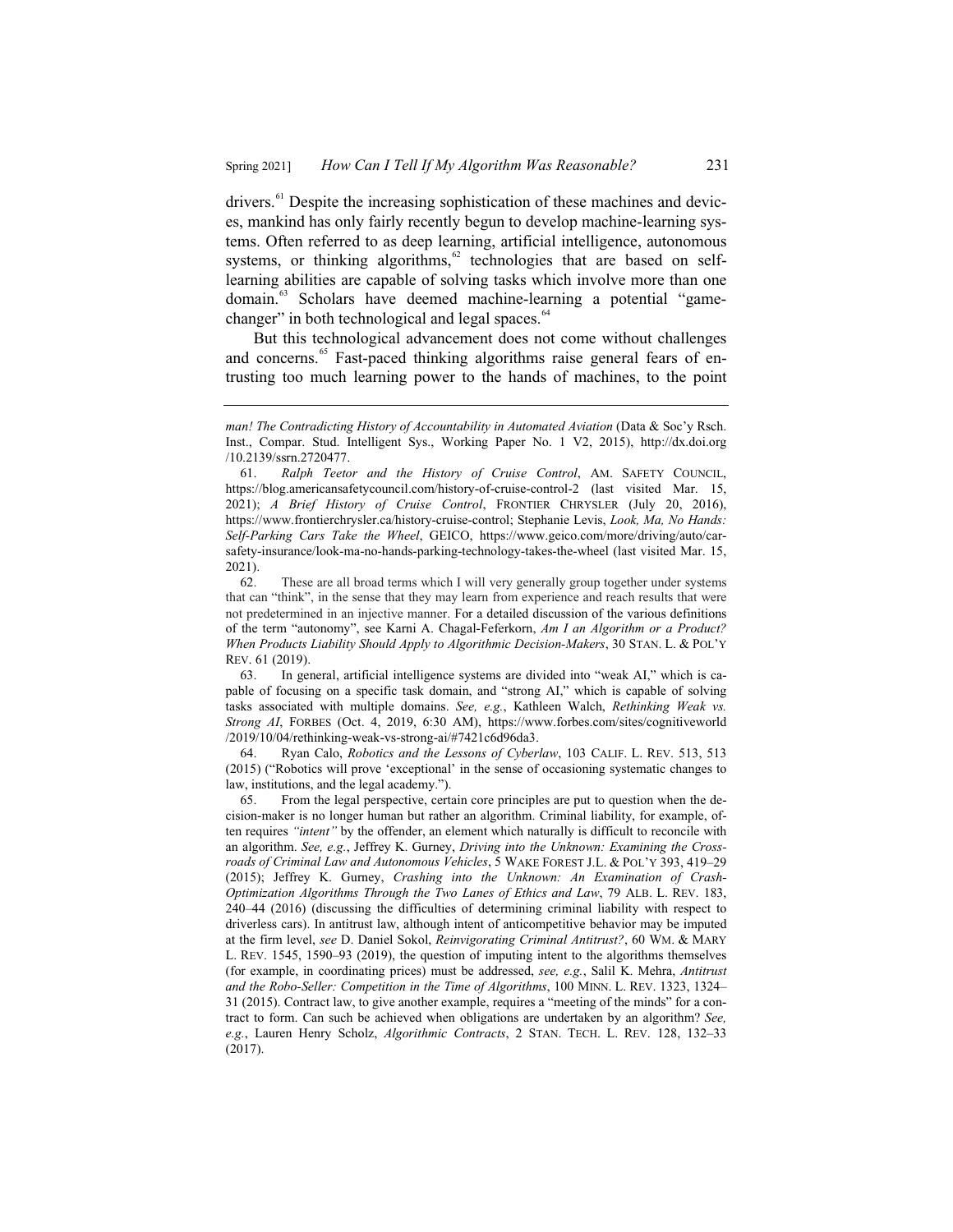where mankind will neither have control nor an intellectual advantage over the very machines it created.<sup>66</sup> Even if such a threshold were never reached, $67$  the fact that thinking algorithms are starting to deliver better results than humans in various fields,<sup>68</sup> combined with the fact that their decisions are often inexplicable or non-transparent,<sup>69</sup> raises considerable concerns regarding a future where people are subject to significant decisions whose accuracy and fairness could not be questioned.<sup>70</sup> At the same time, the enormous potential of thinking algorithms to save lives, improve quality of life, and assist economic growth is incomparable with any other type of technology ever seen before.<sup>71</sup> Therefore, determining how to balance the

67. *See* Dowell, *supra* note 66, at 315 (identifying author John Searle and Google's head of AI research as two people who consider a singularity as fantasy).

69. *See infra* notes 79–85 and accompanying text.

70. *See, e.g.*, Cade Metz & Adam Satariano, *An Algorithm That Grants Freedom, or Takes It Away*, N.Y. TIMES (Feb. 7, 2020), https://www.nytimes.com/2020/02/06/technology /predictive-algorithms-crime.html ("The algorithm is one of many making decisions about people's lives in the United States and Europe. Local authorities use so-called predictive algorithms to set police patrols, prison sentences and probation rules. In the Netherlands, an algorithm flagged welfare fraud risks. A British city rates which teenagers are most likely to become criminals."); Natalie Ram, *Innovating Criminal Justice*, 112 NW. U. L. REV. 659, 665– 66 (2018) (stating both that "[p]rivately-developed algorithms have come to occupy a key role in criminal justice processes" and that the assertion of trade secret protection by the creators of the algorithms "cripples courts and defense counsel—and sometimes prosecutors, as well from ensuring accuracy in criminal justice").

71. W. Nicholson Price II, *Regulating Black Box Medicine*, 116 MICH. L. REV. 421, 432 (2017) (with respect to algorithms in the field of medical treatment, stating that "[a]voiding the implementation of algorithms because we fear the problems that might arise means leaving in place a system of medical errors that we know already exist, and foregoing the potential benefits of innovative treatment options that can save lives"); Ric Simmons, *Big* 

<sup>66.</sup> *See, e.g.*, Bob Lambrechts, *May It Please the Algorithm*, J. KAN. BAR ASS'N, Jan. 2020, at 38, 38 ("According to Ray Kurtzweil, an American inventor, futurist and director of engineering at Google, by 2045, computers utilizing artificial intelligence will surpass human intelligence."); Ryan Dowell, *Fundamental Protections for Non-Biological Intelligences or: How We Learn to Stop Worrying and Love Our Robot Brethren*, 19 MINN. J.L. SCI.&TECH. 305, 306–07 (2018) (referring to a singularity, "a theoretical event in which humans create a technology that leads to a domino effect of rapidly escalating, self-improving intelligence"); Rory Cellan-Jones, *Stephen Hawking Warns Artificial Intelligence Could End Mankind*, BBC NEWS (Dec. 2, 2014), https://www.bbc.com/news/technology-30290540; Maureen Dowd, *Elon Musk's Billion-Dollar Crusade to Stop the A.I. Apocalypse*, VANITY FAIR (Mar. 26, 2017), https://www.vanityfair.com/news/2017/03/elon-musk-billion-dollar-crusade-to-stop-aispace-x (explaining that tech entrepreneur Elon Musk fears AI so much that he wants to colonize Mars as a "bolt-hole if A.I. goes rogue and turns on humanity").

<sup>68.</sup> In the medical context, for example, algorithms have shown to outperform physicians in several medical tasks, including predicting heart attacks and diagnosing brain tumors. Yamei, *China Focus: AI Beats Human Doctors in Neuroimaging Recognition Contest*, XINHUANET (June 30, 2018, 10:48 PM), http://www.xinhuanet.com/english/2018-06/30 /c\_137292451.htm; Lulu Chang, *Machine Learning Algorithms Surpass Doctors at Predicting Heart Attacks*, DIGIT. TRENDS (Apr. 17, 2017), http://www.digitaltrends.com/health-fitness /ai-algorithm-heart-attack; Ian Steadman, *IBM's Watson Is Better at Diagnosing Cancer than Human Doctors*, WIRED (Feb. 11, 2013), https://www.wired.co.uk/article/ibm-watsonmedical-doctor. For additional examples, see Froomkin et al., *supra* note 2, 39–44.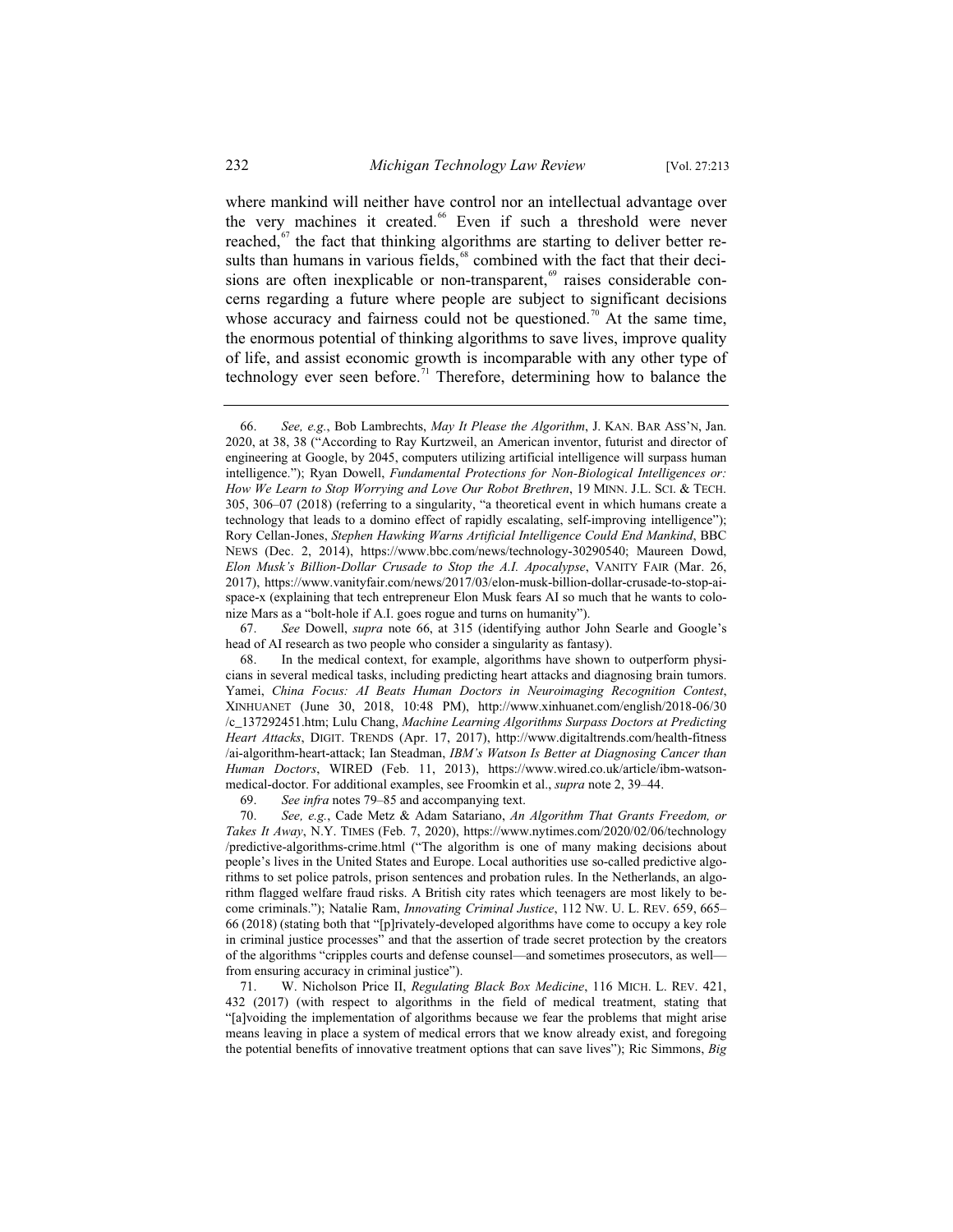desire to quickly develop and deploy such life-saving systems with the need to maintain adequate safeguards against their potential harms is an extremely delicate yet critical task.<sup>72</sup>

What renders thinking algorithms so different from other types of automated and information-processing systems?<sup>73</sup> It is challenging for scholars to define and make a distinction between artificial intelligence (AI) systems and non-AI systems, given that "artificial intelligence" is a broad, nonbinary classification, and by nature is dynamic and ever-changing.<sup>74</sup> It is similarly challenging to define "thinking algorithms." One key characteristic of thinking algorithms, however, is their ability to be trained and to improve their capabilities as a result. Unlike systems that are pre-programmed to execute a certain task in a well-defined manner, thinking algorithms are trained to learn how to achieve a certain mission.<sup>75</sup> As computer science professor Suresh Venkatasubramanian describes, while "traditional" algorithms follow a recipe that a human has created and inputted, thinking algorithms learn on their own how to create the recipe based on the manner in which they were trained, the data on which they trained, and the subsequent conclusions they have drawn from that information.<sup>76</sup>

The training program of algorithms sometimes entails feeding enormous amounts of data to the algorithm, accompanied by right and wrong answers. Under this approach, referred to as "supervised learning", thinking algorithms can develop a model for predicting the right answer for similar datasets that were not included in the training. A greater degree of freedom to come up with their own conclusions or recognize their own patterns is given to algorithms that are "unsupervised." Here, algorithms are fed the same amount of data but are not provided any answers, leaving the system

*Data, Machine Judges, and the Legitimacy of the Criminal Justice System*, 52 U.C. DAVIS L. REV. 1067, 1070–71 (2018) (pointing out the following advantages of self-driving cars: "they will be safer; reduce traffic congestion; offer increased fuel efficiency; and make automobiles accessible to segments of the population that were unable to drive cars in the past"; suggesting that algorithms in the criminal justice system may be able to "produce decisions that are more fair, efficient, and accurate than human judgment").

<sup>72.</sup> Price, *supra* note 71, at 474 ("And while medicine may be especially salient, machine-learning algorithms create risks and benefits that will need to be addressed, measured, and regulated in many contexts.").

<sup>73.</sup> For an analysis of how to differentiate between "products" and "thinking algorithms", see Chagal-Feferkorn, *supra* note 62.

<sup>74.</sup> Ryan Calo, *Artificial Intelligence Policy: A Primer and Roadmap*, 51 U.C. DAVIS L. REV. 300, 404 (2017) ("There is no straightforward, consensus definition of artificial intelligence."); Bryan Casey & Mark A. Lemley, *You Might Be a Robot*, 105 CORNELL. L. REV. 287, 294 (2019) ("And, in the end, it might be impossible to come up with a satisfying definition that regulates only the robots or humans we really want to. This is particularly true because the nature of robots is changing fast, and legal definitions set with today's technology in mind will rapidly become obsolete.").

<sup>75.</sup> Tutt, *supra* note 23, at 94–95.

Suresh Venkat, *When an Algorithm Isn't...*, MEDIUM (Oct 2, 2015), https://medium.com/@geomblog/when-an-algorithm-isn-t-2b9fe01b9bb5.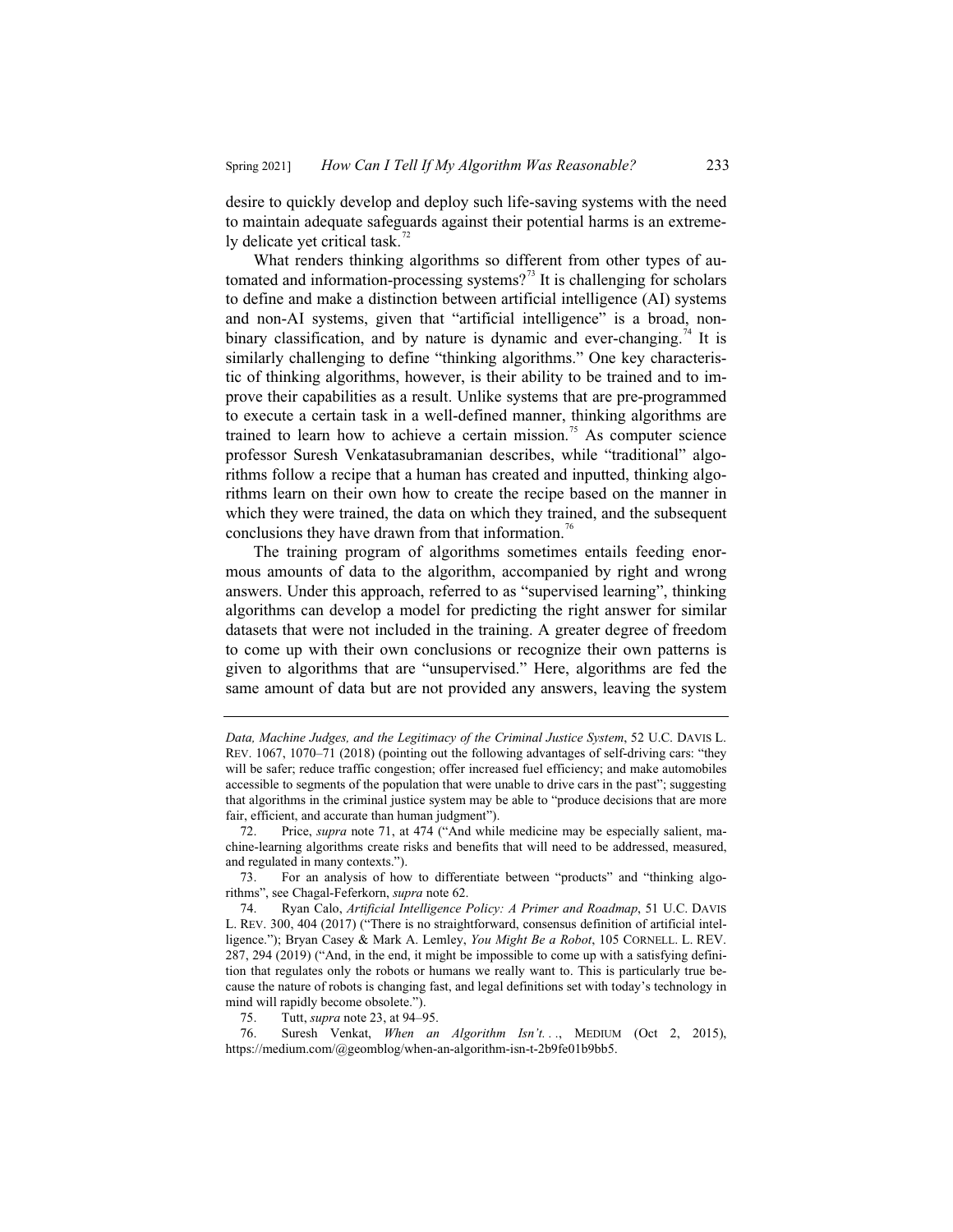free to decipher patterns in the data that may indicate the right answer.<sup>77</sup> Levels of freedom entrusted within the unsupervised system may require very little human involvement throughout the entire process:

[W]e will soon no longer need (or wish) to provide algorithms with hard-coded hints about how to solve problems. Instead, algorithms will be provided with some basic tools for solving problems, and then left to construct for themselves tools to solve intermediate problems, on the way to achieving abstract goals.<sup>78</sup>

#### B*. Predictability and Explainability*

As thinking algorithms possess the freedom and unrivaled computational abilities to learn from past experiences and discover hidden patterns,<sup>7</sup> they often yield unpredictable outputs. In fact, not only are such algorithms designed to outsmart the limits of the human mind by drawing conclusions based on massive amounts of data,<sup>80</sup> they also often incorporate online databases into their decision-making processes and may update their prediction models after each decision they make. In short, unless the human programmer designs the algorithm to require authorization for each decision it makes, the algorithm is able to reach conclusions based on new information that the programmer never has the chance to consider.<sup>81</sup> Moreover, much of the information affecting the algorithm's decision-making may be dynamic and constantly changing.<sup>82</sup> In keeping with our inability to predict the choices of thinking algorithms, thinking algorithms are considered black boxes whose inputs and outputs are known but whose decision-making process

<sup>77.</sup> *See* Harry Surden, *Machine Learning and Law*, 89 WASH. L. REV. 87, 93–95 (2014); Org. for Econ. Co-op. & Dev. [OECD], *It's a Feature, Not a Bug: On Learning Algorithms and What They Teach Us – Note by Avigdor Gal*, at 3, OECD Doc. DAF/COMP /WD(2017)50 (June 7, 2017), https://one.oecd.org/document/DAF/COMP/WD(2017)50/en  $\frac{78}{78}$ 

<sup>78.</sup> Tutt, *supra* note 23, at 100–01.

<sup>79.</sup> *See infra* notes 113–15 and accompanying text.

<sup>80.</sup> *See* P.J.G. Lisboa, *Interpretability in Machine Learning – Principles and Practice*, *in* FUZZY LOGIC AND APPLICATIONS 15 (Francesco Masulli et al. eds., 2013); RODNEY A. BROOKS, FLESH AND MACHINES: HOW ROBOTS WILL CHANGE US (2002); Calo, *supra* note 64, at 550–558; Joshua A. Kroll et al., *Accountable Algorithms*, 165 U. PA. L. REV. 633, 679 (2017).

<sup>81.</sup> Kroll et al*., supra* note 80, at 660 ("'Online' machine learning systems can update their model for predictions after each decision, incorporating each new observation as part of their training data. Even knowing the source code and data for such systems is not enough to replicate or predict their behavior—we also must know precisely how and when they interacted or will interact with their environment.").

<sup>82.</sup> For a more detailed discussion of algorithms' unpredictability, see, e.g., Chagal-Feferkorn, *supra* note 21, at 133–135.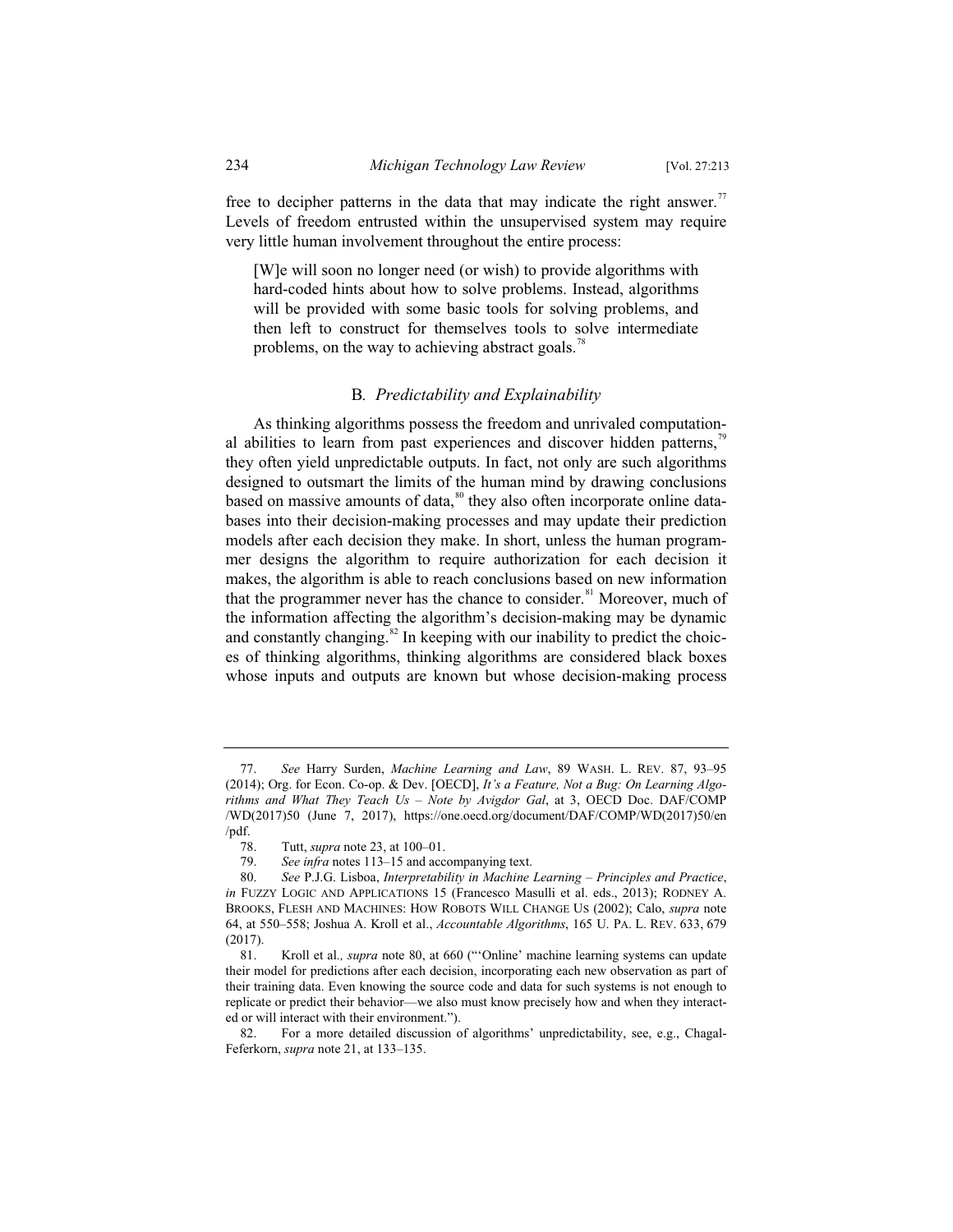remains mysterious and inexplicable.<sup>83</sup> Although several technological measures could be used in order to better understand choices made by the algorithm (for example, annotating code with assertions that signal if the program crashes, or having the program log certain actions in a file before or after they have taken place), $\frac{84}{3}$  many believe that the sheer volume of data at the basis of algorithms' functionality would prevent humans from tracing a particular decision back to a specific, tangible reason.<sup>85</sup>

#### C*. Strengths and Weaknesses of Algorithms Versus Humans in Decision-Making*

In a growing number of fields, algorithms are achieving better results, on average, than their human counterparts.<sup>86</sup> Society therefore has an interest in relinquishing more decision-making powers to thinking algorithms.<sup>87</sup> However, while thinking algorithms may be superior to human cognitive abilities, they are certainly far from perfect and are likely to cause damage.<sup>88</sup>

<sup>83.</sup> Maayan Perel & Niva Elkin-Koren, *Black Box Tinkering: Beyond Disclosure in Algorithmic Enforcement*, 69 FLA. L. REV. 181, 184–85 (2017) ("algorithmic decision-making is essentially concealed behind a veil of code, which is often protected under trade secrecy law, and even when it is not, its mathematical complexity and learning capacities make it impenetrable"); Michael Luca et al., *Algorithms Need Managers, Too*, HARV. BUS. REV., Jan.– Feb. 2016, at 96 ("Algorithms are black boxes.... [They] often can predict the future with great accuracy but tell you neither what will cause an event nor why.").

<sup>84.</sup> Additional approaches can include: organizing the code into modules that can be evaluated separately; providing a specification of the program's behavior as well as proof that could be automatically evaluated to check whether the code satisfies this specification. Kroll et al., *supra* note 80, at 663–65.

<sup>85</sup>*. See id*.; *see* Cesare Bartolini et al., *Critical Features of Autonomous Road Transport from the Perspective of Technological Regulation and Law*, 27 TRANSP. RSCH. PROCEDIA 791, 796–798 (2017) ("[I]n AI-based systems, it is hard to identify the exact reason that led to a certain decision. As the training of the AI involves configuring millions of connections by means of a training phase, backtracing the decision to the exact training set of inputs that stimulated those connections is considered an almost impossible task.").

<sup>86.</sup> *See* Yamei, *supra* note 68 for examples related to the medical field. In the field of transportation, as well, driverless vehicles are already demonstrating improved safety measured by number of casualties as well as injuries resulting from car accidents. *See, e.g.*, Bryant Walker Smith, *Automated Driving and Product Liability*,1MICH. ST. L. REV. 7–20 (2017); Chris Isidore, *Self-driving Cars Are Already Really Safe,* CNN BUS. (Mar. 21, 2018), https://money.cnn.com/2018/03/21/technology/self-driving-car-safety.

<sup>87. &</sup>quot;[A]ccording to evidence-based practice, if there is good evidence to suggest that a particular action produces the most favorable outcomes, then that action is the most justifiable one. . . . Once there are expert robots, it will be easier to argue in some instances that they *ought* to be used to their full potential, because the evidence will suggest that in those instances they will, on average, deliver better results than human experts." Jason Millar & Ian Kerr, *Delegation, Relinquishment and Responsibility: The Prospect of Expert Robots*, *in* ROBOT LAW 116–117 (Ryan Calo et al. eds., 2016).

<sup>88.</sup> For a list of notorious AI failures in 2018 (some involving tasks where algorithms are assumed to achieve better results than humans), see *2018 in Review: 10 AI Failures*, SYNCED REV. (Dec. 10, 2018), https://medium.com/syncedreview/2018-in-review-10-aifailures-c18faadf5983.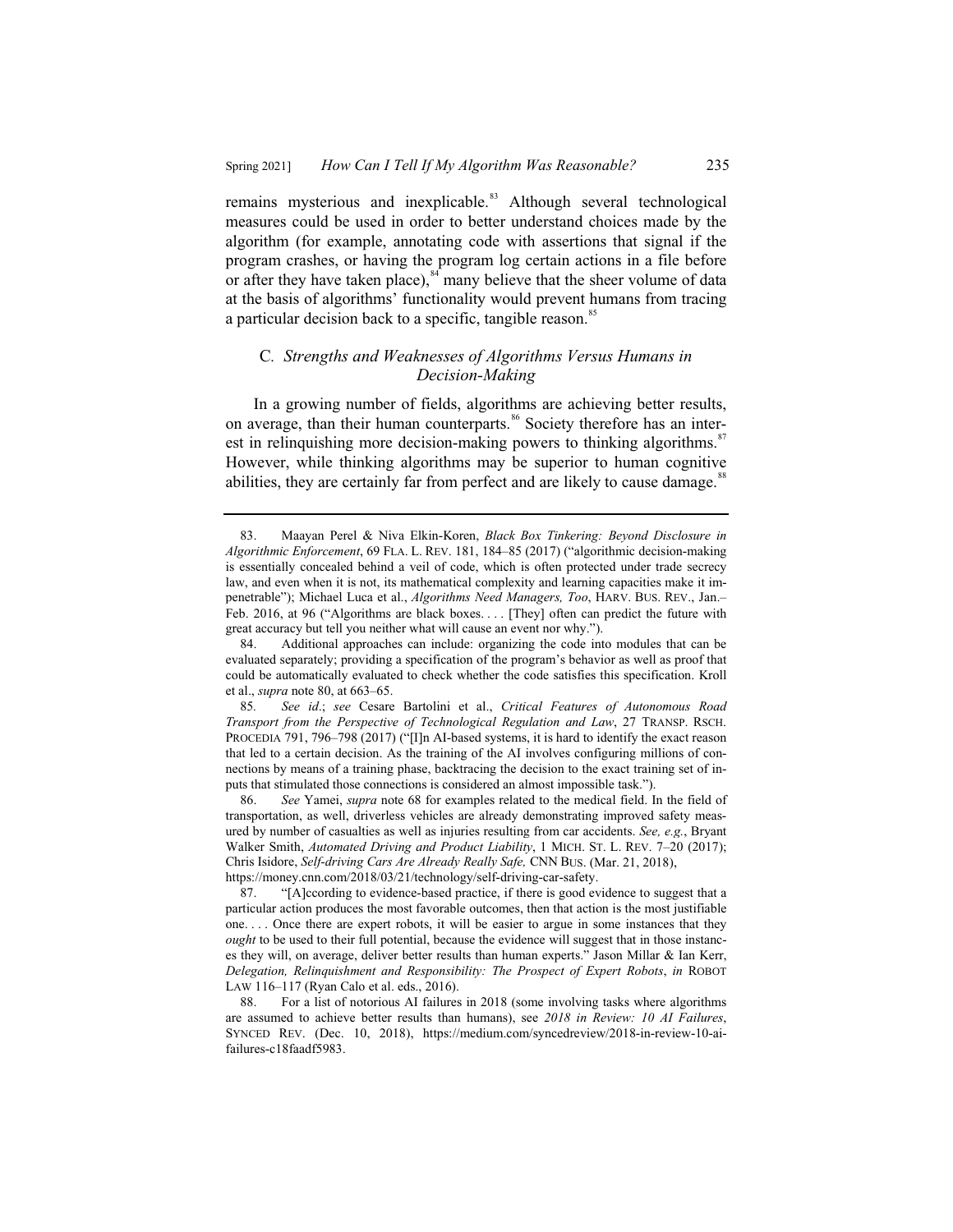In certain situations, a thinking algorithm may be incapable of avoiding harm.<sup>89</sup> In other circumstances, harm may be avoidable yet would involve no fault if it occurred.<sup>90</sup> However, for a significant proportion of harmful decisions, the harm itself is both avoidable and unjustifiable. The underlying legal question of whether these damages *should* have been avoided would then constitute the basis of a reasonableness or other type of legal analysis. But before we consider the applicability of the reasonableness analysis to algorithms, it is important to first examine the differences in the decisionmaking process of humans versus that of algorithms and their respective advantages and weaknesses. Analyzing these differences will illuminate whether it is a good idea to apply reasonableness analysis to algorithms and will also influence how best to do so.

There are many similarities between the decision-making process of humans and algorithms. First, both humans and algorithms make decisions using the same four-stage cycle, referred to as the "OODA Loop cycle," comprising of: "observe," which refers to information-acquisition; "orient," which refers to information analysis; "decide," where the information gathered and analyzed in the preceding two steps is used to select a decision; and "act," which is the final stage of implementing the chosen decision. $\frac{91}{10}$ 

Second, many of the skills and capabilities that make humans good or expert decision-makers are ones characteristic of algorithms as well, but to a greater degree: the existence of a vast and well-organized knowledge base, the ability to handle large amounts of data and to automate certain sequences of actions, and the ability to derive insights from information—even if the information is of low quality or followed by irrelevant "noises."<sup>92</sup>

92. *See generally* Itiel E. Dror, *The Paradox of Human Expertise: Why Experts Get It Wrong*, in THE PARADOXICAL BRAIN 177, 179 (Narinder Kapur ed., 2011); Vimla L. Patel et

<sup>89.</sup> To take the example of a driverless vehicle deciding whether to swerve to the right and hit another car or hit the car in front of it, either scenario will result in damage, and the question would only be which of the two choices is less damaging. For a detailed discussion of unavoidable harms and 'least-cost' harms caused by robots see Lemley & Casey, *supra*  note 27, at 1327–31.

<sup>90.</sup> Sophisticated systems, in particular self-learning algorithms, rely on probabilitybased predictions, and probabilities by nature inevitably "get it wrong" some of the time. Focusing on the damage caused due to a patient or user being on the "bad side of the statistics" does not mean the thinking algorithm erred. For a more detailed discussion, see Chagal-Feferkorn, *supra* note 62, at 63, 84–85.

<sup>91.</sup> *See* FRANS P.B. OSINGA, SCIENCE, STRATEGY AND WAR: THE STRATEGIC THEORY OF JOHN BOYD 1–3 (1st ed. 2006). Naturally, many decisions require a constant flow within the loop. In medicine, for example, a physician will gather and analyze information on the patient, and then often their decision will be to send the patient for additional tests, so that the results could then be "put back" into the physician's OODA loop decision-making process when deciding whether to request any further exams, prescribe a certain medicine, hospitalize the patient, and so on. Once a medical diagnosis or medical treatment decision has been made, it is naturally always subject to further decision-making processes comprising the OODA loop stages, verifying that the diagnosis was correct, that the treatment is efficient, that the patient still requires it, and so on.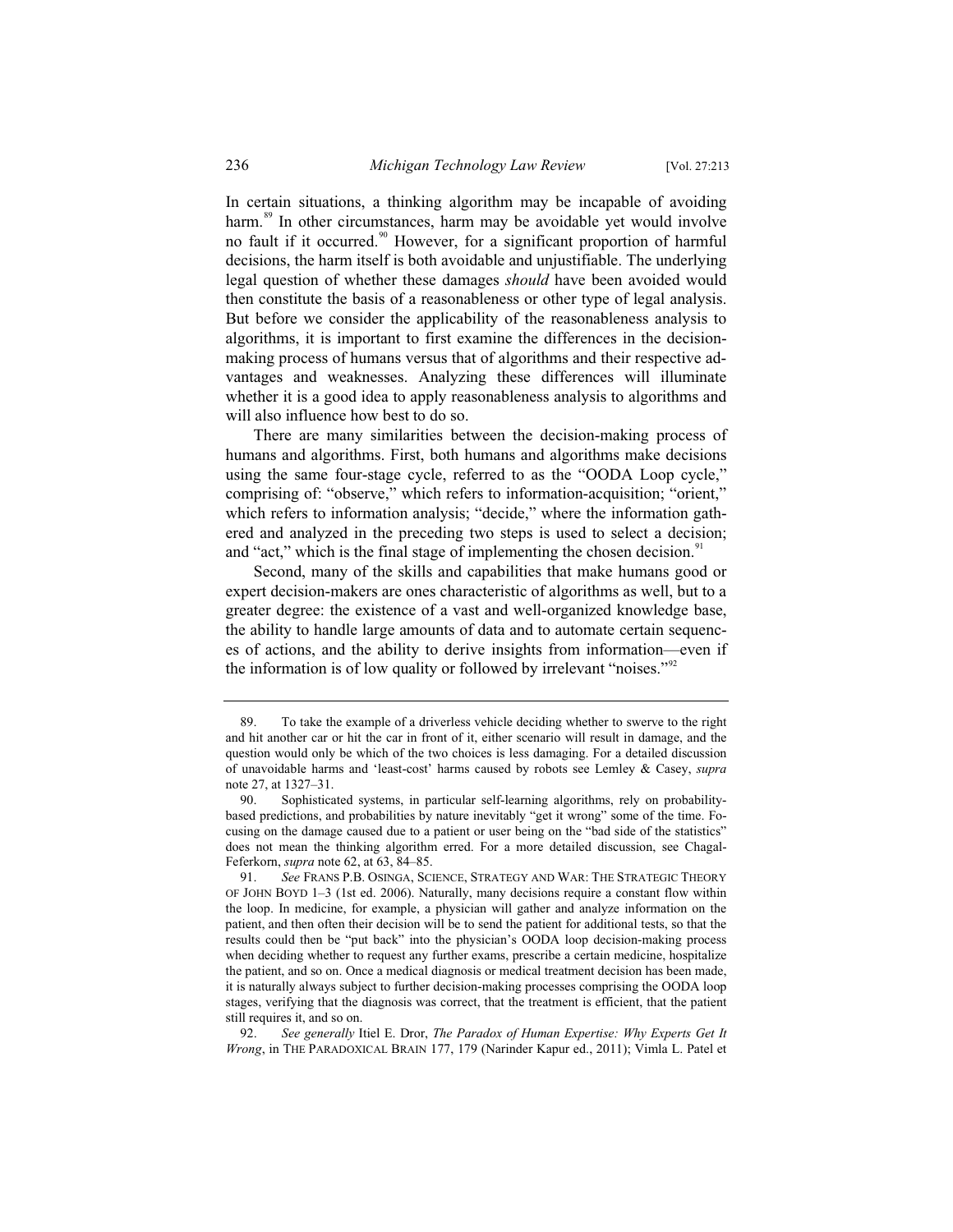Nevertheless, there are also very significant differences in the decisionmaking process of humans and algorithms, which will naturally affect the standard of reasonableness to which we can, and should, hold them. Algorithms boast various strengths compared to humans, which often translate into better cognitive performance. First, algorithms have the ability to compute a huge amount of data, so vast that the human mind cannot grasp it, at an incomparable speed. $93$  In addition to their elevated computational abilities, thinking algorithms do not have self-interests affecting their judgment, $94$  they do not omit any of the decision-making stages,  $95$  and they are not subject to human physical or mental limitations such as exhaustion, stress, or emotionality.<sup>96</sup> Though algorithms are often accused of being biased, $97$  there are at least certain types of cognitive biases that affect humans but not algorithms.<sup>98</sup> Lastly, an algorithm that is put to commercial or mass

al., *Expertise and Tacit Knowledge in Medicine*, in TACIT KNOWLEDGE IN PROFESSIONAL PRACTICE: RESEARCHER AND PRACTITIONER PERSPECTIVES 75, 75 (Robert J. Sternberg & Joseph A. Horvath eds., 1999); *see also* Beverly P. Wood, *Visual Expertise*, RADIOLOGY, Apr. 1, 1999, at 1–3.

<sup>93.</sup> *See infra* notes 113–115 and accompanying text.<br>94. A human physician conducting research on a c

A human physician conducting research on a certain type of cancer, for instance, might unconsciously select one diagnosis over another because the former would make the patient a candidate for their research. Unless programmed to take such considerations into account, an algorithm would not.

<sup>95.</sup> This may thus guarantee a meticulous analysis in each and every case, and at the same time avoid biases based on routine (such as an attorney always citing the same precedent without examining alternatives that may be better suited to particular circumstances, or a physician prescribing a certain medicine even though a different drug might be more efficient for a certain patient). *See* Michal S. Gal & Niva Elkin-Koren, *Algorithmic Consumers*, 30 HARV. J. L. & TECH. 309, 321 (2017).

<sup>96. &</sup>quot;[I]n my opinion . . ., one's behavior cannot be controlled at all times by reason or logic, and emotional stress will have a great influence on one's conduct." Petersen v. Honolulu, 462 P.2d 1007, 1010 (Haw. 1969).

<sup>97.</sup> *See, e.g.*, United States v. Maclin, No. 19-cr-122-pp, 2019 WL 3240745 at \*3 (E.D. Wis. 2019) (defendant in a criminal case arguing that an algorithm used in Milwaukee was "biased against black people"); Arthur Rizer & Caleb Watney, *Artificial Intelligence Can Make Our Jail System More Efficient, Equitable, and Just*, 23 TEX. REV. L. & POL. 181, 210 (2018) ("The core critique here is that algorithms are not completely neutral and objective tools, as they can be biased through the improper curation of data and the selection of variables the algorithms will seek to optimize towards.").

<sup>98.</sup> An algorithm, for instance, would not base its decisions on the "availability heuristic." The availability heuristic refers to people's tendency to base their estimations of the likelihood of certain events on prior knowledge that is easily retrievable. The more dramatic, emotional, or unusual an event is, the better people tend to recall it, and inaccurately base their estimations on it. *See* Amos Tversky & Daniel Kahneman, *Judgement Under Uncertainty: Heuristics and Biases*, 185 SCIENCE 1124, 1128 (1974). A human lawyer asked to predict a judge's reactions to a certain argument, for example, may recall the judge reprimanding them for raising a similar argument, and will therefore overestimate the likelihood of the judge reacting negatively to their argument. An algorithm, on the other hand, will be affected by the database it "trained" on (and therefore if the data was not representative it would yield poor results), but it would systematically analyse all prior incidents and give them an equal weight, without relying on a particular emotional event. For more discussion on law, heuristics, and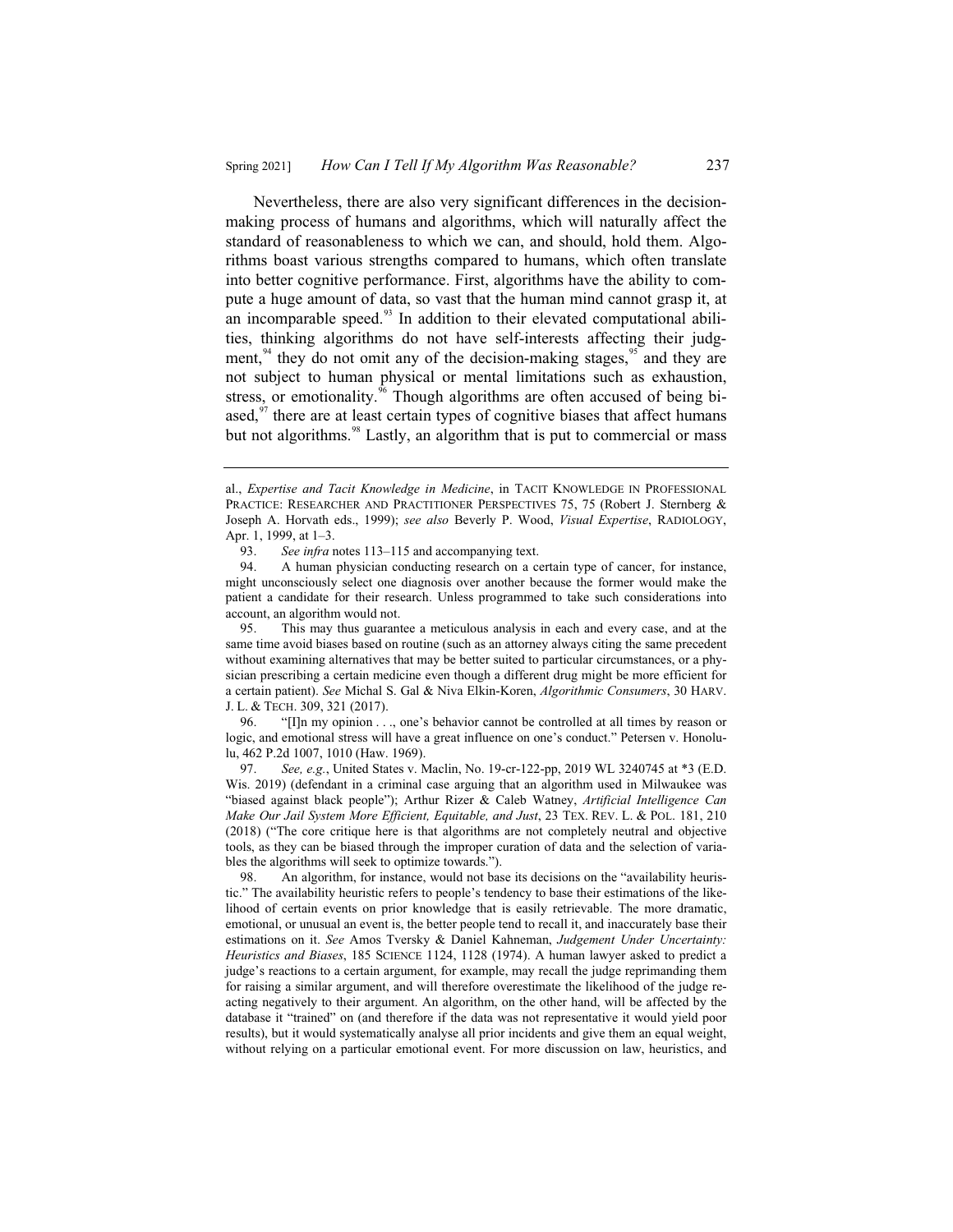use will likely have been extensively tested and selected over other inferior algorithms. This is in contrast to human decision-makers, as both poor and high-quality decision-makers may still share the same road or profession.<sup>99</sup>

Such advantages render thinking algorithms superior to human decision-makers in a growing number of fields. But algorithms are not better than humans in every aspect. From a technical perspective, although algorithms are not subject to human frailties such as fatigue or stress, they are at risk of suffering from technical malfunctions or being vulnerable to cyberattacks and gaming attempts by users.<sup>100</sup> Even when operating smoothly, certain algorithmic characteristics can cause the algorithm to make basic or clumsy mistakes that a human is highly unlikely to make, such as classifying photos of people as gorillas<sup>101</sup> or naming Toronto as a U.S. city during the *Jeopardy!* championship.<sup>102</sup>

Although algorithms' potential for knowledge of facts (referred to as "declarative" knowledge, or "how-to" knowledge) $103$  is enormous, they are still lacking when it comes to tacit knowledge, or the "things you just know how to do without being able to explain the rules for how you do them."<sup>104</sup> Algorithms also lack both creativity and flexibility, which are often im-

biases see, e.g., Cass R. Sunstein, *Moral Heuristics* 4 (Chicago John M. Olin L. & Econ., Working Paper No. 180, 2003); Cass R. Sunstein, *Hazardous Heuristics* 1 (Chicago John M. Olin L. & Econ., Working Paper No. 165); Russel Korobkin, *The Problems with Heuristics for Law* 3–4 (UCLA SCHOOL OF LAW, L. & ECON. RSCH. PAPER SERIES, 2004). It should be noted, however, that even if algorithms do not base their decisions directly on heuristics or biases, their decisions might nevertheless be affected by "hidden" biases (as is argued, for example, in the context of algorithms in the service of the criminal justice system). *See* Matthias Leese, *The New Profiling: Algorithms, Black Boxes, and the Failure of Anti-Discriminatory Safeguards in the European Union*, 45 SEC. DIALOGUE 494, 494–95 (2014); Toon Calders & Sicco Verwer, *Three Naïve Bayes Approaches for Discrimination-Free Classification*, 21 DATA MINING & KNOWLEDGE DISCOVERY 277, 277–78 (2010). Solon Barocas & Andrew D. Selbst, *Big Data's Disparate Impact*, 104 CAL. L. REV. 671 (2016).

<sup>99.</sup> Khosla, *supra* note 12.<br>100. Importantly, the negati

Importantly, the negative outcome of an algorithm making erroneous decisions (due to malfunction of some sort, or in general) could far exceed that of a human. This is because an algorithmic error might be duplicated to all other algorithms making that same decision, unlike a human whose decisions could vary from the ones made by other decision-makers. Eliav Lieblich & Eyal Benvenisti, *The Obligation to Exercise Discretion in Warfare: Why Autonomous Weapon Systems Are Unlawful, in* AUTONOMOUS WEAPONS SYSTEMS: LAW, ETHICS, POLICY 245, 272 (Cambridge Univ. Press, 2016).

<sup>101.</sup> *See* Alistair Barr, *Google Mistakenly Tags Black People as 'Gorillas,' Showing Limits of Algorithms*, DOW JONES INSTITUTIONAL NEWS (July 1, 2015), http://www.usatoday.com/story/tech/2015/07/01/google-apologizesafter-photos-identifyblack-people-as-gorillas/29567465.

<sup>102.</sup> *See* Steve Hamm, *Watson on Jeopardy! Day Two: The Confusion Over an Airport Clue*, BUILDING A SMARTER PLANET (Feb. 15, 2011, 7:30 PM), http://web.archive.org/web /20160422135346/http://asmarterplanet.com/blog/2011/02/watson-onjeopardy-day-two-theconfusion-over-an-airport-clue.html.

<sup>103.</sup> Dror, *supra* note 92, at 178.

<sup>104.</sup> HARRY COLLINS & ROBERT EVANS, RETHINKING EXPERTISE 13 (2008).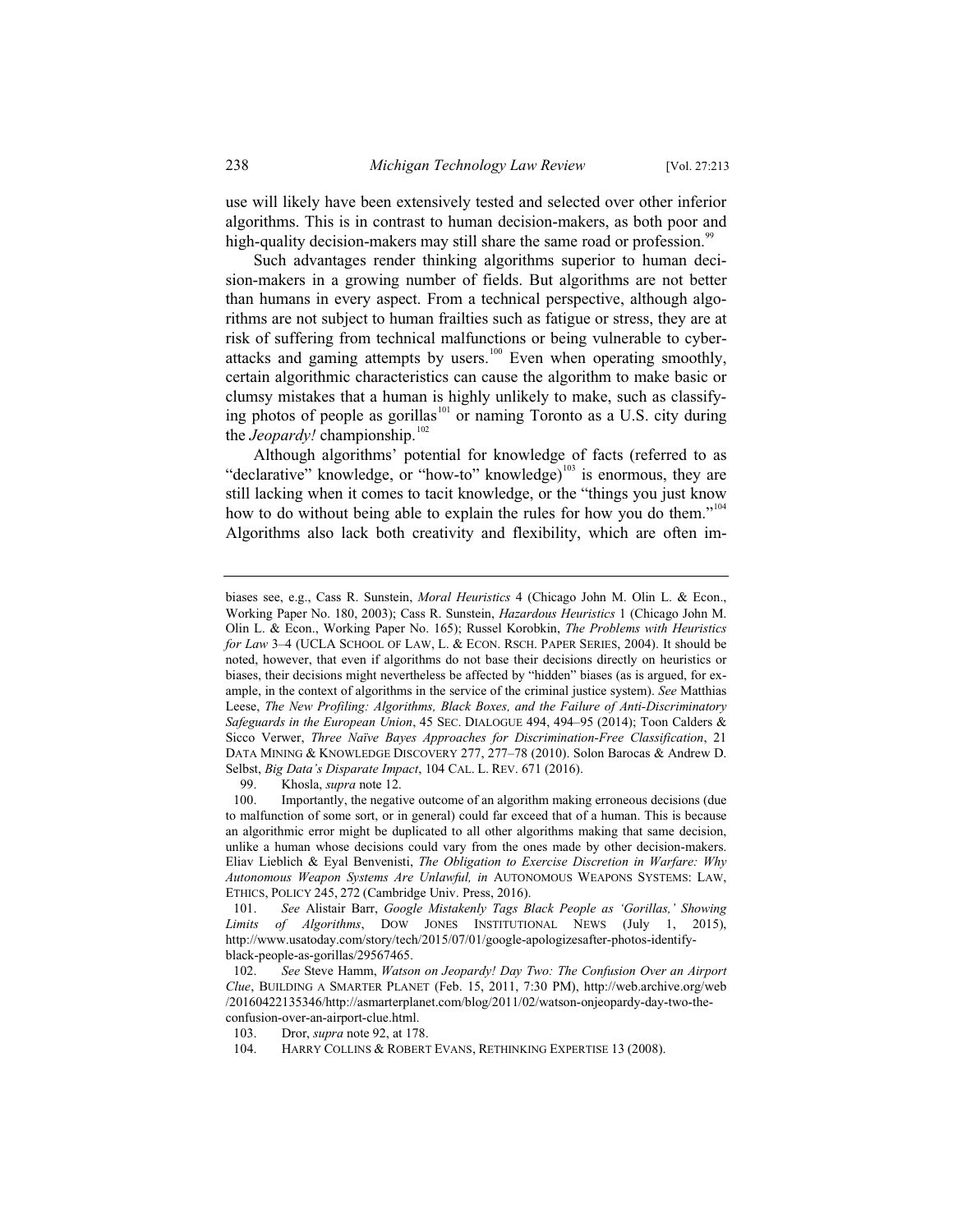portant factors in becoming an expert in a professional field.<sup>105</sup> Similarly, algorithms are inferior to humans in adjusting their decisions when they encounter new parameters that were not part of their training process, or when such adjustments are not in line with their programmed limitation.<sup>106</sup> Another aspect of algorithms' unhelpful rigidity is that, unlike human decisionmakers, they do not discuss their decisions with colleagues and peers. Thinking algorithms therefore have fewer opportunities to identify errors or tweak the decision based on other perspectives.<sup>107</sup> In addition, although algorithms' abilities outperform humans' in many aspects, they face an inherent disadvantage when making decisions calling for certain human traits that they are not yet capable of copying, such as intuition or any other trait related to tacit versus formal knowledge.<sup>108</sup> Lastly, though algorithms may boast unparalleled abilities in analyzing enormous volumes of data and identifying patterns—at a level beyond the capacity of the human brain—their continued improvement in certain fields might very well depend on additional feedback received from humans. Fields characterized by having no clear-cut determinations or golden standards agreed on by humans will likely replicate a given problem to algorithmic decision-makers as well.<sup>109</sup> Moreover, if decision-making authority is exclusively relinquished to algorithms, then the lack of additional training data produced by humans (who would no longer possess the necessary expertise in the fields taken over by algorithms) will prevent detection of algorithmic mistakes and set the quality of their performance at a stagnant level. $110$ 

How do these general characteristics, as well as more specific technical abilities and limitations, come into play in the decision-making process of an algorithm, and thus shape the potential reasonableness we would be able

<sup>105. &</sup>quot;Automation" is, in fact, a source of concern when assessing the performances of human experts, given that flexibility and creativity are essential for their functioning. Dror, *supra* note 92, at 182.

<sup>106.</sup> Lieblich & Benvenisti, *supra* note 100, at 29; Thomas J. Barth & Eddy F. Arnold, *Artificial Intelligence and Administrative Discretion*, 29 AM. REV. PUB. ADMIN. 332, 338  $(1999)$ .<br> $107$ .

Lieblich & Benvenisti, *supra* note 100, at 1, 29.

<sup>108. &</sup>quot;For instance, [algorithms] might be less accurate than humans in detecting nuances or human body language or gestures indicating that a person is deliberately feeding them inaccurate information." Chagal-Feferkorn, *supra* note 21, at 145.

<sup>109.</sup> Adewole S. Adamson & H. Gilbert Welch, *Machine Learning and Cancer-Diagnosis Problem: No Gold Standard*, 381 N. ENGL. J. MED. 2285, 2286 (2019).

<sup>110.</sup> Froomkin et. al., *supra* note 2, at 36: "Many ML systems are not easily audited or understood by human physicians, and if this remains true, it will be harder to detect sub-par performance, jeopardizing the system's efficacy, accuracy, and reliability. Once ML systems displace doctors in a specialty, the demand for such doctors will shrink, as will training opportunities for human experts. Because we will continue to need humans to generate much of the training data for future ML systems, this reduction in human competence may create roadblocks to the continuing improvement of ML systems, especially once new diagnostic sensors are available."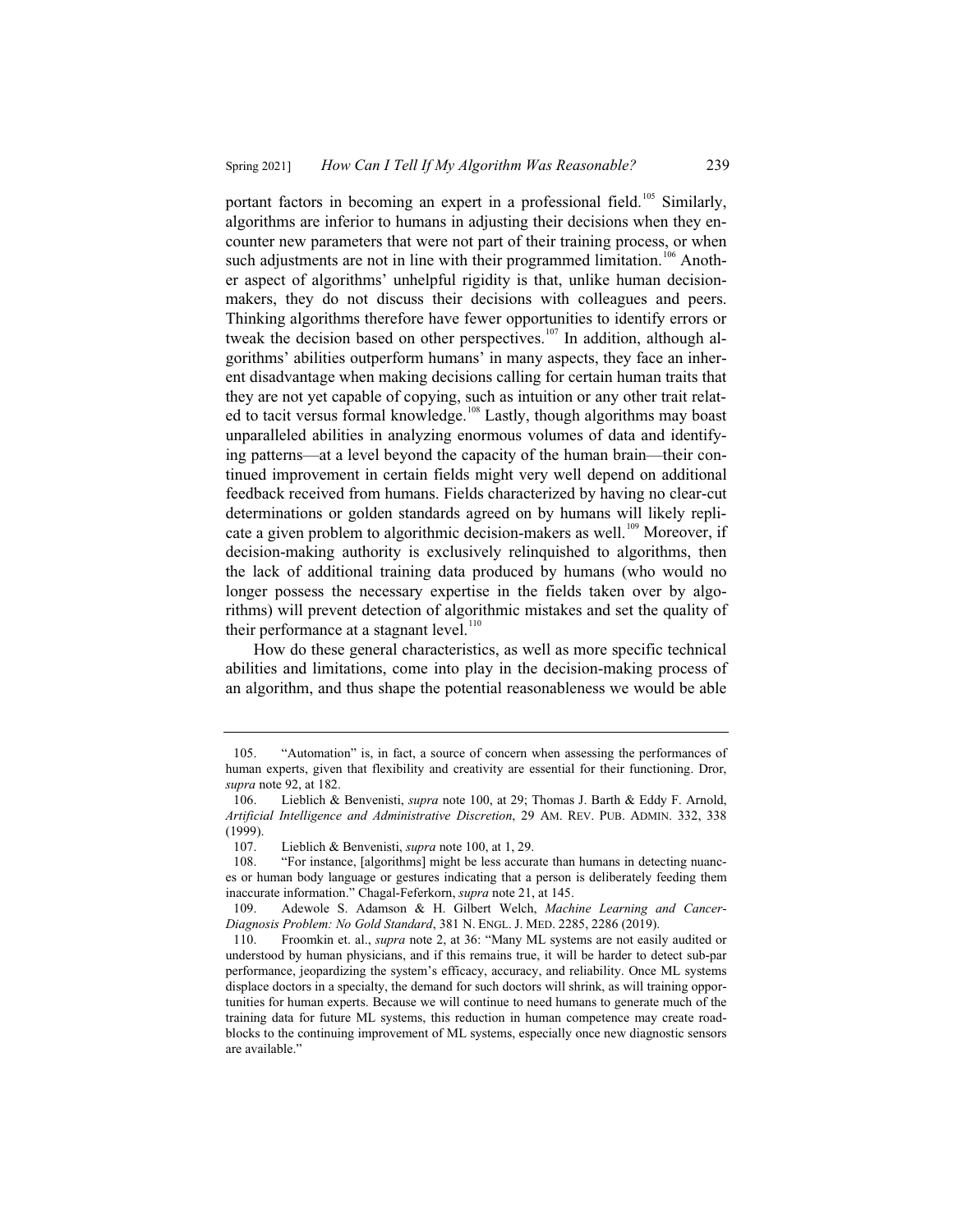to demand of it? To deconstruct the decision-making process of both humans and algorithms we shall use John Boyd's "OODA Loop cycle" mentioned earlier, which characterizes the decision-making process of both humans and algorithms.<sup>111</sup>

#### i. "Observe" (Information-Acquisition)

The OODA loop's first stage consists of the decision-maker observing the environment in order to collect information that will later be used to make a decision. While human decision-makers make use of their senses in order to collect information, thinking algorithms may collect information using sensors, video cameras, etc. $112$  The capabilities of a decision-maker (be it human or algorithmic) in the stage of information-acquisition depend on the decision-maker's ability to locate the information (at times, it will in turn depend on their ability to know that the information exists in the first place), and then to access it. It also depends on their ability to collect the information and store it in a manner that will allow the second stage of information analysis.

As far as the information-acquisition stage is concerned, algorithmic decision-makers boast abilities that are far beyond those of humans. Both knowledge of potentially relevant information and the ability to access and collect information are classic examples of where humans are very limited, but for algorithms, the sky is the limit. First, the dimension of time grants algorithms an incomparable advantage over humans. Not only do algorithms have a much better starting point in terms of free time (having no obligations or need to eat or sleep), but they are also able to run multiple simultaneous actions when searching for information, whereas humans' multitasking abilities are much more limited.<sup>113</sup> Moreover, the processing power of algorithms is incomparably greater than that of humans,<sup>114</sup> allowing them in

<sup>111.</sup> *See generally* Osinga, *supra* note 91.

<sup>112.</sup> RICHARD A. POISEL, INFORMATION WARFARE AND ELECTRONIC WARFARE SYSTEMS 29 (Artech House, 2013).

<sup>113.</sup> Lauren A. Newell, *Redefining Attention (and Revamping the Legal Profession?) for the Digital Generation*, 15 NEV. L.J. 754, 766 (2015) (pointing out that "[a]t any given time, we face severe limits in the number of choices that we can select, the number of tasks that we can execute, and the number of responses that we can generate, along with the limits in the number of items that can be maintained in working memory" and explaining that multitasking comes with significant efficiency costs).

<sup>114.</sup> Gal & Elkin-Koren, *supra* note 95, at 318. ("[t]he most basic advantage of algorithms is that they enable a speedier decision. Given any number of decisional parameters and data sources, computers can apply the relevant algorithm far more quickly than the human brain  $\dots$  [In an example of trying to find the best deal for a product] [a]n algorithm may be able to compare a vastly greater number of offers in the same time.").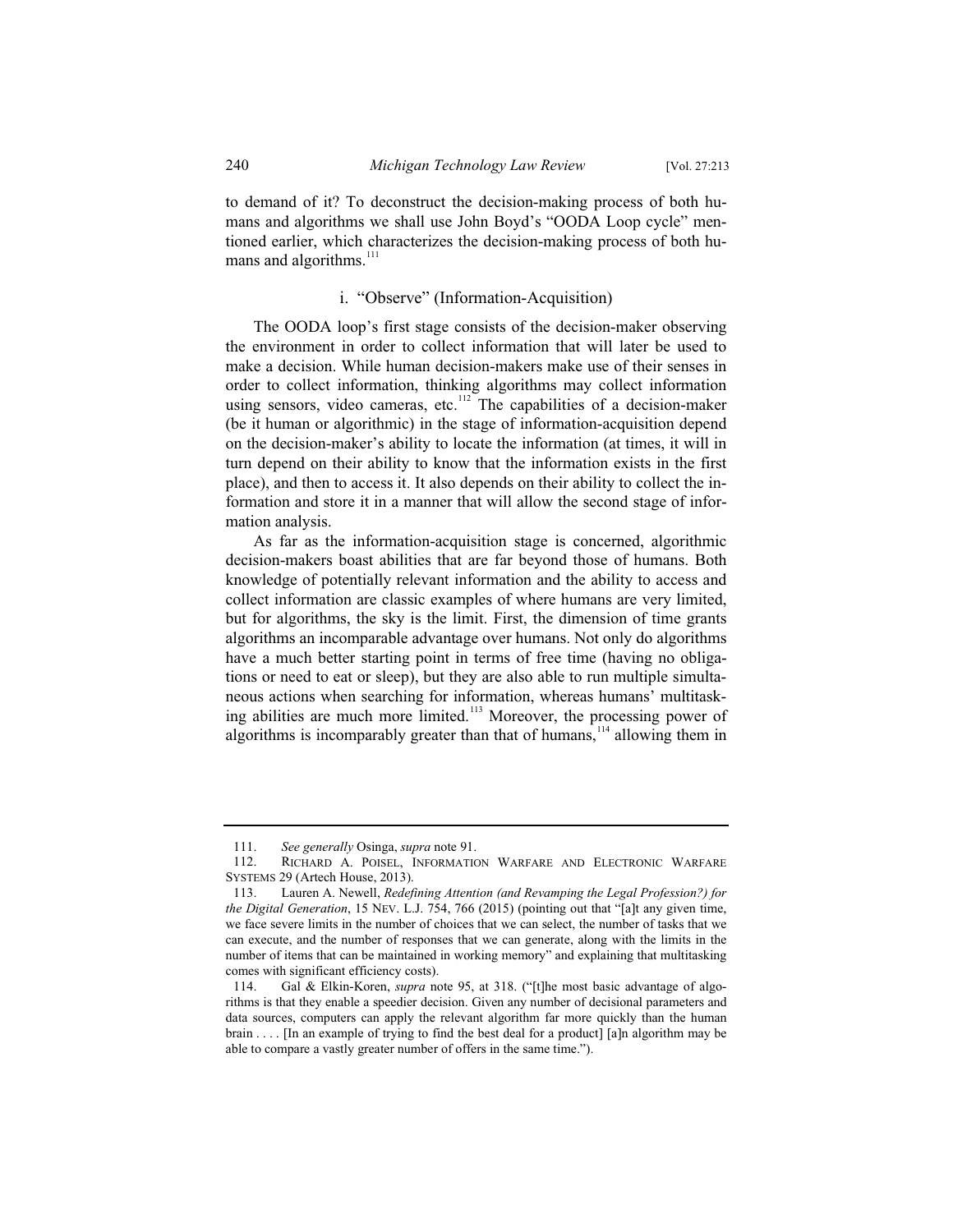mere seconds to complete tasks that might take a human hours or even days to finish. $115$ 

Second, thinking algorithms have an advantage of scale. If a human wants to improve their skill in searching, identifying, and collecting relevant sources of information, that human would work alone to improve their own skill, and that human alone would enjoy the fruits of their efforts. However, in the case of thinking algorithms, large teams of coders all work together to enhance the algorithm's abilities. Any improvements made to one thinking algorithm can be directly used to improve other algorithms. Take for example learning how to read Japanese. In order for a human to become highly proficient in the language, that individual would likely have to invest hundreds, if not thousands of hours before they could easily read Japanese text. From an economic point of view, investing such efforts to be able to understand text is likely not justifiable if the human is a physician who wants to learn Japanese in order to be able to read Japanese-language medical studies. However, the same does not hold true for an algorithm. Although teaching an algorithm how to read Japanese might require a significant effort, once the algorithm has learned how to read Japanese, all units of the system (potentially millions of them) would have that capability. Developing algorithms' ability to reach and access even the most difficult to access information, therefore, might very well be economically justifiable when developing a human's ability would not.

As a result of these two advantages, thinking algorithms' ability to identify and access sources of various languages, of various media platforms*,* of various content types*,* and of enormous volume reaches far beyond the capabilities of human decision-makers. A medical algorithm, for example, might be able to look for sources of information in all existing languages, while a human physician could not.<sup>116</sup> A driverless car could listen to all radio stations within a vicinity to collect information about nearby hazards, while simultaneously collecting information from other diversified platforms such as navigation applications, consumer blogs, or online magazines. Moreover, unlike humans, thinking algorithms would not need to limit themselves to only searching for information directly about the situation at hand, but would be free to look for sources of information from completely different fields and potentially discover surprising correlations. While a human physician would likely collect information from medical journals, professional protocols, and guidelines, a medical algorithm may look for addi-

<sup>115.</sup> *Artificial Intelligence Singles Out Neurons Faster Than a Human Can*, SCIENCE DAILY (Apr. 12, 2019), https://www.sciencedaily.com/releases/2019/04/190412150628.htm (describing an algorithm that can identify and segment neuros in minutes, a task that could take a trained human researcher up to 24 hours, assuming that the researcher is "fully focused for the duration and [doesn't] take breaks to sleep, eat or use the bathroom.").

<sup>116.</sup> In the field of medicine this could be meaningful—for example, in the context of viruses or parasites that are endemic for specific regions.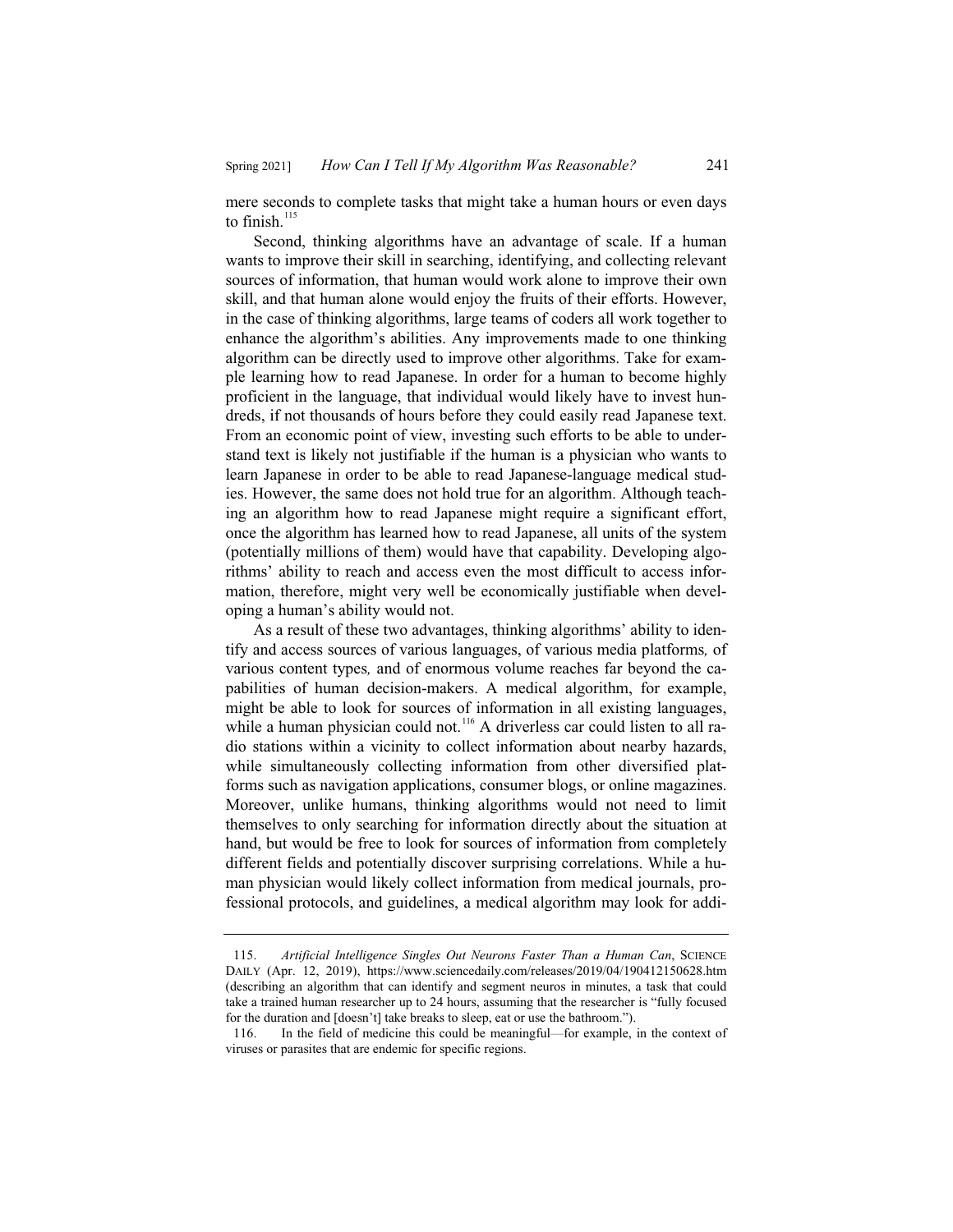tional data pertaining to the weather, levels of pollution, and levels of radiation. The medical algorithm might then determine that such data is relevant in making a medical diagnosis or in determining the optimal treatment for a condition.<sup>117</sup> Lastly, the sheer volume of information that algorithms may access makes its information-acquisition stage look vastly different than a human's information-acquisition stage. While a human driver is able to collect information on the speed and distance of their own vehicle and identify the presence of other vehicles and pedestrians around them, a driverless vehicle could theoretically identify all cars in a thirty mile radius and collect information on how these vehicles have been driving for the past minute, day, or week. Such information might alert the driverless car to drunk drivers, generally dangerous drivers, or autonomous vehicles that seem to have malfunctioned. It could also access data on the mechanical condition of all other cars on the road, potentially informing on the extent to which each car might be damaged in case of an accident, in a manner that might be relevant to the notorious dilemma of which car to hit when a crash is unavoidable.<sup>118</sup> In the medical context, a human physician would be able to rely on many sources of information pertaining to the patient's current and previous medical condition, along with potential treatments and their risks, but a medical application would also be able to access medical records of billions of patients worldwide. This could allow the medical application to identify epidemic patterns in real time <sup>119</sup> or learn how effective different treatments are among populations that are less common at the patient's current hospital.

The accuracy of the parameters collected is also very different where thinking algorithms are concerned. While a human driver might make a good estimation of their own speed even without consulting the speedometer, the human is unlikely to accurately estimate the speed or distance of other objects. Estimations as to current wind speed would likely not be available to a human driver at all. A driverless car, on the other hand, would have an accurate numerical value for each of these variables.

As far as identifying and accessing relevant data is concerned, thinking algorithms boast abilities that are light-years ahead of those of humans. This does not mean, however, that algorithms will always be better at infor-

<sup>117.</sup> *See, e.g.*, Isobel Braithwaite et al., *Air Pollution (Particulate Matter) Exposure and Associations with Depression, Anxiety, Bipolar, Psychosis and Suicide Risk: A Systematic Review and Meta-Analysis*, 127 ENV'T HEALTH PERSPS. 126002-1, 126002-8 (2019) (using meta-analysis accumulated over forty years and identifying correlation between pollution and depression). A thinking algorithm able to access relevant sources of information on pollution may reach such findings well before they are published in a paper.

<sup>118.</sup> For an ethical analysis of said dilemma and related ones, see Gurney, *supra* note 65.

<sup>119.</sup> In 2009, Google's algorithm was able to identify where the H1N1 virus was in real time using its users' search terms. In contrast, the Centers for Disease Control and Prevention (CDC) relied on reports by physicians and identified where the virus had spread two weeks later than Google. *See* Tutt, *supra* note 23, at 97.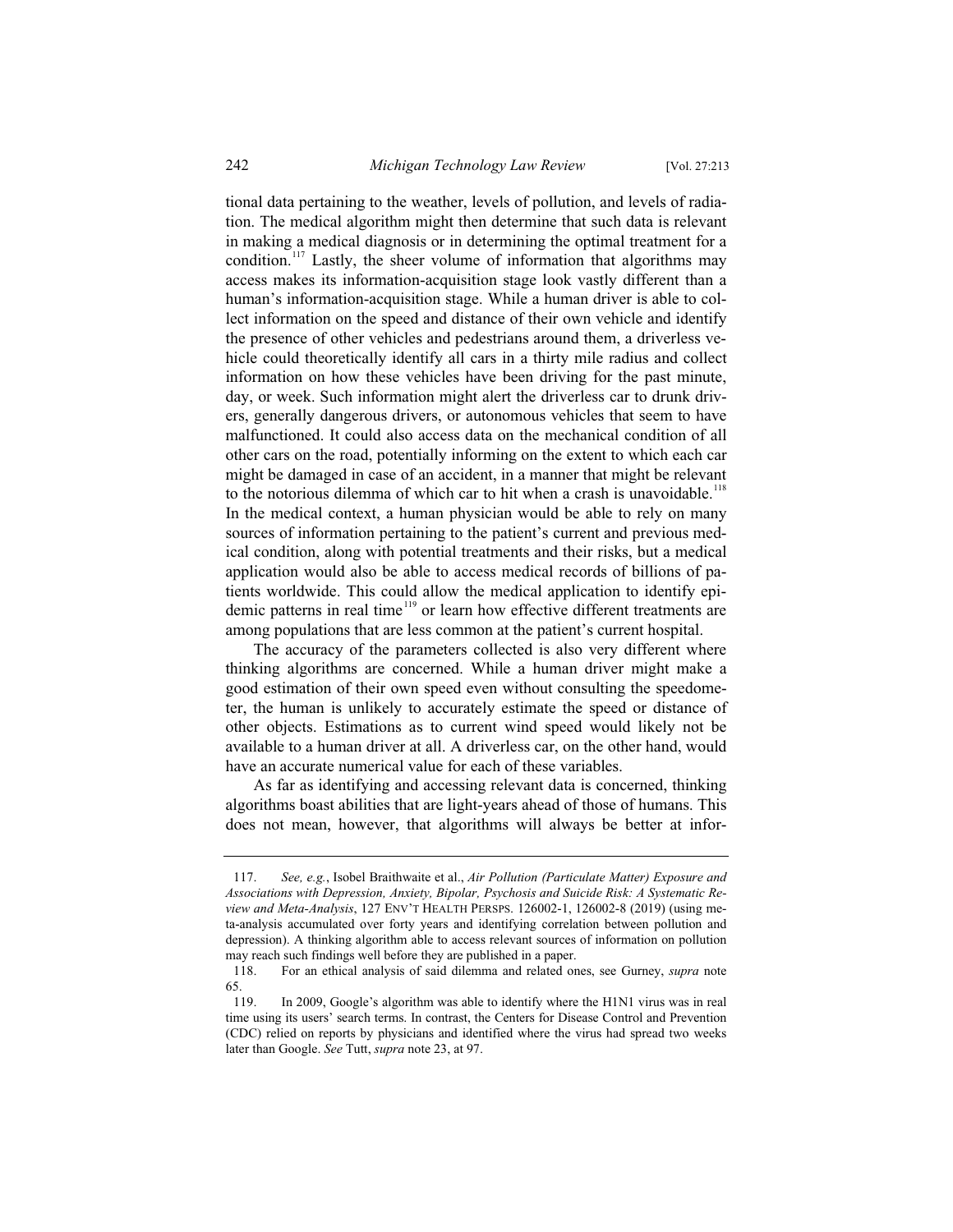mation-acquisition than humans, as humans possess both creativity and tacit knowledge. For instance, a patient mentioning that he visited a foreign country recently might prompt a human physician to look for relevant sources of information relating to said country and thus correctly diagnosing the patient with an endemic disease, whereas an algorithm might not necessarily have this conversation to begin with or might ignore this information as it is not directly related to the task of diagnosis.<sup>120</sup>

As for storing collected information, algorithms clearly outpace humans in terms of memory capacity.<sup>121</sup> However, this does not necessarily mean that algorithms collect information in a meaningful way. Although algorithms can be programmed to "understand" various languages and therefore would be able to extract information from text or potentially audio in any language, algorithms would be limited by their declarative knowledge<sup>122</sup> and would only be able to extract information that resembles that with which they are already familiar. Once exposed to a different layout, either older than the one the algorithm trained on or a new technological advancement, then information that would be obvious to a human would be incomprehensible to an algorithm. For example, if a medical algorithm was only trained to decipher printed text, then the algorithm would completely miss any handwritten notes on the patient's medical record. Similarly, if the patient had been sent for a series of scans and the hospital had just moved to a more advanced scanning technology providing higher-resolution images, a human physician might not detect the difference while an algorithmic doctor might fail to interpret the scan altogether. $123$ 

The information-acquisition stage is therefore characterized by algorithmic performance that is oftentimes vastly superior to that of humans.

<sup>120.</sup> Even in cases where the algorithm is programmed, or decides on its own, to ask the patient about recent travels, it may still miss information that a person would have picked up. If, for example, the patient says he did not visit a foreign country, a human physician might be more likely than an algorithm to detect other indications revealing that the patient did indeed visit the foreign country. For instance, a patient may have visited several countries and forgot he also visited the one in question, perhaps because his illness caused him confusion, or because he may not wish to reveal his visit to that country. Also, if the patient mentions that he cut his knee when climbing Mount Fuji, a physician will conclude the patient travelled to Japan, where the algorithm might not. In such cases, only the human physician would know to look for sources of information relevant to endemic diseases in Japan.

<sup>121.</sup> Kris Sharma, *How Does the Human Brain Compare to a Computer?*, CRUCIAL (Aug. 28, 2019), https://www.crucial.com/usa/en/how-does-the-human-brain-compare-to-acomputer (pointing out how humans can forget information, while computers never will).<br>122. See supra notes 103–05 and accompanying text.

See supra notes 103–05 and accompanying text.

<sup>123.</sup> Froomkin et al., *supra* note 2, at 74 ("Imagine, for example, that someone invents a higher-resolution scanner that takes sharper images than its predecessor. Human beings who could recognise tumours on the old photos might have little or no difficulty recognising the same tumours on the new, sharper images; ideally, humans might also be able to see new things they had not been able to discern or become able to better distinguish previously ambiguous results. Unfortunately, ML systems do not work like that. To an ML system, the new, higher-resolution image is a completely new thing.").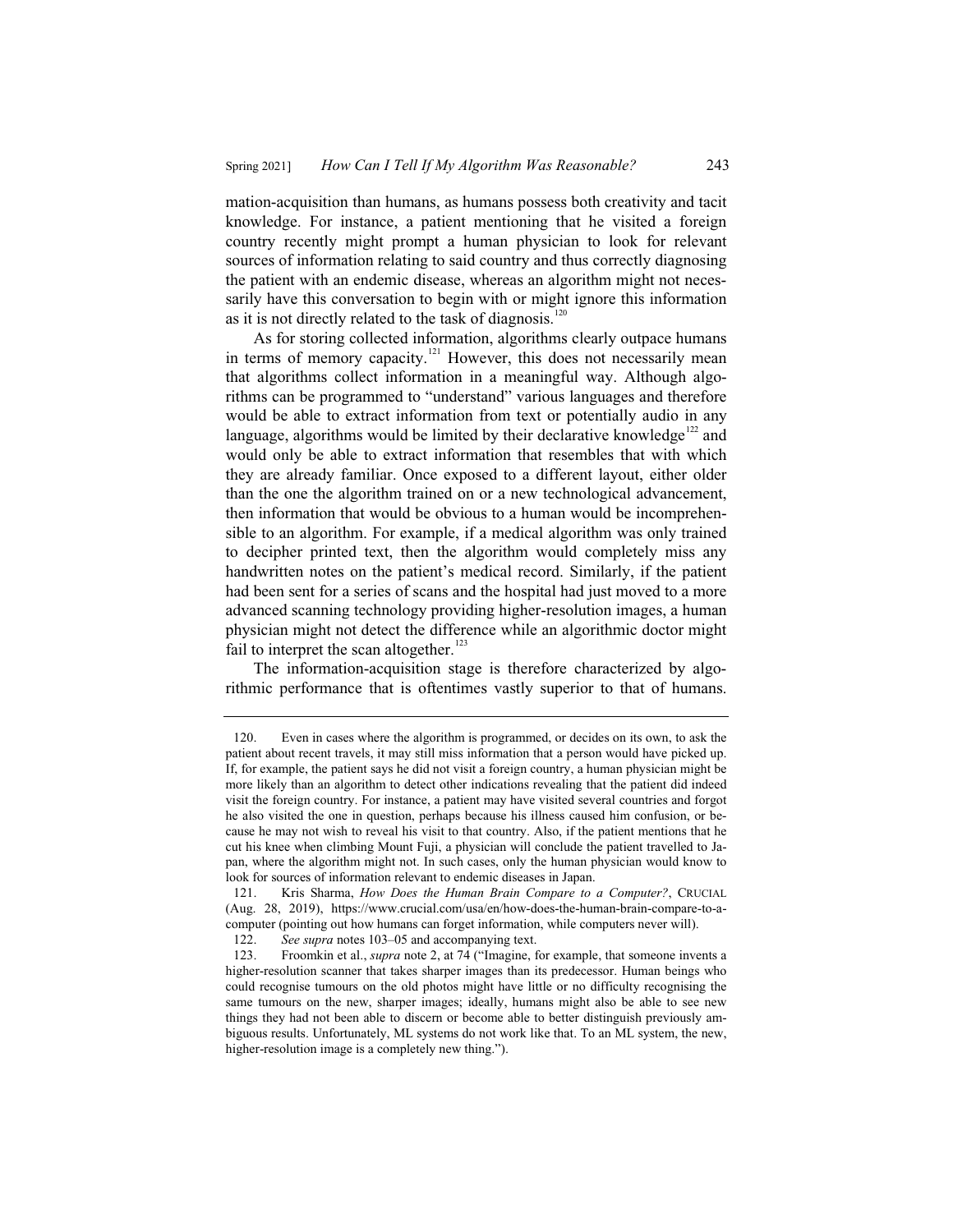Concerns we might have over whether it is economically feasible for a human physician to read long medical records when treating patients with urgent needs would likely not be applicable to a medical algorithm capable of collecting enormous amount of information in a split second. On the other hand, if a patient's medical record included handwritten notes about allergies, and the algorithm is not capable of deciphering those notes, then human information-acquisition would be clearly superior.

#### ii. "Orient" (Information-Analysis)

Similar to the "observe" stage of the OODA loop, the "orient" or information-analysis stage is greatly affected by technical abilities. In that sense, algorithms' superior computational abilities are similarly advantageous in this stage. Algorithms are able to analyze significantly more information and in a more methodical manner than humans; once a certain threshold of parameters to consider is crossed, humans will no longer be able to assimilate additional parameters in their analysis.<sup>124</sup> A driverless car will therefore not only be able to collect data on all driving records of all vehicles surrounding it, but it will also be able to actually process this input in an insightful manner. Moreover, while humans weigh different parameters based on their general knowledge and gut feelings, algorithms attach concrete numerical values to the different parameters based on statistics from past experiences.

Unlike the "observe" stage, however, the "orient" stage involves much more than technical-capability issues or the algorithm's ability to complete a certain task. First, the information-analysis stage involves questions that are not exclusively a matter of ability: deciding which elements of the information collected to disregard and which to take into account, along with addressing legal and ethical concerns.<sup>125</sup> A classic example is that of the selfdriving car just about to crash—the algorithm has to decide how much weight to attach to its driver's chances of survival versus of those of other road users. Autonomous weapons similarly raise crucial legal and ethical questions with respect to how an algorithm decides how much weight it attaches to the presence of civilians versus the importance of the task at hand.

Second, an algorithm's material decision of how much weight to attach to each parameter will, for better or worse, not be affected by emotions, un-

<sup>124.</sup> *See* Gal & Elkin-Koren, *supra* note 95, at 318 ("Given any number of decisional parameters and data sources, computers can apply the relevant algorithm far more quickly than the human brain.").

<sup>125.</sup> Among the tasks involved in the orient stage is those of updating the decision maker's perception of the world, based on the information acquired in the previous stage, and then determine if and how desired goals are met under that new perception. Poisel, supra *note* 112, at 30. The analysis of the collected information therefore involves an input on what the system aims to achieve, in a manner that may involve nontrivial questions that require more than computation abilities.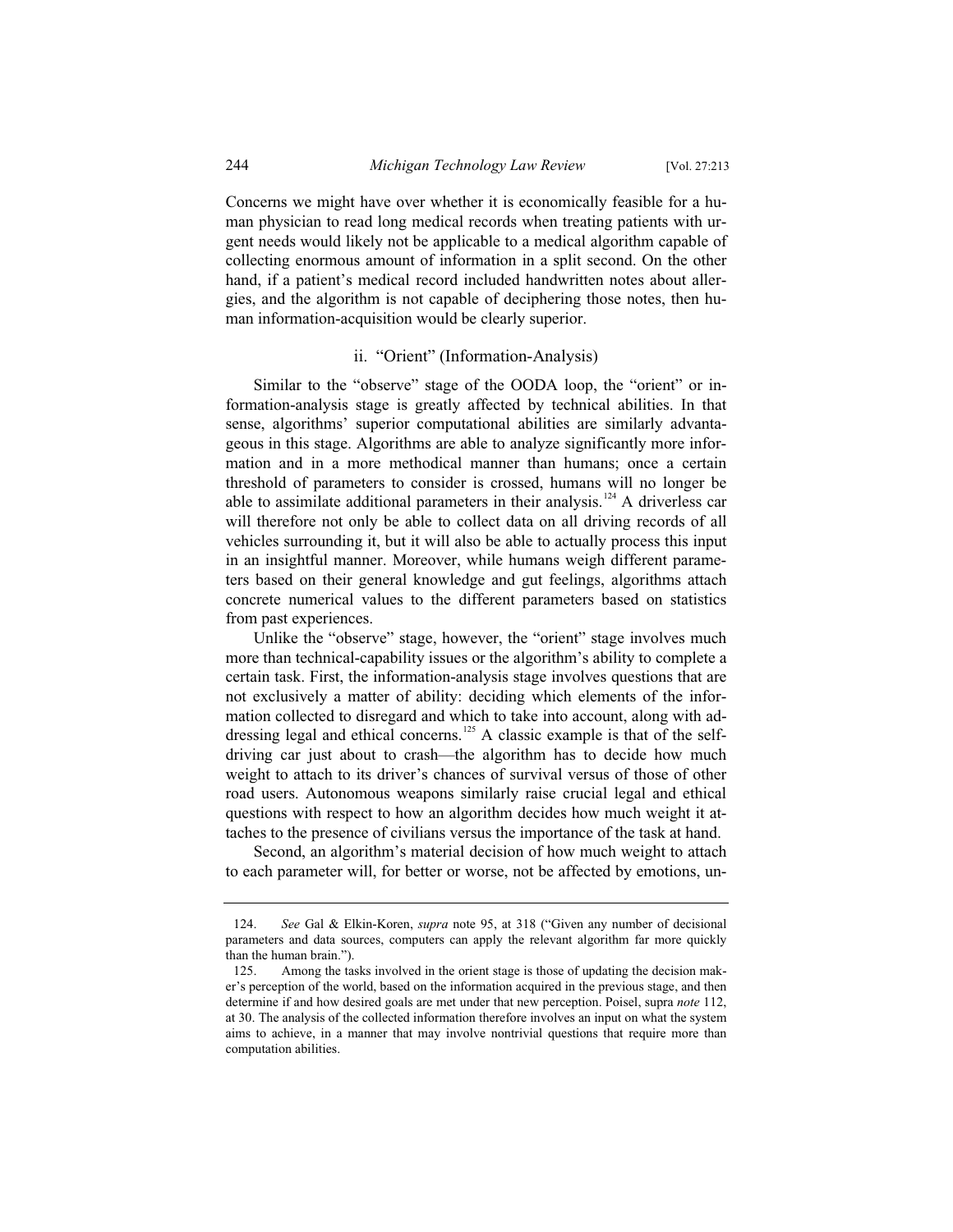like a human decision-maker. A human physician treating a dying child may, out of compassion or optimism, attach a higher weight than an algorithm would to a certain treatment that may only have a small chance of saving the child. Likewise, a human driver in danger of hitting a child may not, in the moment, be able to properly consider all the relevant factors and the actual chance of hitting the child, whereas an algorithm would likely take into account that the potentially injured party would be a child, but would at the same time impassively attach significant weight to other factors. In addition, algorithms and humans try to maximize different utility functions. For example, an algorithm might be taught to attach significant weight to costefficiency considerations. A medical algorithm therefore might attach more weight to the price of a drug than the average human physician would, as the algorithm's main goal might not be to cure patients but rather to balance budget considerations.

Another concern in deciding how to weigh parameters is bias. Human decision-makers may be susceptible to bias or to subconsciously focusing on their own welfare. A human physician might underrate parameters that indicate that a certain treatment is inferior to another treatment that she is also conducting research on, or when fatigued at the end of a long shift, she may overrate the significance of certain vital signs that indicate no emergency treatment is needed when other signs indicate the opposite. Attaching significant weight to parameters based on self-interest or bias is also very prevalent in the context of autonomous vehicles. While a human driver would naturally attach significant weight to their own well-being (leading potentially to an instinctive decision to protect oneself at the expense of hitting others), an algorithm might, depending on the choices of its manufacturer, seek to maximize "greater good" considerations and potentially give significant weight to the number of potential victims or the severity of potential injury in order to choose the least-damaging action.

The "orient" stage, therefore, is characterized by both inherent technical advantages of algorithms over humans, but it also reflects material differences in their decision-making rationales and goals.

### iii. "Decide" (Decision-Selection)

Having attached different weights to the myriad of parameters gathered during the information-acquisition process, the human or algorithmic decision-maker now has to make an actual decision based on their analysis and desired outcomes.<sup>126</sup> This stage involves more than might meet the eye, given that decisions are almost never a binary choice between two alternatives of right or wrong, but rather comprise of choices whose relative benefits and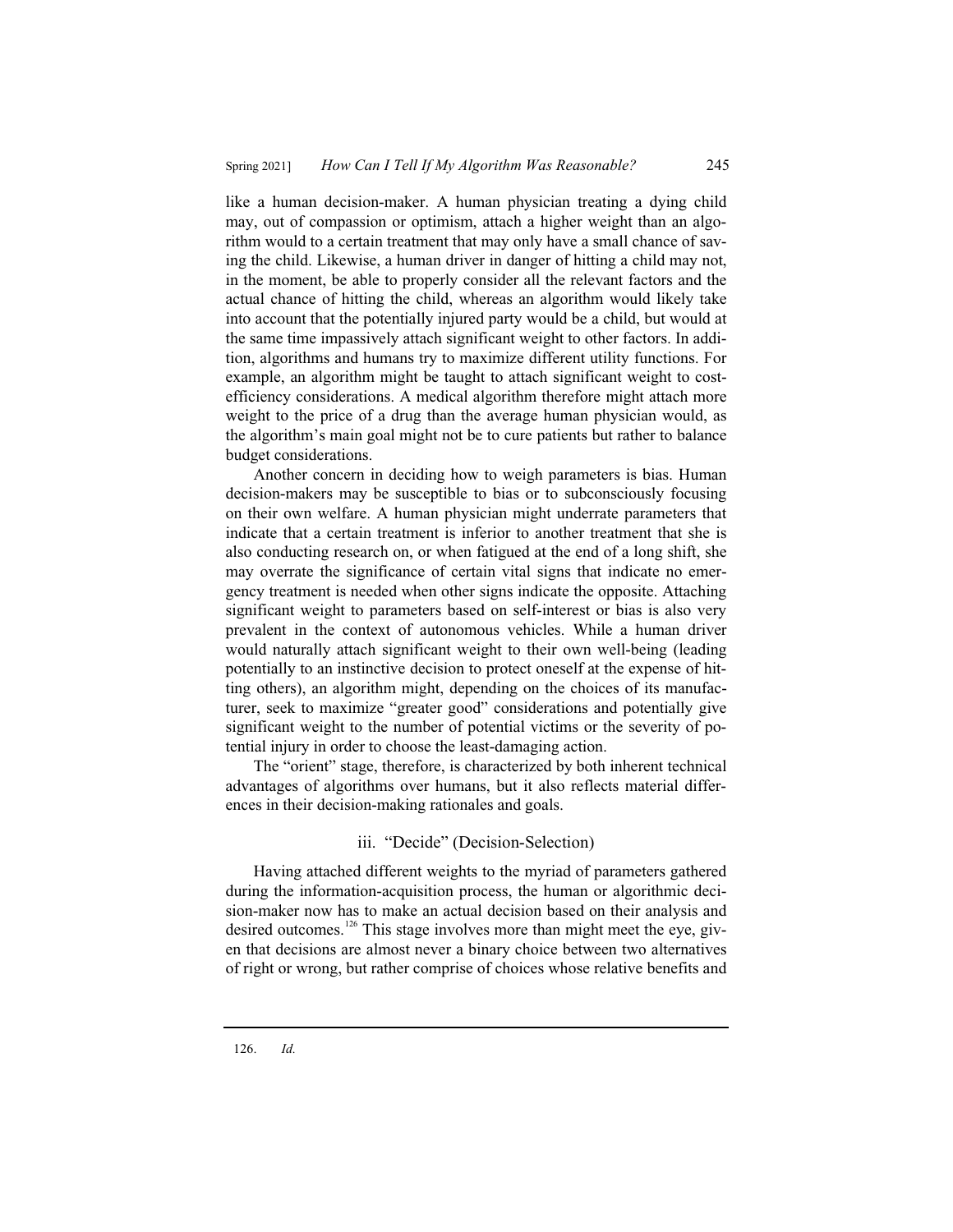risks can only be estimated by an iterative process of prediction.<sup>127</sup> Moreover, any choice of a certain treatment over others would not necessarily allow Pareto efficiency.<sup>128</sup> If one alternative has higher rates of success, lower chances of damage, and a lower cost, then choosing it would naturally be an easy decision to make as there is no need for either normative analysis or prioritization of different goals. However, if a treatment that has high recovery rates is also associated with more severe side effects, then the decisionmaker would be required to factor in the level of risk aversion they feel comfortable with.

The stage of "deciding" therefore reflects similar differences between humans and thinking algorithms to those discussed in the prior stage. From a technical perspective, an algorithm has the capacity to decide between a very large number of alternatives, whereas the human brain is limited to truly evaluating only a few.<sup>129</sup> Furthermore, as with the action of data analysis, when deciding between the relevant options, a human would base its decision on a fuzzy estimation of why a certain alternative is favorable to another, rather than on a numerical calculation.

Another difference between humans and thinking algorithms is the presence of instinct. When a human driver is faced with an impending accident and has to decide which direction to swerve the car, the human will make a choice, presumably the self-preserving one, between all possible options based on instinct.<sup>130</sup> Similarly, a human physician deciding between two different treatment approaches in an urgent life or death matter will likely also make her choice instinctively. The thinking algorithm, on the other hand, would make instant choices like humans, but these choices would be made after fully weighing the available options and not on instinct. Certainly, human instinct may at times be sharper than the algorithmic process, as humans are able to factor in circumstances the algorithm may not be familiar with and would not know how to consider (this was very dramatically demonstrated in the U.S. Airways crash on the Hudson in  $2009$ ).<sup>131</sup> But overall, thinking algorithms have the general advantage of be-

<sup>127.</sup> *See, e.g.*, Barocas, *supra* note 98, at 681. For instance, the selection of a given medicine among many alternatives for a patient might involve an 80% likelihood that a certain tumour is indeed the type of tumour assumed, a 50% likelihood that it will respond well to a certain medicine, a 20% likelihood that its side effects would be acute, and so on.

<sup>128.</sup> Pareto efficiency refers to a reallocation of resources resulting in at least one component is better off compared to the previous allocation, while all other components remain unharmed. A DICTIONARY OF FINANCE AND BANKING (Jonathan Law & John Smullen eds., Oxford Univ. Press 2008).

<sup>129.</sup> *See supra* notes 113–115 and accompanying text.<br>130. *See, e.g.*, Giuseppe Contissa et al., *The Ethical I* 

See, e.g., Giuseppe Contissa et al., *The Ethical Knob: Ethically-Customisable Automated Vehicles and the Law*, ARTIFICIAL INTEL. & L. 365, 368 (2017).

<sup>131.</sup> The famous "Miracle on the Hudson," where U.S. Airways pilot Chesley "Sully" Sullenberger safely performed an emergency landing after two of the airplane's engines suddenly failed, is an example of human's superiority in that context, given that pilot Sullen-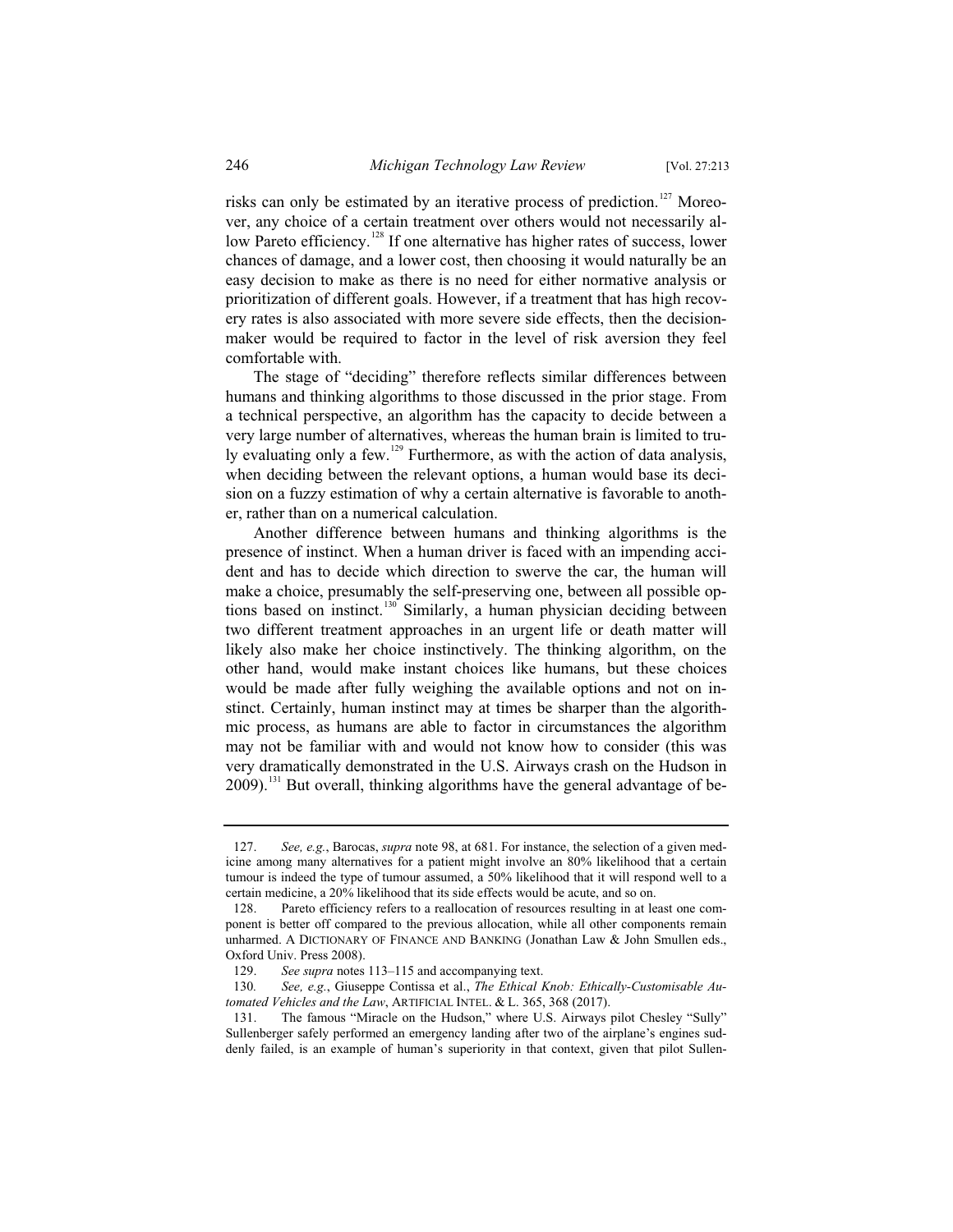ing able to make rational and well-thought-out decisions rather than instinctive ones, even in times of emergency. $132$ 

# iv. "Act" (Action-Implementation)

The last stage—the actual execution of the decision made in the preceding stage—is one generally characterized by algorithmic superiority for those decisions that require precision, such as administrating exact dosages by a radiation therapy machine, enabling very small corrections in the movement of a surgeon's hands, or launching an air defense rocket in the split second that would allow its trajectory to collide with that of an aerial threat.<sup>133</sup> However, humans are better at making certain kinds of decisions that require an understanding of empathy and social nuances, such as a doctor explaining to a patient that she has a terminal illness with no treatment options, or a priest engaging in religious confession with a parishioner. This stage emphasizes the difference between executing automated and nonautomated actions.<sup>134</sup> Whether an algorithm or a human will be more successful at executing a particular action in this final stage will heavily depend on the type of action to be executed and whether that action requires precision or a form of tacit knowledge.

Although humans and thinking algorithms use the same four stages of the decision-making cycle, the two differ in how they operate within each stage. Humans undoubtedly reach their decisions in a different manner, which is reflected in all four stages of the decision-making process. Although algorithms show superiority when making certain types of decisions, especially those related to the technical ability to collect and process enormous amounts of information, algorithms also suffer from certain weaknesses compared to humans and may make certain mistakes that a human would not. The expectations we hold of each decision-maker, therefore, would vary in each of the decision-making stages. Our expectations will likely differ not only from the technical perspective of ability (which may

berger made the "right decision," in contrast to flight algorithms, which would have seemingly led to a catastrophic crash. Clint Eastwood's 2016 movie *Sully* focuses on that exact point. SULLY (Flashlight Films 2016). *See also* Adam Smith, *The Miracle on The Hudson: How It Happened*, TELEGRAPH (Nov. 22, 2016), https://www.telegraph.co.uk/films/sully/miracle-onthe-hudson-how-it-happened.

<sup>132.</sup> *See supra* notes 68 and 86 (discussing examples where algorithms already outperform human decision makers, including in the context of autonomous vehicles and a reduced rate of car accidents).

<sup>133.</sup> For example, the Da Vinci is a minimally invasive robotic surgery system that translates a human surgeon's hand movements into smaller, more precise, movements. *See generally* DA VINCI SURGERY, www.davincisurgery.com (last visited Jan. 22, 2020).

<sup>134.</sup> For a discussion on the differences between automation and autonomy, *see* William C. Marra & Sonia K. McNeil, *Understanding "The Loop": Regulating the Next Generation of War Machines*, 36 HARV. J.L. & PUB. POL'Y 1140, 1150 (2013); Chagal-Feferkorn, *supra*  note 62, at 70.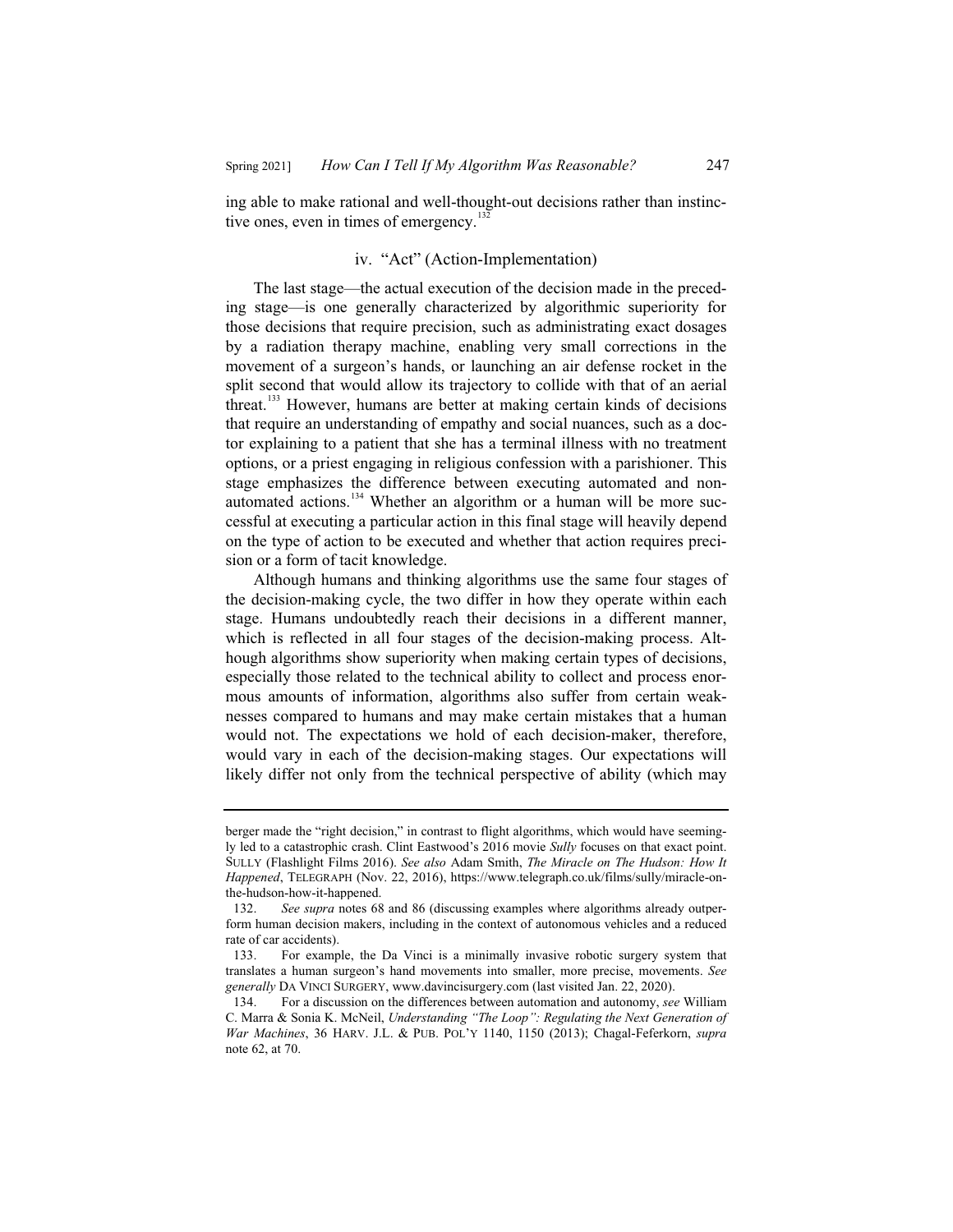not always be characterized by algorithmic superiority), but also from the open-ended normative perspective of the different goals by which each decision-maker is guided.

# Part III: Is The Reasonableness Analysis Compatible with Algorithmic Tortfeasors?

# A*. Can the Algorithm Itself Be "Reasonable," and What Would That Mean?*

Before delving into the compatibility of reasonableness analyses with algorithms and proposing a concrete model for shaping what this analysis might look like, there is a basic conceptual issue that must be addressed first. Although thinking algorithms do not yet have legal personality, $135$  each algorithm was programmed by an entity that does. Therefore, we must ask: does the exercise of assessing the reasonableness of an algorithm's behavior have any meaning, if performed separately from the reasonableness of its manufacturer? This conundrum is divided into two distinct concerns. First, a major objection to the development and application of a "reasonable algorithm" standard might be the notion that the reasonableness of an algorithm is actually one and the same as the reasonableness of its programmer.<sup>136</sup> Those who hold this objection deem that the reasonableness of the human programmer—and not that of the algorithm—is what needs attention.<sup>137</sup> As discussed at length in a previous paper, $138$  however, there are several factors that render the reasonableness of the algorithm non-equivalent to that of its programmer. Among them is the dissimilarity in the time between when a programmer decides how to program a thinking algorithm and when that algorithm later makes a damaging decision (a time lapse that, in the case of thinking algorithms in comparison to less sophisticated systems, might have

<sup>135.</sup> For a discussion on granting AI systems legal personality see, e.g., Ben Allgrove, Legal Personality for Artificial Intellects: Pragmatic Solution or Science Fiction? (June 2004) (MPhil dissertation, Oxford Univ.) (https://ssrn.com/abstract=926015). *See also* European Parliament Resolution of 16 February 2017 with Recommendations to the Commission on Civil Law Rules on Robotics, EUR. PARL. DOC. P8\_TA(2017)0051 (suggesting to grant autonomous robots an independent legal status of "electronic persons": "[C]reating a specific legal status for robots in the long run, so that at least the most sophisticated autonomous robots could be established as having the status of electronic persons responsible for making good any damage they may cause, and possibly applying electronic personality to cases where robots make autonomous decisions or otherwise interact with third parties independently.").

<sup>136.</sup> Balkin's "homunculus Fallacy" argument refers precisely to this point. According to Balkin, "there is no little person inside the program." Instead, algorithms act as they are programmed to act—no more, no less. *See* Balkin, *supra* note 9, at 1234.

<sup>137.</sup> Spoiler alert: the reasonableness of the programmer of the algorithm, or its manufacturer, will indeed be relevant in our model for assessing algorithmic reasonableness.

<sup>138.</sup> Chagal-Feferkorn, *supra* note 21.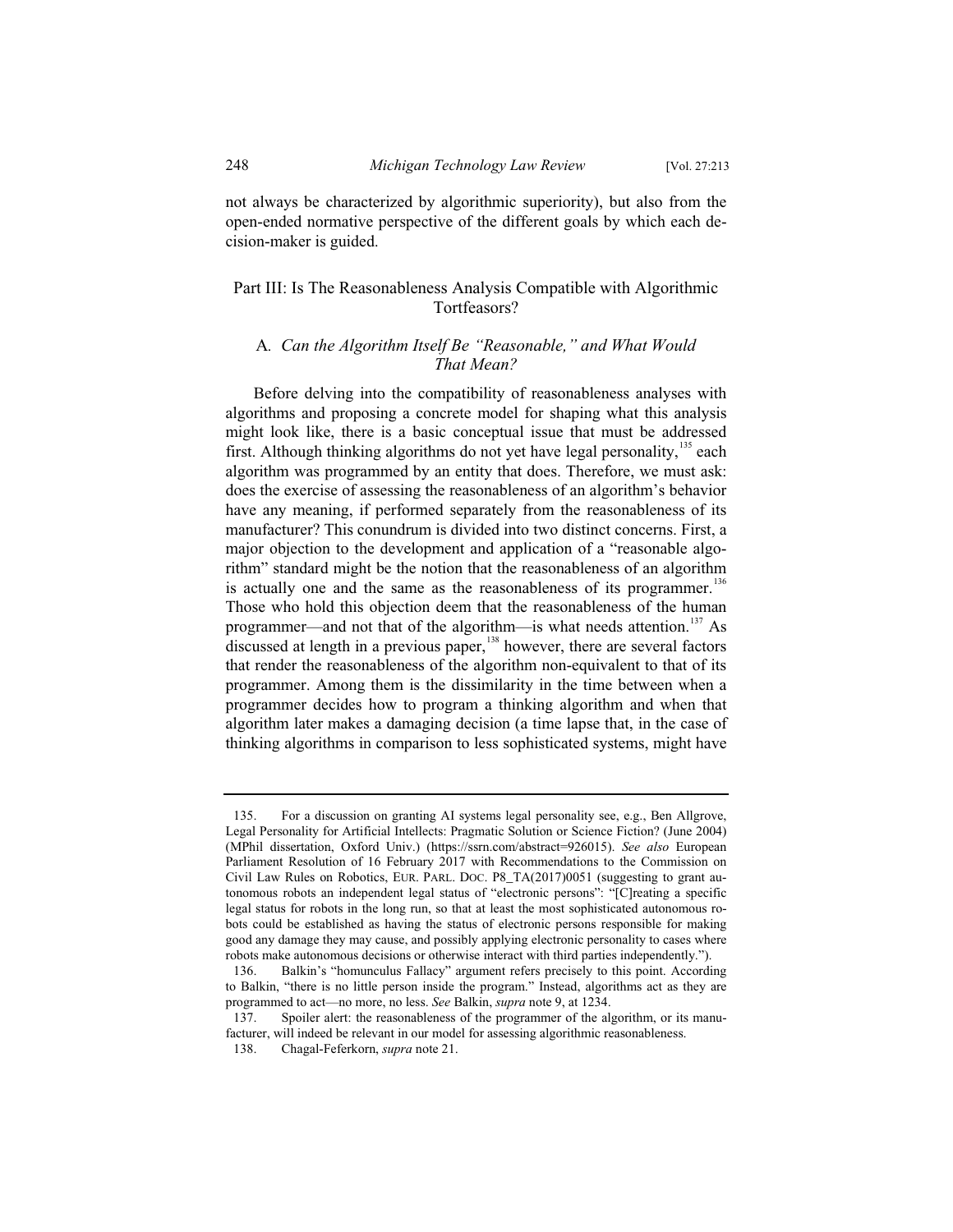extreme significance).<sup>139</sup> Another differentiating factor to consider is that reasonableness will be measured based on the programmer's professional field, and not the algorithm's application itself. For example, if a medical application makes a harmful decision, a positive analysis will compare the programmer's actions to how other human programmers might have programmed a medical application, rather than comparing the algorithm's decision against how a human doctor would have acted. This might lead to occasions where an algorithm's behavior would be deemed reasonable, while its programmer's behavior would not, and vice versa.<sup>140</sup>

Second, it is arguable that a determination that an algorithm acted unreasonably would be meaningless in terms of tort law policy, as an algorithm itself cannot pay damages from its own pocket—nor can it be financially deterred from adopting insufficient safety measures in future.<sup>141</sup> A counterargument is that thinking algorithms do not need to bear the consequences of their unreasonableness themselves for the aims of tort law to be met. Rather, a "reasonable algorithm" analysis could be used as a tool for determining the liability of the manufacturer of the system or the user of the system, $142$  such that they be required to pay for damages caused by their algorithm's unreasonable decision.<sup>143</sup> This would be similar to analyzing the behavior of an employee when determining whether their employer is vicariously liable for their actions,<sup>144</sup> or how the behavior of dogs in dog-attack cases affects whether their owners are found liable.<sup>145</sup> With respect to deterrence, although algorithms themselves would not be affected by a finding that they acted unreasonably, this still does not mean that it is impossible to deter an algorithm from tortious conduct. A thinking algorithm may be programmed to consider the potential consequences of a finding of unreasonableness as part of the parameters it weighs before reaching its decision, at least to a certain extent—as discussed next.

<sup>139.</sup> *Id.* at 136.

<sup>140.</sup> *Id.* at 132–139.

<sup>141.</sup> *See, e.g.*, Colonna, *supra* note 60, at 102–04.

<sup>142.</sup> While manufacturers are probably the first to come to mind in the context of algorithmic liability, users' actions too may be subject of liability. A user can cause damage, for example, by intentionally (or unintentionally) feeding the algorithm misleading information. Users can also install "patches" of different sources that would alter the choices of the algorithm in a damaging manner. *See, e.g.*, Lothar Determann & Bruce Perens, *Open Cars*, 32 BERKELEY TECH. L.J. 915, 935 (2017).

<sup>143.</sup> *See* Lemley & Casey, *supra* note 27, at 1351–53; Chagal-Feferkorn, *supra* note 21, at 139–43.

<sup>144.</sup> *See generally* Catherine M. Sharkey, *Institutional Liability for Employees' Intentional Torts: Vicarious Liability as a Quasi-Substitute for Punitive Damages,* 53 VAL. U. L. REV. 1 (2019).

<sup>145.</sup> In general, liability is not imposed if the dog reacted "proportionally" in response to a provocative act. *See* Jay M. Zitter, Annotation, *Intentional Provocation, Contributory or Comparative Negligence, or Assumption of Risk as Defense to Action for Injury by Dog*, 11 A.L.R. 5TH 127 (2010).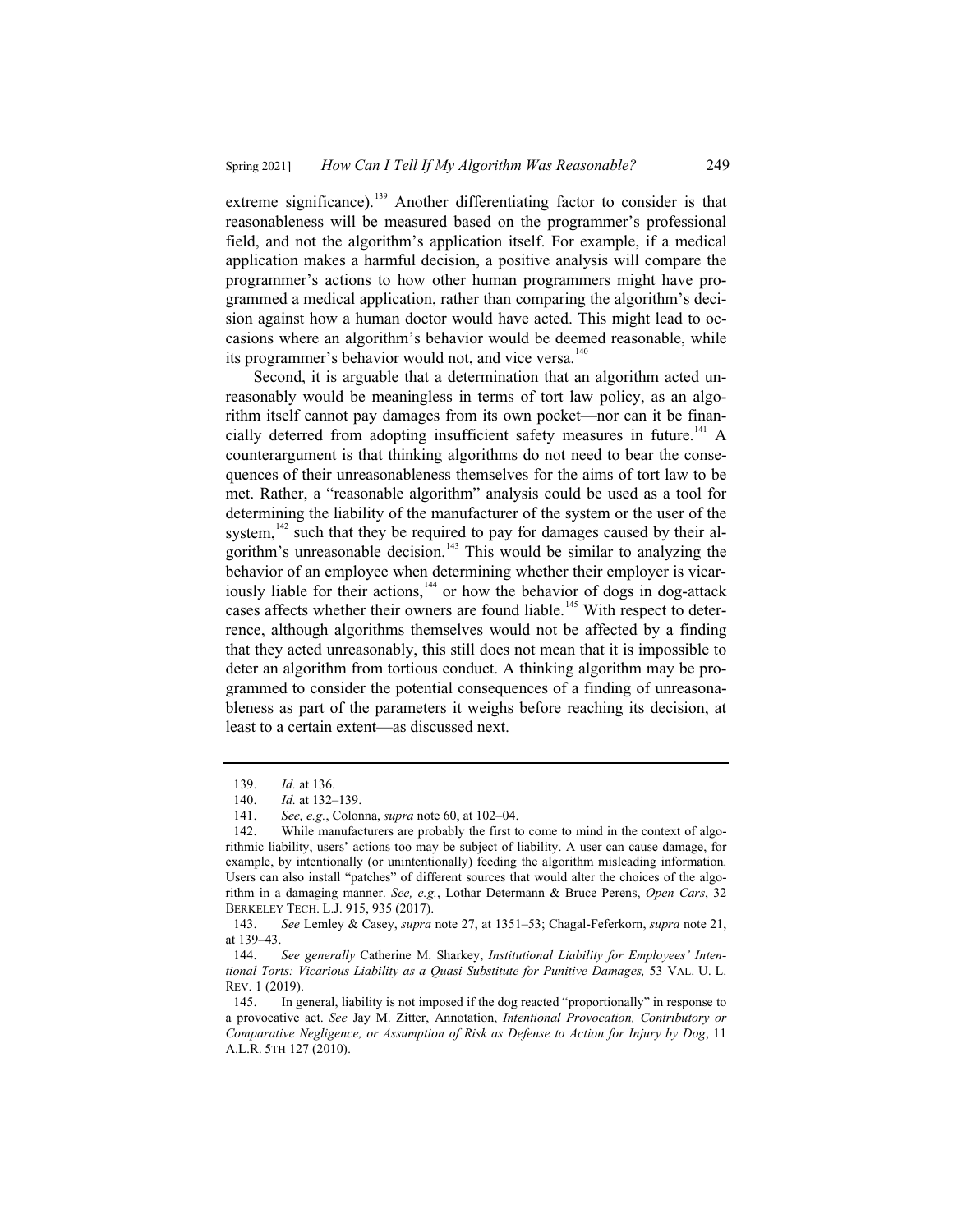# B. *Does the Standard Fit?*

# i. Yes! Reasonableness is a Flexible Standard for a Dynamic Decision-Maker

Assuming we can develop a suitable method for assessing the reasonableness of algorithms, a tort framework would indeed be compatible with the nature of thinking algorithms. First, it may often be impossible to understand exactly why an algorithm made a certain decision.<sup>146</sup> Given that thinking algorithms no longer need to follow a pre-defined recipe but rather are capable of creating the recipe on their own, it may be impossible to understand the reason behind the algorithm's damaging choice.<sup>147</sup> As discussed earlier, a reasonableness analysis can be successfully applied in situations where it is not known why a tortfeasor acted as it did. Rather, both normative and positive approaches focus on known parameters, such as reviewing the cost of adding precautions versus the expected damage or examining whether other similarly situated peers would have achieved the same end result.

Second, the reasonableness assessment is indifferent to the type and nature of the tortfeasor whose actions are to be analyzed.<sup>148</sup> At a time where experts are endeavoring to find a legal solution for these unique systems that do not resemble any other tortfeasor (being non-human, on the one hand, but independent and unpredictable, on the other), the good old reasonableness standard may be easily applied. A legal solution specific to algorithms is not needed, as the reasonableness assessment can already adjust to different types of tortfeasors. In the case of the meningitis patient, if the medical record included a handwritten note in Spanish about the patient's allergy, then the normative economic efficiency analysis would be different for a human physician who is not fluent in Spanish compared to a medical algorithm. The exorbitant cost of having each physician study all potential languages that another doctor might use is significantly higher than the probability that important information will be expressed in an unfamiliar language multiplied by the magnitude of damage. But the result would likely be the opposite for an algorithm, if teaching languages to algorithms can be done quickly and would only require a one-time investment to replicate the skill throughout the system. None of these considerations, however, changes the essence of the normative assessment itself, which could be applied to think-

<sup>146.</sup> *See supra* notes 79–85.

<sup>147.</sup> By looking at the code, "what we would see is 'a mysterious alchemy in which each individual step might be comprehensible,' but any 'explanation' of why the code does what it does requires understanding how it evolved and what 'experiences' it had along the way." Perel & Elkin-Koren, *supra* note 83, at 189–90 (citing Suresh Venkatasubramanian, *supra* note 76).

<sup>148.</sup> *See supra* notes 53–55 and accompanying text.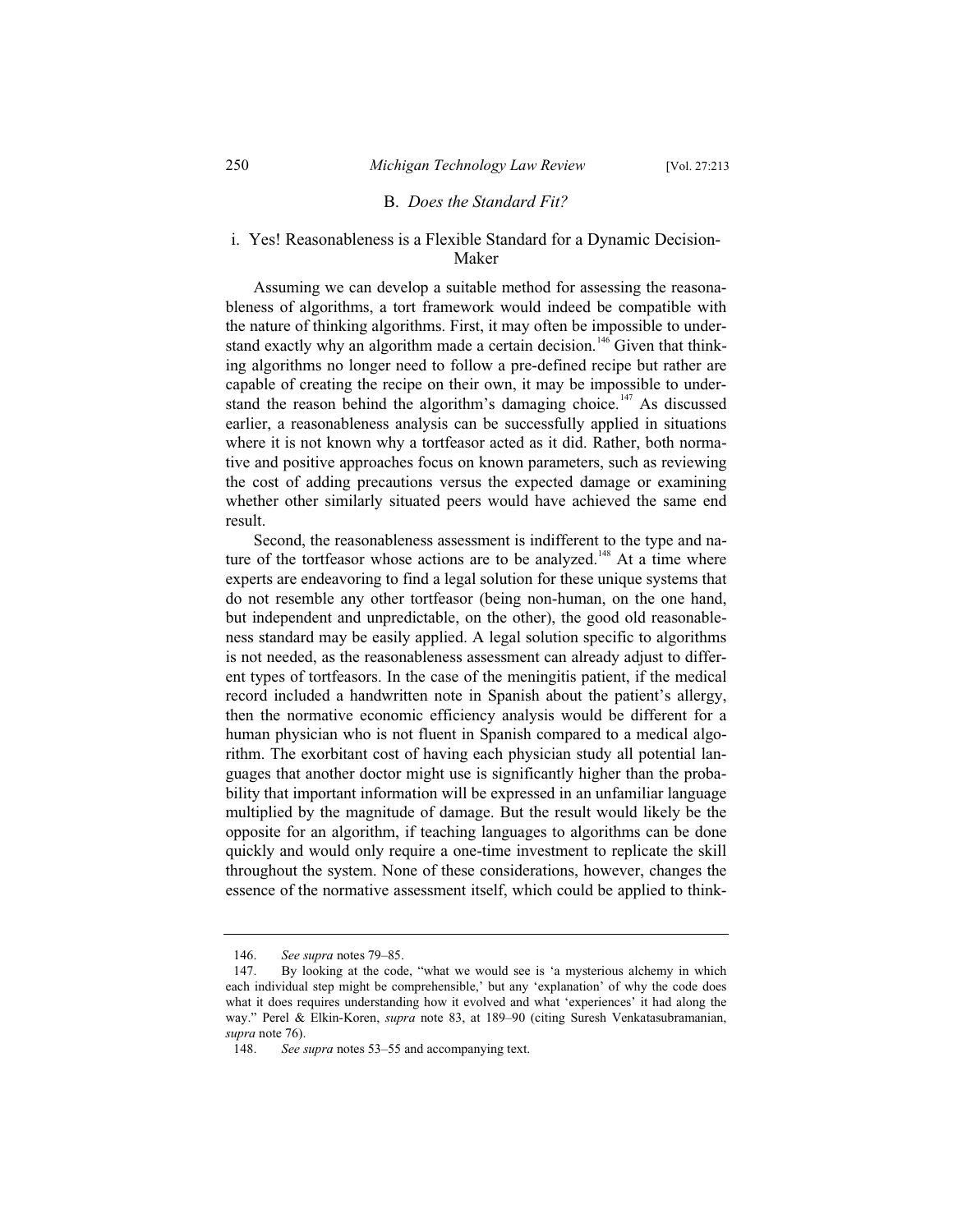ing algorithms, despite the many inherent differences between them and humans.

In addition to accommodating different types of tortfeasors, including ones that are new kids on the block, the adaptability of the proposed reasonableness assessment would also be compatible with the dynamic nature of thinking algorithms' abilities. The powers of thinking algorithms grow at a dazzling speed, due to both the rapid pace of technological advancements as well as the self-learning abilities of the algorithms themselves. The strengths that algorithms currently possess in the decision-making process may only be the tip of the iceberg of future algorithms' capabilities. But the ever-evolving nature of thinking algorithms would only alter the potential results, not the normative or positive mechanisms of assessing reasonableness. For example, a driverless car hitting a very small animal because technological boundaries render it almost impossible to detect objects of such a small size while driving will likely be held reasonable under both normative and positive analyses.<sup>149</sup> As soon as the driverless car learns how to overcome the technological challenge, however, the same reasonableness analysis would yield the opposite result. But the exact same mechanism for determining reasonableness will be applied in both situations. In the context of rapidly evolving technology, the neutrality of the reasonableness assessment has great value. When law is said to chase technological improvements,<sup>150</sup> the neutral reasonableness assessment may be counted on without the expensive—and often futile—need to constantly reshape the legal framework when the technology advances.<sup>151</sup>

<sup>149.</sup> Assuming that developing technology that would allow such detection would be very expensive and exceed the cost of expected damage (from a normative perspective) and that all other driverless vehicles too are unable to detect small objects (from a positive perspective).<br>150.

E.g., Karen Eltis, *Breaking Through the "Tower of Babel": A "Right to be Forgotten" and How Trans-Systemic Thinking Can Help Re-Conceptualize Privacy Harm in the Age of Analytics*, 22 FORDHAM INTELL. PROP. MEDIA & ENT. L.J. 69, 82 (2011) ("It bears repeating: the law cannot keep chasing after technology; it will inevitably (by its very nature) be outpaced, often before the proverbial ink dries.").<br>151. Larry Downes, America Can't Lead

Larry Downes, *America Can't Lead the World in Innovation if the FAA Keeps Dragging Its Feet on Drone Rules*, WASH. POST (Oct. 8, 2014), https://www.washingtonpost.com/news/innovations/wp/2014/10/08/america-cant-lead-the-

world-in-innovation-if-the-faa-keeps-dragging-its-feet-on-drone-rules (identifying how the FAA has failed to meet several self-imposed deadlines, as well as Congress's deadline, to promulgate rules relating to personal drone usage). Despite Congress starting to address the issue in 2012 (as stated in the Washington Post article), the FAA is still developing its drone rules, as evidenced by the Agency not proposing a rule requiring registration until Dec. 26, 2019. *See* Press Release, Fed. Aviation Admin., U.S. Department of Transportation Issues Proposed Rule on Remote ID for Drones (Dec. 26, 2019), https://www.faa.gov/news /press\_releases/news\_story.cfm?newsId=24534; Tam Herbert, *Can the Government Keep Up with the Pace of Tech?,* TECHNOMY (Nov. 11, 2018), https://techonomy.com/2018/11/cangovernment-keep-pace-tech (pointing to U.S. Senator Orrin Hatch being unaware that Facebook makes money by selling advertising and several internet pioneers claiming that the FCC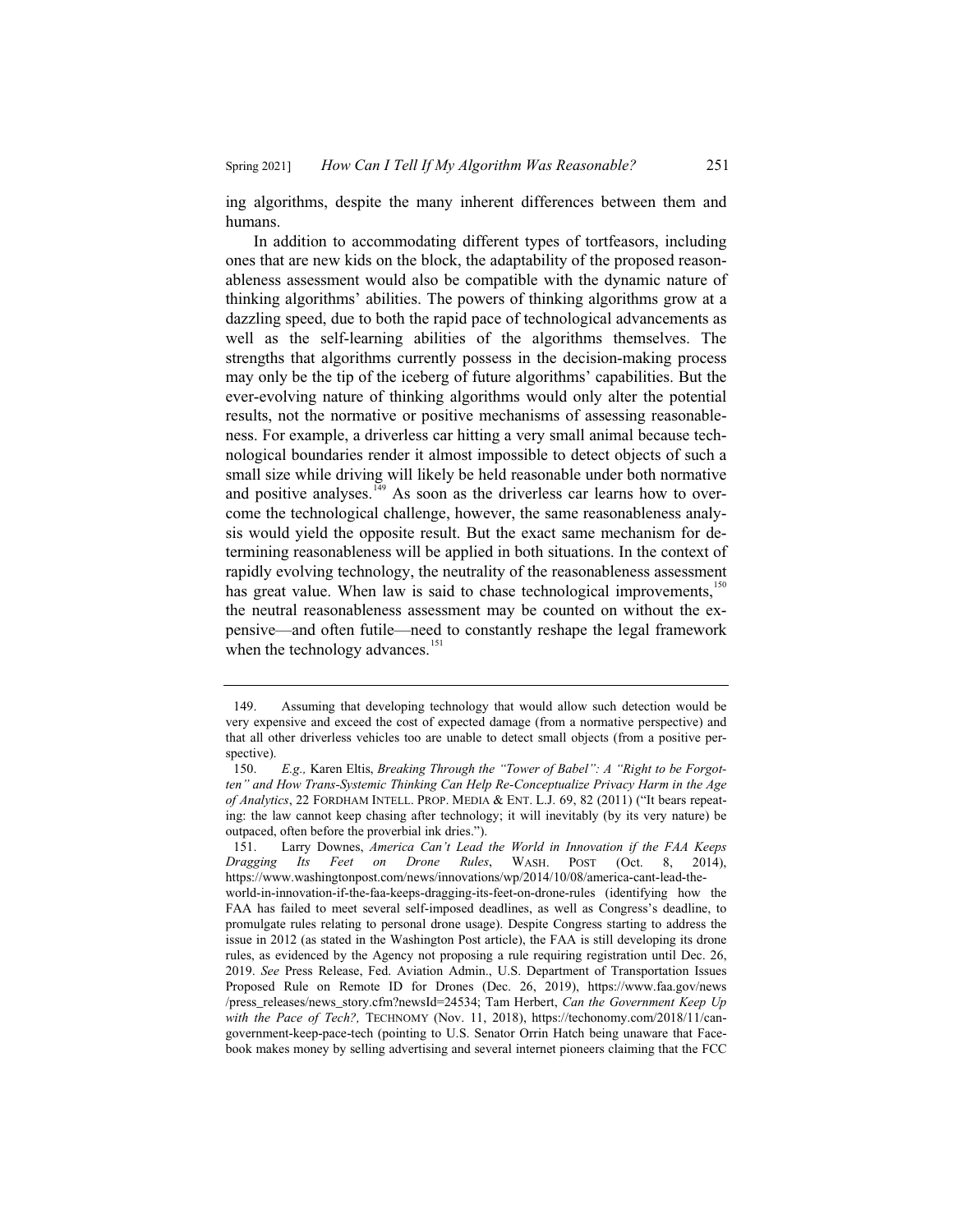In addition to the technical compatibility of the reasonableness assessment to thinking algorithms, the assessment is also compatible with striking the right balance between the desire to promote safety and the need to avoid a chilling effect on technology. As discussed in Part  $I<sub>1</sub><sup>152</sup>$  a reasonableness method for determining liability allows courts to shape social behavior in a multi-layered manner that may factor in various and sometimes competing interests and goals. Holding that a physician was unreasonable because they did not read the medical record despite the facts that the record was short, that no other patients were waiting to see the physician, or that the medical condition of the meningitis patient was not critical and could have allowed the additional time required to read the report would together send a multifaceted message as to the various considerations to be taken into account when striving to act reasonably. The ability to shape a flexible standard of behavior that is capable of factoring in several, potentially contradictory, considerations is perhaps of even greater importance in the case of thinking algorithms than of humans. As we saw earlier, $153$  self-learning systems provide greater opportunities for mankind, but also greater dangers, than any previous technology. The ability to delicately balance the need to apply as many safeguards as possible with the desire to encourage the development of such systems is therefore of great relevance in our era. Moreover, with the rapid changes in self-learning systems' abilities and the pace at which new potential hazards as well as benefits are being discovered, the flexible, dynamic reasonableness assessment proposed here will grant the courts leeway to adapt both the considerations they take into account as well as the weight given to each in order to advance the most optimal policy.

#### ii. But Flexibility is Also the Greatest Challenge

The great advantage of the reasonableness assessment's flexibility is also its most significant obstacle in the case of thinking algorithms. To fulfill the court's aim of influencing the choices of potential wrongdoers, the entity whose behavior is being influenced must understand, to a certain extent, what is expected of them and how to comply with those expectations. When expectations are phrased as concrete rules (e.g., do not cross an intersection when there is a red light), both humans and algorithms can easily comply. In fact, an algorithm will show perfect rates of compliance, for as soon as they are programmed to do something, they will not question it.<sup>154</sup> However, when the desired behavior is not set as a concrete rule but instead is an open-ended standard, algorithms simply lack the common sense that enables

lacks a fundament understanding of how the internet works as two examples of how out of touch Congress is with technological advancement).

<sup>152.</sup> *See supra* notes 51–52 and accompanying text.<br>153. *See supra* notes 58–72 and accompanying text.

See supra notes 58–72 and accompanying text.

<sup>154.</sup> Lemley & Casey, *supra* note 27, at 1370.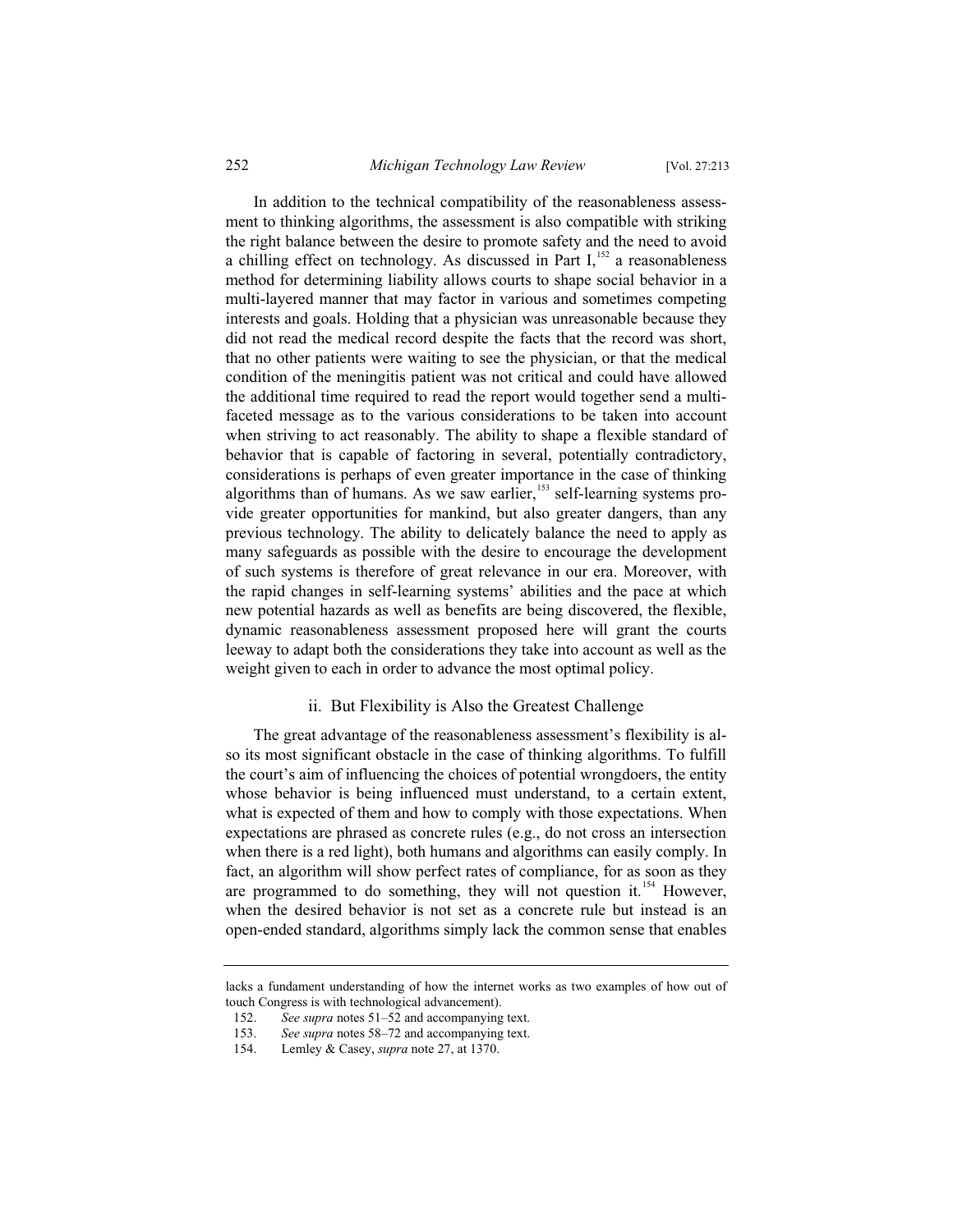humans to "read" a given situation and understand, without concrete guidance, what is reasonable and what is not:

[P]eople understand that rules and injunctions come with the implied catchall "unless you have sufficient justification for departing from the rule" exception. Try telling that to a robot, though. Machines, unlike at least some humans, lack common sense. They operate according to their instructions—no more, no less. If you mean "don't cross the double yellow line unless you need to swerve out of the lane to avoid running over a kid" you need to say that.<sup>155</sup>

In other words, clearly defined rules should pose no compliance problem for algorithms. But the reasonableness assessment often deals with scenarios that are not black and white, where several rules and interests may contradict one another ("do not run a red light" and "do not hit a pedestrian" for example, will conflict when the only way of avoiding a pedestrian is to cross a red light). Without specific guidance as to the exact circumstances where one rule or one consideration trumps the other, the thinking algorithm will likely not be able to use the vague concept of reasonableness to adjust its choices accordingly. If an algorithm is armed with sufficient data on what was deemed reasonable and what was not by courts, it could theoretically learn how to act reasonably from experience. Self-learning is, after all, the entire notion behind using such algorithms in the first place. But given the enormous volume of previous cases required in order for an algorithm to self-learn, it seems very unlikely that sufficient data could be accumulated to enable thinking algorithms to understand on their own what reasonableness is (a conclusion that would, of course, be individually required in each sector, with respect to each type of damage). From a normative perspective, the reasonableness analysis may be flexible and dynamic enough to account for new types of tortfeasors such as thinking algorithms, but directing the behavior of said tortfeasors might prove impossible.

The reasonableness assessment presents a practical challenge from the positive perspective as well. Comparison of reasonableness with algorithms' peers is not yet available. Whether a positive comparison would be against an average algorithm, against the majority of algorithms, or against a general sense of what other algorithms would do, we simply do not yet have a compilation of comparable cases that would consistently enable a comparative analysis to the behavior expected from other algorithms. The "reasonable person" and "reasonable professional" standards have become possible because there are countless reference points with which to compare the tortfeasor's behavior. The reasonableness expected from potential wrongdoers would be a standard that is formed, and evolves, over a long period of time, allowing for the accumulation of countless relevant comparable cases, such

<sup>155.</sup> *Id.* at 1371.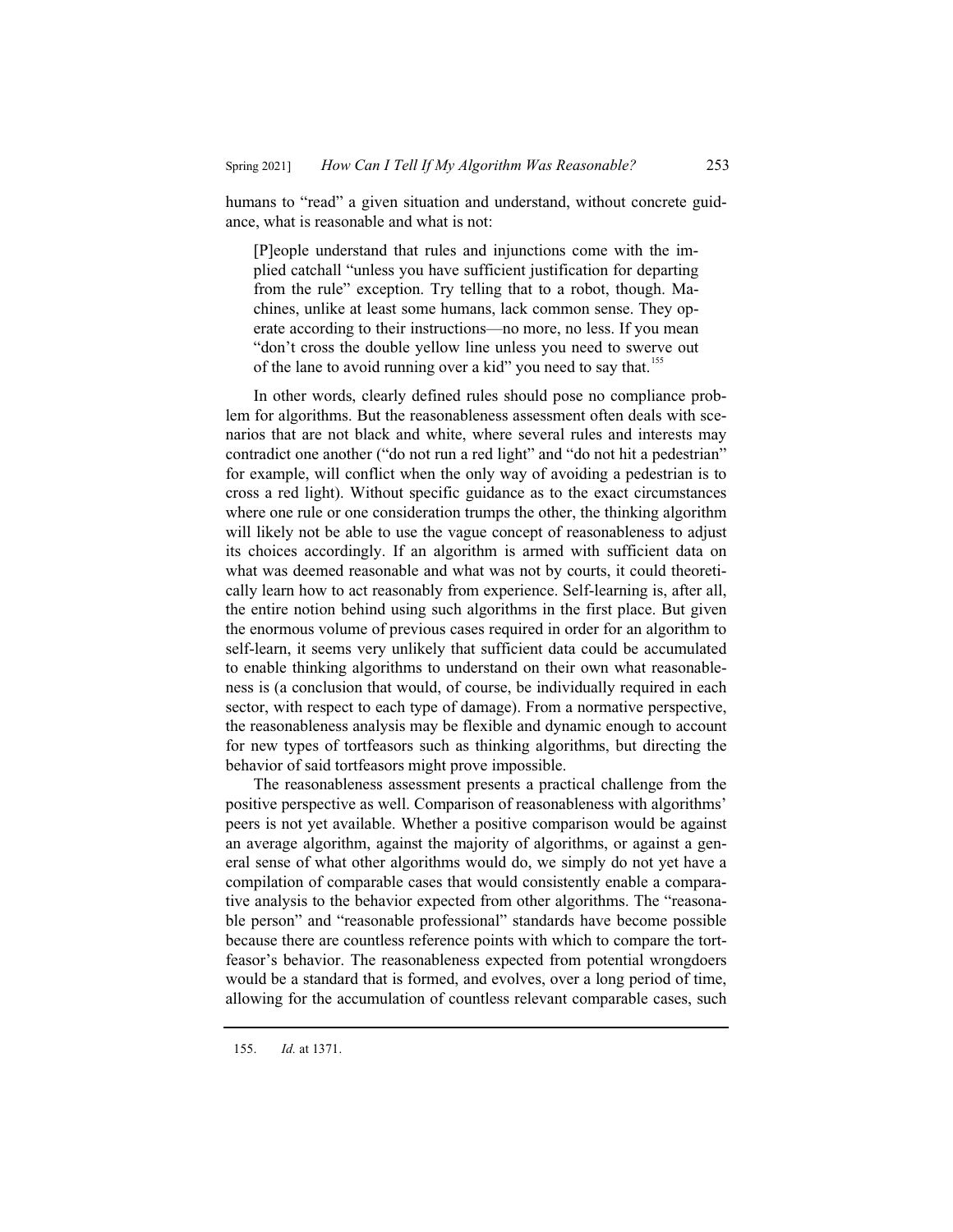that even with respect to the specific circumstances of each damaging act, there could be relatively similar occurrences that would offer a relevant comparison.

While thousands of companies and startups worldwide are developing thinking algorithms, $156$  the accumulated knowledge as to what other algorithms would have done in a given situation is limited. First, the development and usage of thinking algorithm systems is a relatively new phenomenon.<sup>157</sup> Second, barriers to entry such as high development costs or heavy regulation might lead to cases where very few brands dominate the entire market. Third, the technology itself is dynamic, such that certain systems may very quickly become obsolete and other systems may be one of a  $\text{kind.}^{158}$ 

Although judges and juries may compensate for the lack of equivalent reference points for human tortfeasors by drawing on their own personal perspectives or intuitions of what a reasonable person or professional would do, judges and juries will likely lack personal understanding of how thinking algorithms could or should act in similar circumstances.<sup>1</sup>

While one practical solution allowing for a positive analysis of reasonableness would be to compare thinking algorithms to reasonable humans, such comparison is not necessarily desirable. As demonstrated previously, thinking algorithms oftentimes boast significant advantages over humans in their decision-making process. Basing algorithmic reasonableness on that of humans would be counterproductive as far as the safety rationale of tort law is concerned, as it would not incentivize manufacturers to adhere to an elevated standard of care even if such a standard were available:

<sup>156.</sup> For details on the number of AI start-ups per country, see *Number of Artificial Intelligence (AI) Startups Worldwide in 2018, by Country*, STATISTA (Mar. 2, 2020), https://www.statista.com/statistics/942657/global-ai-startups-by-country.

<sup>157.</sup> Autonomous vehicles, for example, have been envisioned for many years, but have only been put to actual use on a commercial scale in the past decade. *See, e.g.*, Lemann, *supra* note 23, at 160.

<sup>158.</sup> For example, the case of Open AI's language generator "GPT-3" which is, at least for the moment "an entirely new type of technology. . . . There's no precedent for it. . . ." Ben Dickson, *The implications of Microsoft's Exclusive GPT-3 License*, TECHTALKS (Sept. 24, 2020), https://bdtechtalks.com/2020/09/24/microsoft-openai-gpt-3-license.

<sup>159. &</sup>quot;[O]n the other hand, asking what a 'reasonable autonomous vehicle' would have done in a similar situation may make the lawsuit far more complicated, at least during the introduction of these vehicles. Jurors can relate with a human driver and understand what a 'reasonable human driver' could have done in a similar situation. Jurors may not, without expert testimony, be able to determine what a reasonable autonomous vehicle could have done under similar circumstances." Gurney, *supra* note 21, at 11. "[B]ut an important difference between machine learning algorithms and humans is that humans have a built-in advantage when trying to predict and explain human behaviour. Namely, we evolved to understand each other. Humans are social creatures whose brains have evolved the capacity to develop theories of mind about other human brains. There is no similar natural edge to intuiting how algorithms will behave." Tutt, *supra* note 23, at 103.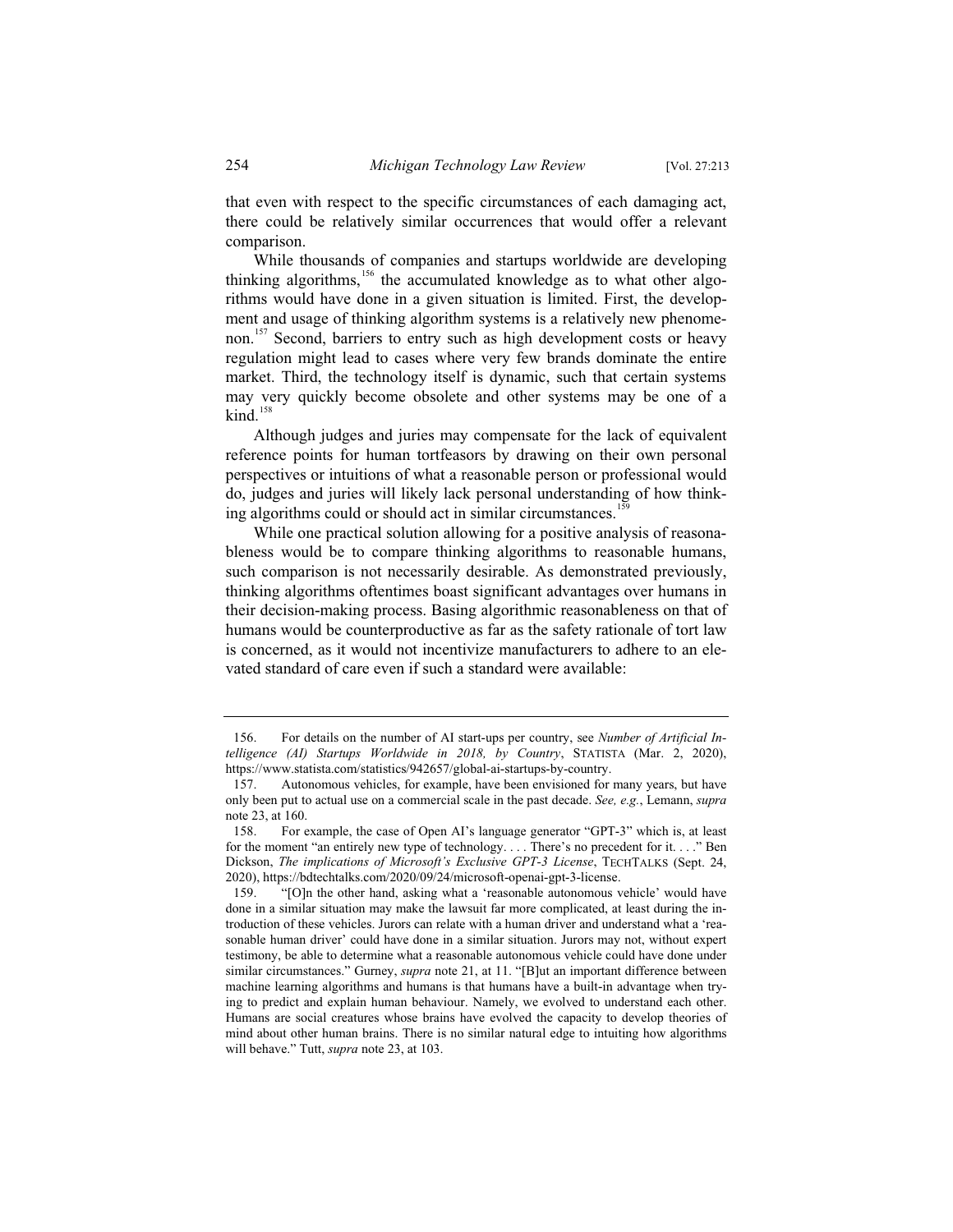Indeed, where once "custom"—what most people in the trade or profession do and have generally done—was the starting point for measuring the appropriate standard of care, US courts today are somewhat suspicious of custom-based arguments on the theory that these arguments provide too little incentive to modernize and may favor entrenched modes of service provision at the expense of the victim.<sup>160</sup>

The concern of holding algorithms to ill-suited standards will not be solved by applying a human-based elevated standard (such as granting safe harbors to algorithms that, on average, perform better than humans).<sup>161</sup> First, although applying a human-based elevated standard would account for the algorithm's general superiority, such a proposal ignores the continuous improvement of thinking algorithms' abilities resulting both from manufacturers' technological advancements and from the algorithms' own self-learning abilities. A tort analysis that is satisfied with a constant level of superiority of algorithms compared to humans does not incentivize continuous improvement.

One may offer to periodically raise the bar required in order to enjoy the safe-harbor protection: for instance, allowing a gap of 10% in favor of algorithms in the first year, but requiring 20% in the following one. However, at least one inherent problem of comparing algorithmic reasonability to that of humans would still remain unresolved: the fact that the two types of decision-makers are characterized by different strengths as well as weaknesses.<sup>162</sup> For several types of causes of damage algorithms may be infinitely preferable to humans (for example, failure to collect relevant information, failure to tag it with the right numerical value, and failure to precisely execute a certain movement). In other instances, however, algorithms' superiority may be less dramatic. Applying a "one size fits all" gap required between algorithms' abilities and those of humans would under-incentivize improvement in those areas where algorithms are already performing better than the dictated gap: requiring them to be only 10% better than humans, when, in practice, they can be 200% better would not create a sufficient incentive for improvement. At the same time, such comparison might cause a chilling effect with respect to areas where algorithms' advantage is less significant. The same is true with respect to algorithms' inherent weaknesses perhaps even more so. Certain damaging decisions might be driven by algorithms' intrinsic disadvantages compared to humans, for example when tacit knowledge or human compassion is required. Holding algorithms to human

<sup>160.</sup> Froomkin et. al., *supra* note 2, at 51–56.

<sup>161.</sup> In other words, thinking algorithms (or, more accurately, their manufacturers) will be granted immunity from legal liability so long as they can show that on average their error rates are lower (or significantly lower) than those of humans making similar decisions.

<sup>162.</sup> *See supra* notes 86–110 and accompanying text.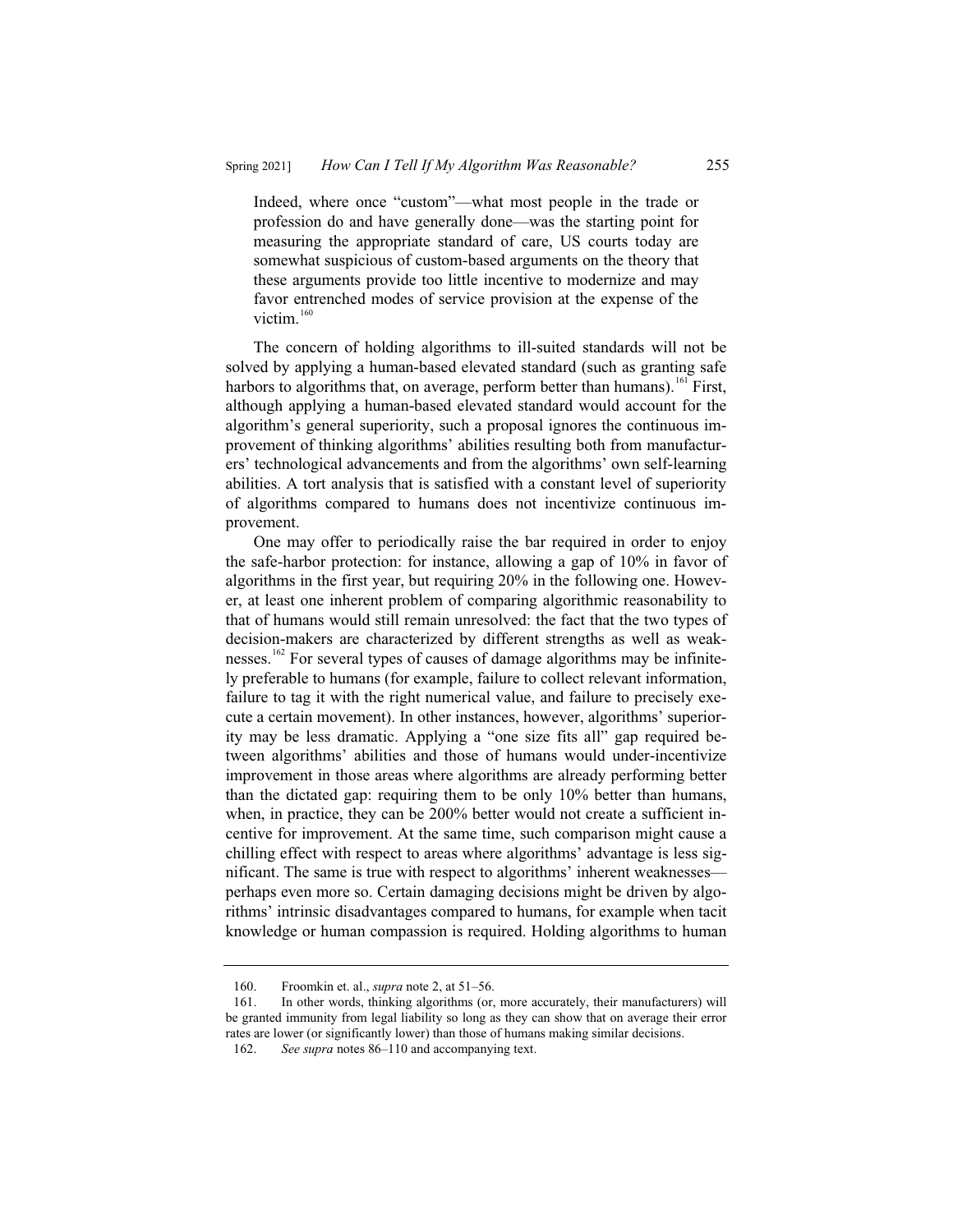standards in these cases will indeed incentivize their improvement, but may also discourage manufacturers from developing beneficial technologies, depending on various factors (including the feasibility of enhancing the algorithm's ability and its cost).

Lastly, algorithms' and humans' decision-making processes don't just differ with respect to their respective levels of technical abilities. While humans typically maximize their own personal utility function when making a decision, algorithms optimize their decisions based on other types of programmed functions related to general welfare or profit maximization of their manufacturers. Moreover, when attempting to follow the two inherently different functions of utility, humans are affected by stress, emotion, and instinct—all of which algorithms are immune to. While human instinct might very well warrant a "reasonable" finding in a case of a human driver hitting a pedestrian to save herself, the same outcome may not necessarily be legally or normatively desired where algorithms are concerned.<sup>163</sup> In that sense, comparing the reasonableness of an algorithm to that of humans would not be comparing like with like, and might also yield unwarranted or absurd results.

How, then, might we take the flexible, dynamic assessment of reasonableness that is, from several points of view, very well-suited to thinking algorithms and apply it to them despite the lack of equivalent algorithms against which to compare their reasonableness?

#### Part IV: Proposed Model for Assessing Algorithmic Reasonableness

The discussion so far has shown us some of the primary shortcomings of basing an algorithmic standard of reasonableness on the reasonableness of humans. The discussion has also revealed that applying a normative analysis of reasonableness to thinking algorithms will likely do a poor job at advancing the desired goals, given that the algorithms themselves will find it difficult to understand the reasonableness expected of them and act accordingly. To overcome these shortcomings, the proposed model is based on a blend of human and algorithmic reasonableness.

According to this model, determining whether a thinking algorithm has acted reasonably would follow a two-pronged approach. First, a court would consider the reasonableness of a human engaging in similar decision-

<sup>163.</sup> The defense of necessity, for example, may be invoked by a human driver but will likely not be applicable to driverless vehicles: "[c]hoices to stay on course or to swerve could be justified by invoking the state of necessity. . . . The described scenario is a particular case of a state of necessity in which the perpetrator (the manufacturer/programmer) does not directly face danger to his life but rather intervenes to save one or more persons, causing harm to someone else involved in the same dangerous situation. When the perpetrator is not directly in danger and does not act out of self-preservation (or kin-preservation), the applicability of the general state-of-necessity defence is controversial." Contissa et al., *supra* note 130, at 4–5.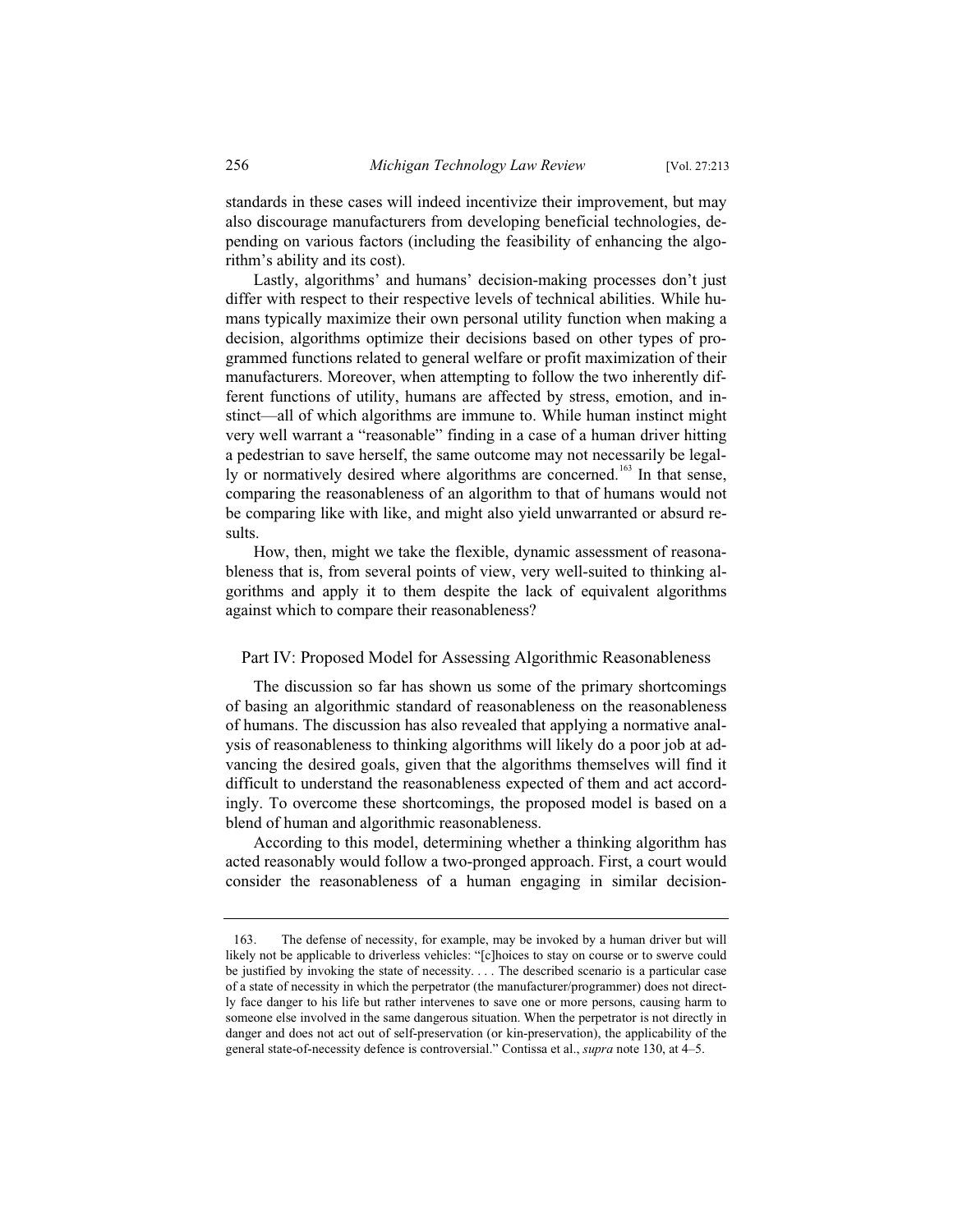making. For example, the reasonableness of an algorithm administrating penicillin to an allergic patient would be compared to that of a human physician. However, this analysis would ignore the inherent differences between humans and algorithms, and this prong alone would not allow courts to distinguish between cases where the algorithm could have been held to higher standard than its human equivalent or where the algorithm is at an inherent disadvantage and could not have performed as well as its human equivalent.

To solve this problem and ensure that the normative considerations advanced by the courts actually affect potential wrongdoers, the second prong of the model will rely on the reasonableness of the programmers (or manufacturers).<sup>164</sup> Having decided whether the algorithm itself was reasonable based on the reasonableness of a person, the second prong of analysis would look at the means undertaken by the manufacturers to minimize damage and determine whether these precautions were reasonable. When looking to the manufacturer of a medical algorithm that administers medications, for example, we would check what safety measures were in place to minimize the risk that the algorithm might cause damage to patients with allergies. The exact type and scope of what safety measures would be sufficient to meet the standard of reasonableness will likely be case-sensitive and in any event are a topic for a separate paper.<sup>165</sup> What is important with respect to the proposed model is that the two complementary reasonableness assessments operate on a sliding scale: the less reasonable an algorithm's behavior is compared to a human, the more we will demand of the manufacturer in order for the decision to be deemed reasonable.

<sup>164.</sup> An important question this paper is not attempting to address, is the manner of allocating liability among various entities related to the manufacturing or designing of the system. In the context of cars, for example, the manufacturer of the car itself may be a completely different entity than the one designing the thinking algorithms installed in it, rendering it autonomous. A separate entity may install "patches" altering the technology in a manner that might lead to damaging decisions. The users of the car and of the road are naturally additional types of players to be considered when determining who is liable. *See generally*, Determann & Perens, *supra* note 142. For the purposes of the paper, however, the entities involved in the manufacturing of the thinking algorithms are perceived as one.

<sup>165.</sup> They could, for example, include some means of constantly monitoring the system in order to signal when anything went wrong; of installing "emergency brakes," allowing manufacturers or users to shut down the system in certain circumstances; or of providing ongoing support and patching services. *See* Omri Rachum-Twaig, *Whose Robot Is It Anyway?:*  Liability for Artificial-Intelligence-Based Robots, 2020 U. ILL. J.L. TECH. & POL'Y 1141 (2020). Other mechanisms for assuring safety could include developing more than one layer of decision-making for each system, such that decisions are independently reached by each layer, and those that are found not to be unanimous would then undergo additional scrutiny. *Cf.* Niva Elkin-Koren & Maayan Perel, *Separation of Functions for AI: Restraining Speech Regulation by Online Platforms*, 24 LEWIS & CLARK L. REV 857 (2020) (discussion of the multilayer, independent deciders in the context of AI generated content moderation. Alternatively, whether a system was subject to external auditing by a private firm or governmental entity or received quality certification could be factors in the analysis).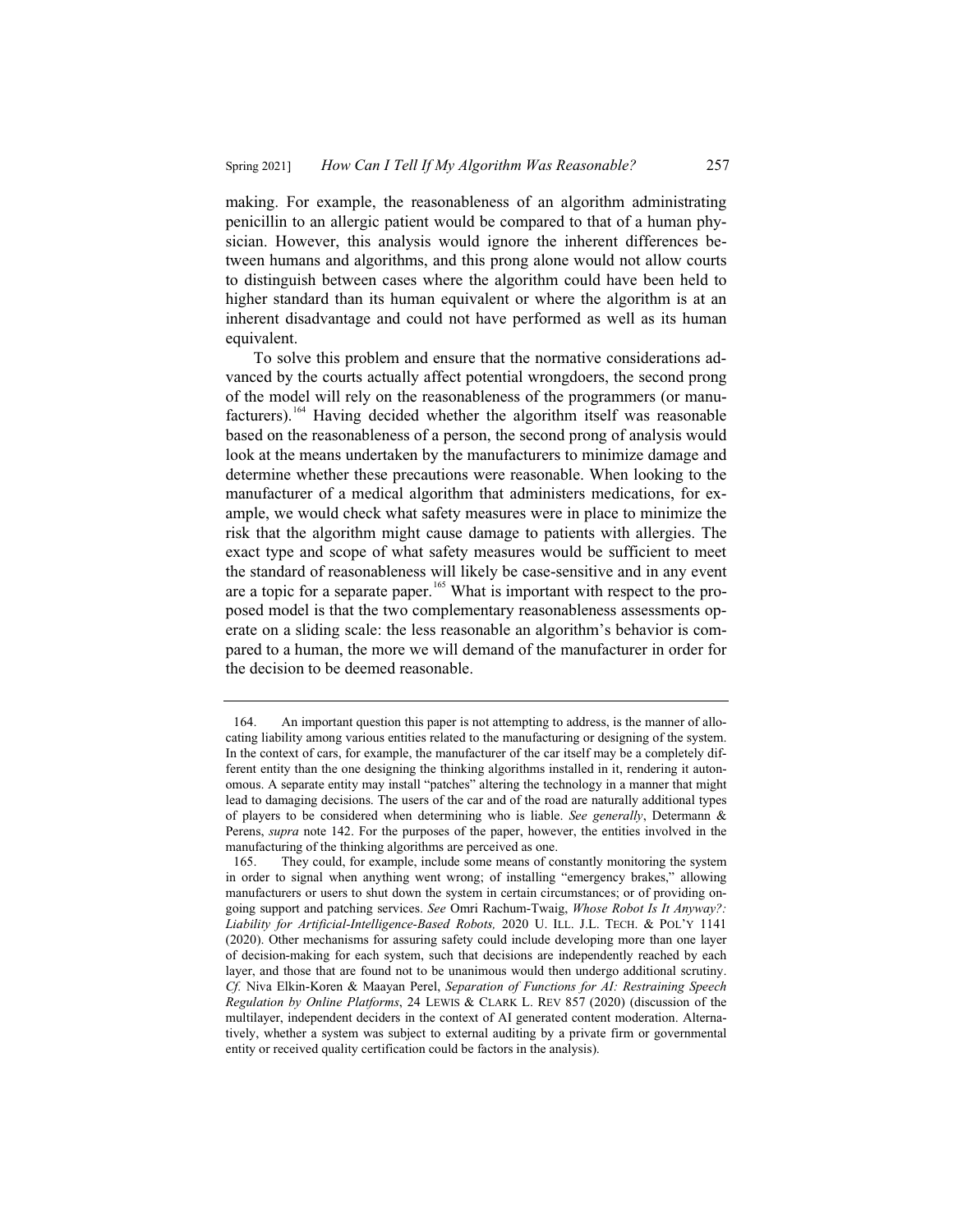A "reasonable algorithm" analysis would therefore include both algorithmic reasonableness (focusing on the specific decision and specific damage caused by the algorithm, as is the case with the "reasonable person" analysis) and also manufacturer's reasonableness (focusing on the safety measures implemented by the manufacturer to avoid risk in general).<sup>166</sup> To be found reasonable, however, it is not necessary that both assessments result in a positive answer. Rather, the reasonableness outcome of the first prong will determine the level of reasonableness required in the second prong for the reasonable algorithm test to result in reasonableness. In other words, when the reasonable person analysis applied to the specific decision of the algorithm results in algorithmic reasonableness (meaning that a human would have also caused the same damage), there will consequently be more leeway in our reasonableness analysis of the second prong. If on the other hand the algorithm caused damage when a human would not have, then, to be considered reasonable and escape liability, the manufacturers will be held to a much higher standard of reasonableness with respect to the safety means they needed to have undertaken. Figure 1 illustrates the reasonable algorithm analysis.

<sup>166.</sup> Similar to the analysis used in products liability cases concerning design defects. A design defect occurs when there is a flaw in the design of a product (and not in its manufacturing), which gives rise to a products liability claim. The majority of states apply a risk utility test on design defects, where liability is found when the foreseeable risks associated with the product could have been minimized by using a feasible safer alternative. RESTATEMENT (THIRD) OF TORTS: PRODUCTS LIABILITY § 2(b) (AM. LAW INST. 1998).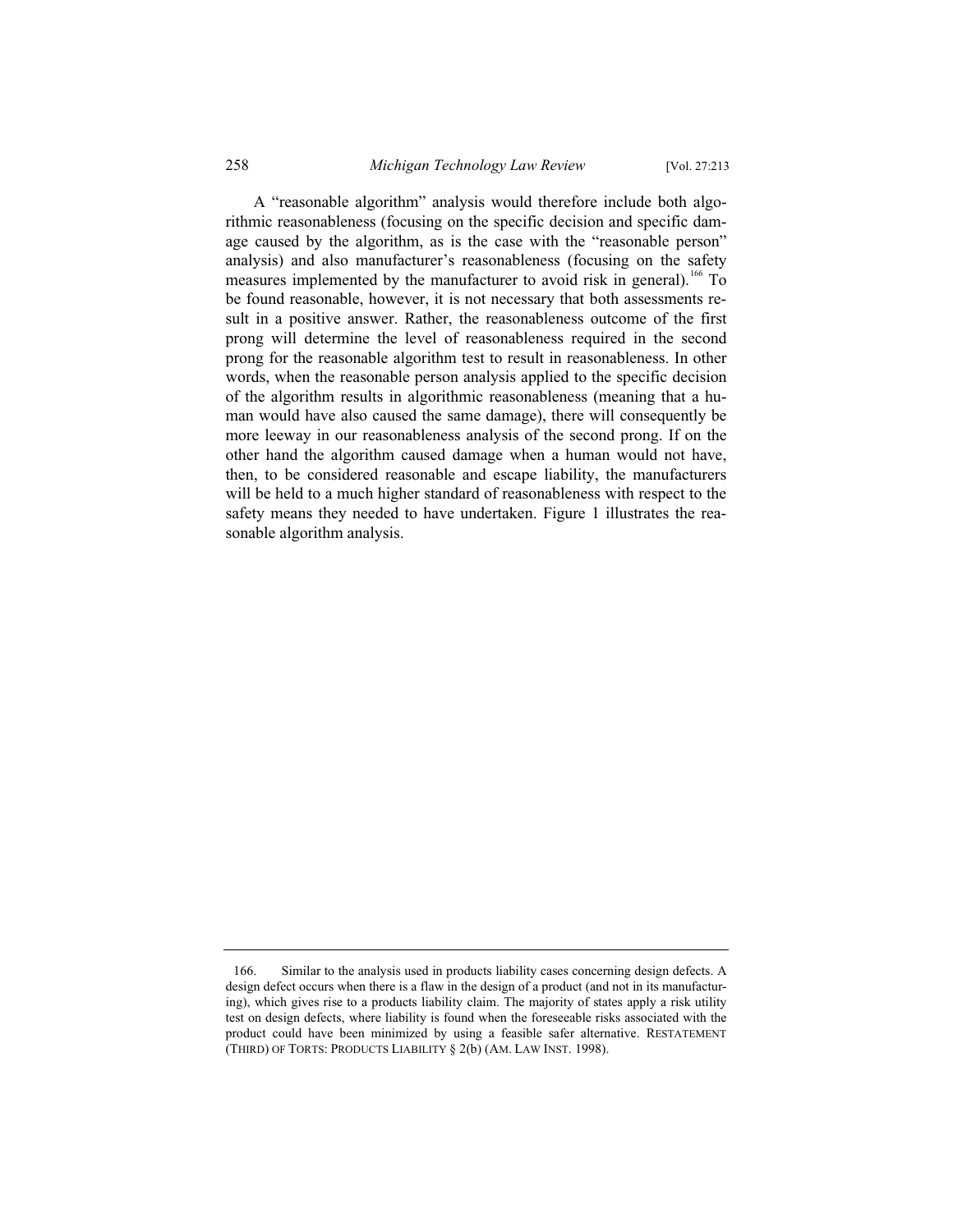```
Would a reasonable person err? 
IIf ves :l 
    Apply a relatively lenient standard when assessing 
    reasonableness of safety measures taken by manufacturer . 
If no:
       If measures are deemed reasonable based on the lenient
       standard : 
           Algorithm is reasonable \rightarrow no liability
       If not : 
           Algorithm is unreasonable \rightarrow liability
    Apply a relatively strict standard when assessing 
    reasonableness of safety measures taken by manufacturer . 
       If measures are deemed reasonable based on the strict
       standard: 
           Algorithm is reasonable \rightarrow no liability
       If not : 
           Algorithm is unreasonable \rightarrow liability
```
### Figure 1: Model for Assessing the Reasonableness of Thinking Algorithms

Linking the reasonableness of the algorithm itself, measured against the reasonableness of humans, and that of the safety measures implemented by the manufacturer serves several purposes. First, it enables a practical positive comparison of reasonableness that is based on the reasonable person assessment that is familiar to courts. Adding the reasonableness of the means taken by the manufacturers renders the normative approach meaningful as well, as the assessment would then be directed to the party capable of understanding reasonableness and modifying its behavior accordingly. Second, with respect to the sliding scale operation of the two prongs, this balance avoids both demanding too little and too much of thinking algorithms, fulfilling the underlying aims of tort law while avoiding a chilling effect.

Let us return to our first meningitis example, and further assume that, on average, a medical algorithm delivers safer results than a human physician. What would the two-pronged assessment look like if the algorithm prescribed penicillin to the allergic patient, and how does the approach reach a desired balance between promoting safety and avoiding a dampening effect on technology?

In one scenario, the first prong of the reasonableness assessment results in a finding of reasonableness—that is, a case in which the algorithm's decision to administer penicillin would have also been reached by a human doctor. Generally speaking, such scenarios are of less concern with respect to the desire to promote safety: not only is the algorithm superior to humans on average, but for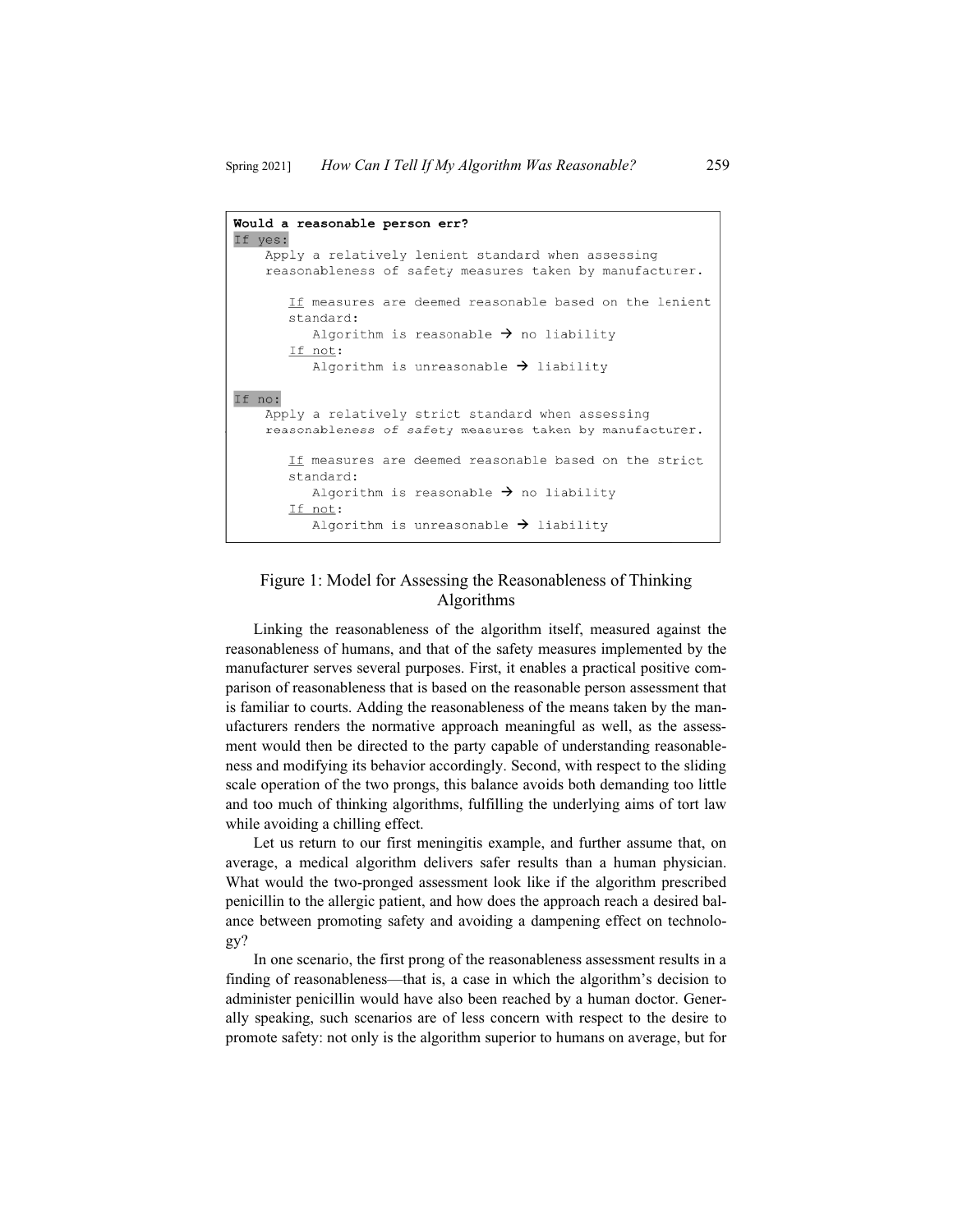this specific case, technology is no less safe than the human alternative. Because the minimum safety threshold of the human-level is upheld, society would have an interest in further developing the algorithm to be even safer than humans.

Under such circumstances, we want to be cautious about exposing manufacturers to liability. If the algorithm's mistake resulted from an inherent weakness that is not currently possible to efficiently improve, we would not want to hold the algorithm unreasonable and the manufacturer liable, because the algorithm in such a scenario did not cause damage that a human would not have, and has no efficient means of improvement. If, however, the algorithm could efficiently be made safer than humans and avoid the mistake a human would have made, then we would want to hold the manufacturer liable for not undertaking the measures necessary to do so. Under such scenarios, the fact that, on average, the algorithm is just as safe as a human decision-maker would not suffice. Adding the second prong—the reasonableness of the safety means taken by the manufacturer—will assist in distinguishing the former cases from the latter. If the second prong's lenient reasonableness analysis shows that the manufacturers applied reasonable safety means, this indicates that this is likely not a scenario where the algorithm could be easily and efficiently made safer. If, however, the second prong's lenient assessment reveals that no adequate safety measures were undertaken, this indicates that the algorithm could have efficiently been rendered safer, and thus the initial finding of reasonableness on the part of the algorithm itself compared to human tortfeasors would not suffice.

A second and more troubling scenario arises when the positive comparison to human reasonableness results in unreasonableness, meaning that the algorithm caused damage that a person would not have. Generally speaking, in such cases we would apply greater emphasis on promoting safety because the technology is not as safe as a human equivalent would be. The same level of safety measure taken by the manufacturer that sufficed for a reasonableness finding in the former scenario, therefore, would not suffice when the algorithm itself was unreasonable. At the same time, given our assumption that algorithmic decision-makers tend to be safer than human ones, we would still have an interest in promoting said technology and be concerned about a potential chilling effect if manufacturers are held to standards they cannot meet. If a manufacturer satisfies the elevated bar of reasonableness of the safety measures it took, it will not be found liable. On the other hand, if the manufacturer cannot show it took all available safety precautions (or some other elevated standard of "reasonableness" of the safety measures that a court would apply), we would be less concerned about a chilling effect since the algorithm is less safe than a human and there are efficient means of improving it. Liability in this case would be appropriate, as it would not put an excessive burden on a manufacturer and would promote safety.